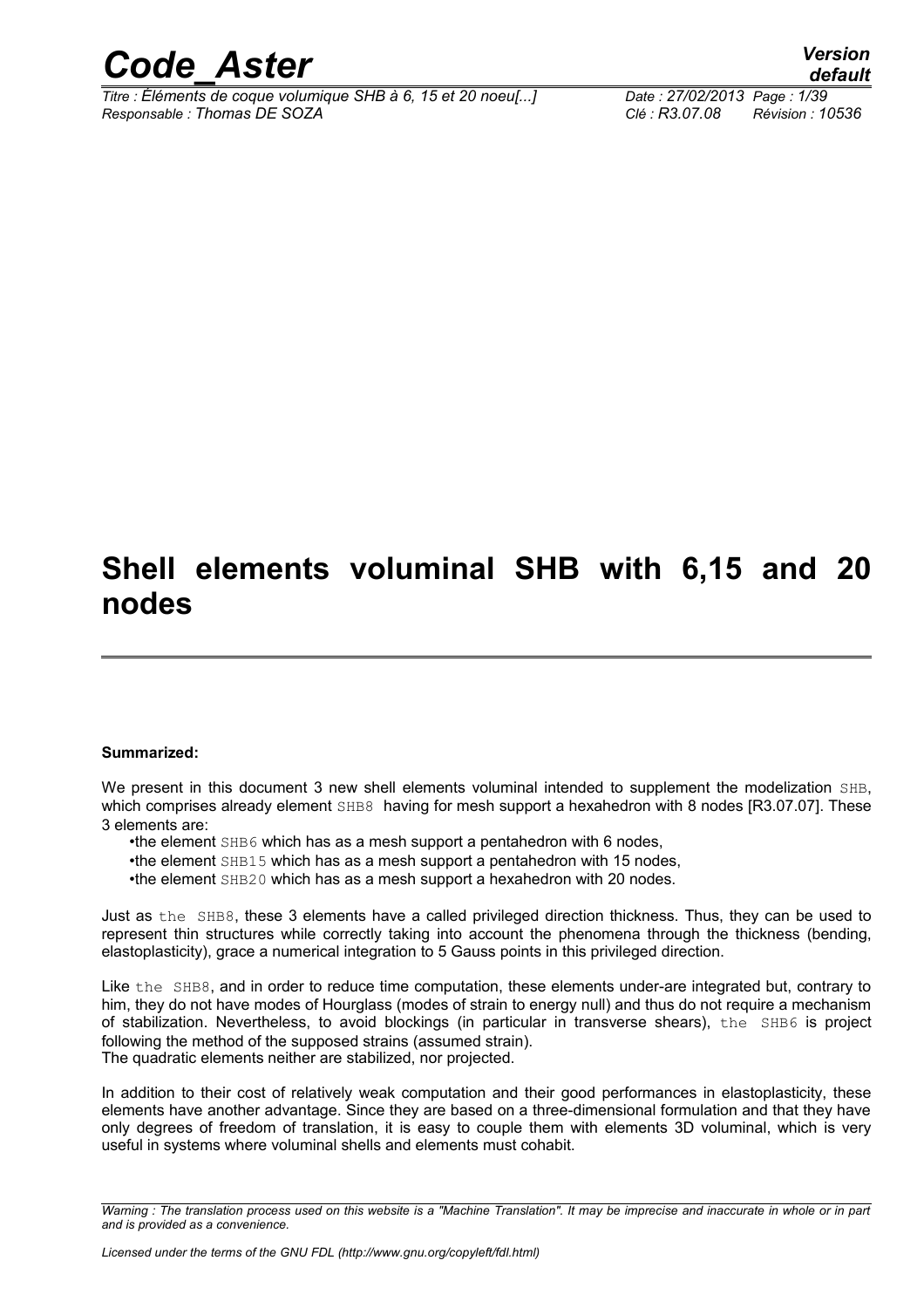# **Code Aster**

Titre : Éléments de coque volumique SHB à 6, 15 et 20 noeu[...] Responsable : Thomas DE SOZA

Date: 27/02/2013 Page: 2/39 Clé : R3.07.08 Révision : 10536

### **Contents**

Warning : The translation process used on this website is a "Machine Translation". It may be imprecise and inaccurate in whole or in part and is provided as a convenience.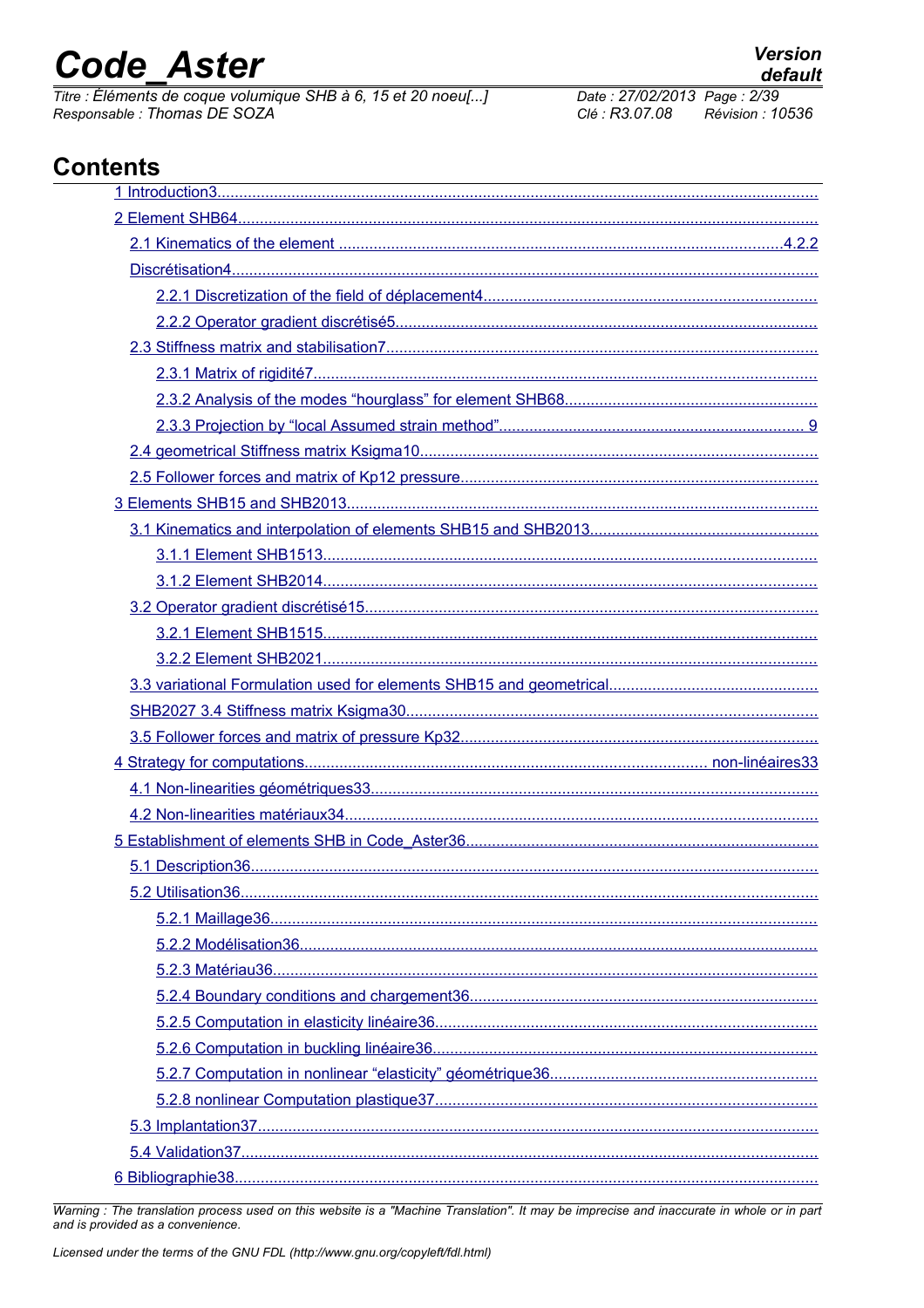

*Titre : Éléments de coque volumique SHB à 6, 15 et 20 noeu[...] Date : 27/02/2013 Page : 3/39 Responsable : Thomas DE SOZA Clé : R3.07.08 Révision : 10536*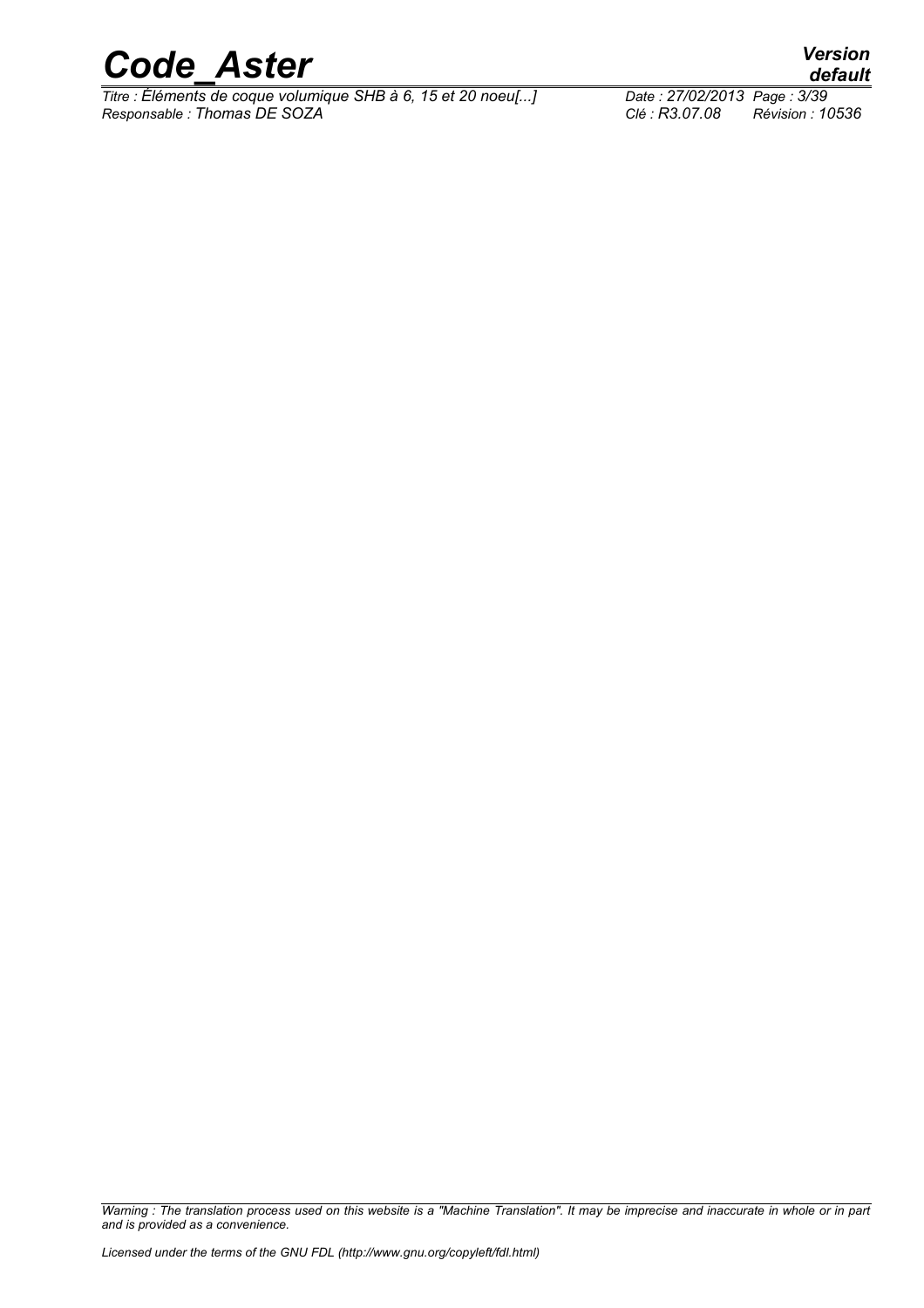*Titre : Éléments de coque volumique SHB à 6, 15 et 20 noeu[...] Date : 27/02/2013 Page : 4/39 Responsable : Thomas DE SOZA Clé : R3.07.08 Révision : 10536*

### **1 Introduction**

<span id="page-3-0"></span>element of type solid - voluminal shell of hexahedral geometry to five Gauss points was already established in ASTER. The good performances of this element, named SHB8, were put in obviousness by Abed-Meraim and Combescure [bib1], [bib2] like by Legay in [bib3]. This element represents a thick shell obtained from a purely three-dimensional formulation. It has eight nodes and five points of integration distributed according to the direction of the thickness. The three-dimensional constitutive law was also amended to approach the behavior of the shells and to avoid certain lockings (shears, membrane). To eliminate the modes with energy null due to under-integration, an effective technique of stabilization was used while following the approach of Belytschko and Bindeman [bib4]. In the same way, the operator discretized gradient was modified for the elimination of various blockings. Thus, the version obtained of this element has the following advantages:

- •capacity with modelling mean three-dimensional structures with few elements of mesh thanks to tolerated important slenderness (significant time-saver of computations),
- •simplified mesh of complex geometries where solid shells and elements must cohabit (reinforcements or flanges for example) without having the classical problems of connections of meshes made of different element types.

This hexahedral element was introduced into *Code\_Aster* in version 7 (see [R3,07,07]). However, hexahedral element SHB8 does not make it possible to net geometries of complex forms unspecified. The development of a similar element but of prismatic geometry was thus necessary. One describes in the beginning of this document this prismatic element (element SHB6).

The research tasks of Caironi and Abed-Meraim [bib5] proved that element SHB6 did not present modes of hourglass, and after having established it, they as showed as this one presented a severe numerical blocking, in particular in the requests in transverse shears of the element. Element SHB6 established in Aster aims at eliminating these numerical blockings by means of the method "assumed strain". The principle of this method consists in projecting the operator gradient discretized *B* on a suitable subspace in order to avoid the various problems involved in blocking. Several projections were tested before finding that which eliminates the maximum of lockings.

Element SHB6 is the object of the §2.

The §3 presents an extension of this family of finite elements of type solid-shell: two finite elements of prismatic and hexahedric geometry but of quadratic formulation named SHB15 and SHB20. They are respectively elements with 15 and 20 nodes. They under-are also integrated by 15 and 20 Gauss points and have a direction privileged according to the thickness of the element. These elements not having blockings are not projected.

In addition, initial element SHB8 had been coupled with the only constitutive laws elastic and elastoplastic with isotropic hardening of type Von-Put. The field of application of element SHB8 as well as the other finite elements solid-shell SHB6, SHB15 and SHB20 was extended to the other constitutive laws of Code\_Aster. The §4 presents the theoretical principle of this coupling.

Finally the §5 treats establishment of these elements in *Code\_Aster*.

*Warning : The translation process used on this website is a "Machine Translation". It may be imprecise and inaccurate in whole or in part and is provided as a convenience.*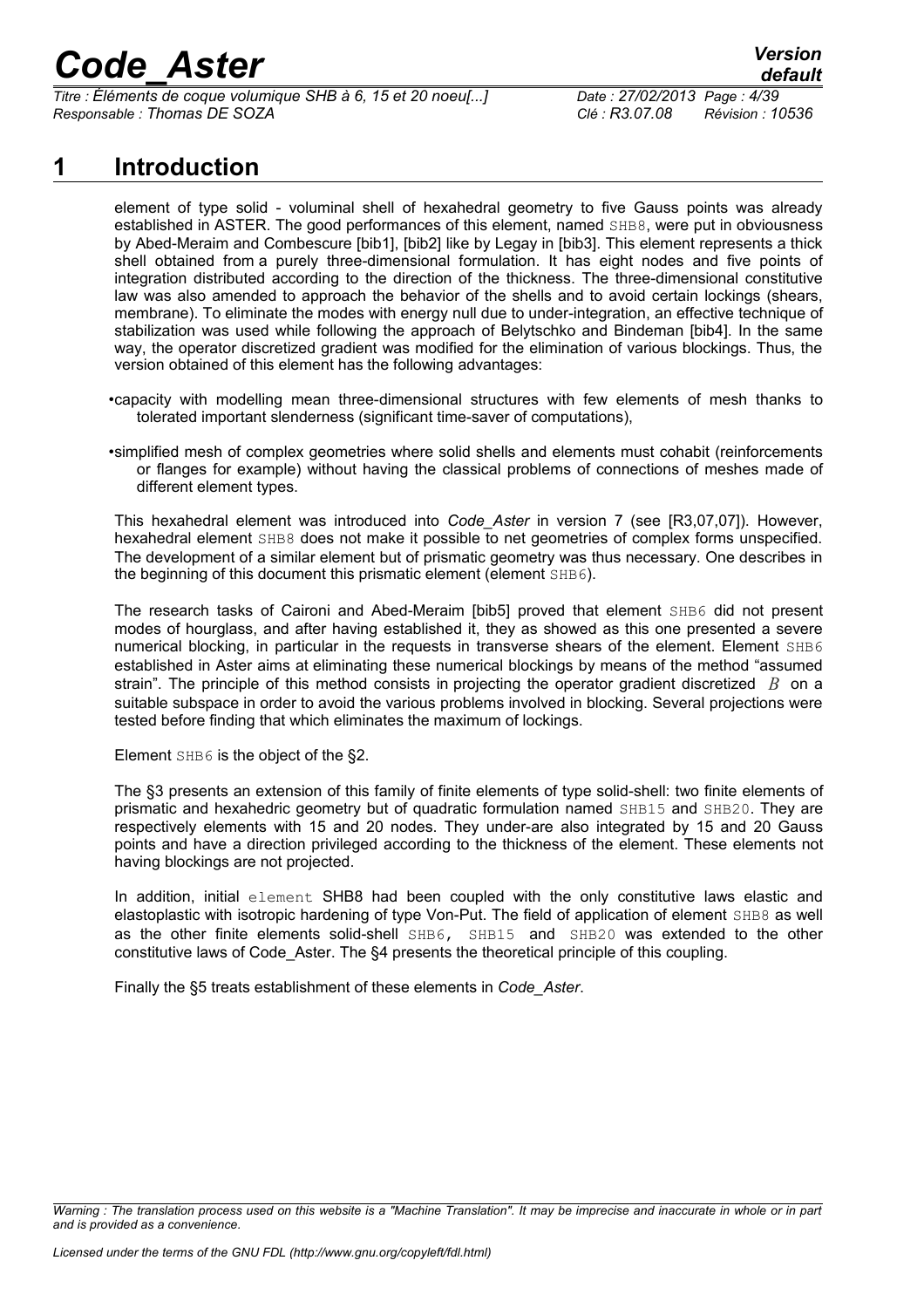*Titre : Éléments de coque volumique SHB à 6, 15 et 20 noeu[...] Date : 27/02/2013 Page : 5/39 Responsable : Thomas DE SOZA Clé : R3.07.08 Révision : 10536*

### <span id="page-4-3"></span>**2 Kinematical element**

#### **2.1 SHB6 of the element**

<span id="page-4-2"></span>element SHB6 is a pentahedron with 6 nodes. The five points of integration are selected along the direction  $\zeta$  in the reference of the local coordinates of the element of reference:  $\xi$ ,  $\eta$ ,  $\zeta$  (or  $\hat{x_1}$ ,  $\hat{x_2}$ ,  $\hat{x_3}$  for certain statements). The shape of the element of reference as well as the points of integration are represented on [Figure 1].





Figure 1: Geometry of the element of reference and points of integration

<span id="page-4-1"></span>This element is isoparametric and has the same linear interpolation and the same kinematics as the pentahedral elements with 6 standard nodes.

#### **2.2 Discretization**

#### **2.2.1 Discretization of the field of displacement**

<span id="page-4-0"></span>the spatial coordinates  $x_i$  of the element are connected to the nodal coordinates  $x_{iI}$  by means of the isoparametric shape functions  $\left| N \right|_I$  by the formulas:

$$
\boldsymbol{x}_i = \boldsymbol{x}_{iI} \, \boldsymbol{N}_I(\hat{x}_{1, \hat{x}_2, \hat{x}_3}) = \sum_{i=1}^6 \boldsymbol{x}_{iI} \, \boldsymbol{N}_I(\hat{x}_{1, \hat{x}_2, \hat{x}_3})
$$

In the continuation, and except contrary mention, one will adopt summation convention for the repeated indices. The indices in small letters *i* vary from one to three and represent the directions of the spatial coordinates. Those in capital letters *I* vary from one to six and correspond to the nodes of the element.

*Warning : The translation process used on this website is a "Machine Translation". It may be imprecise and inaccurate in whole or in part and is provided as a convenience.*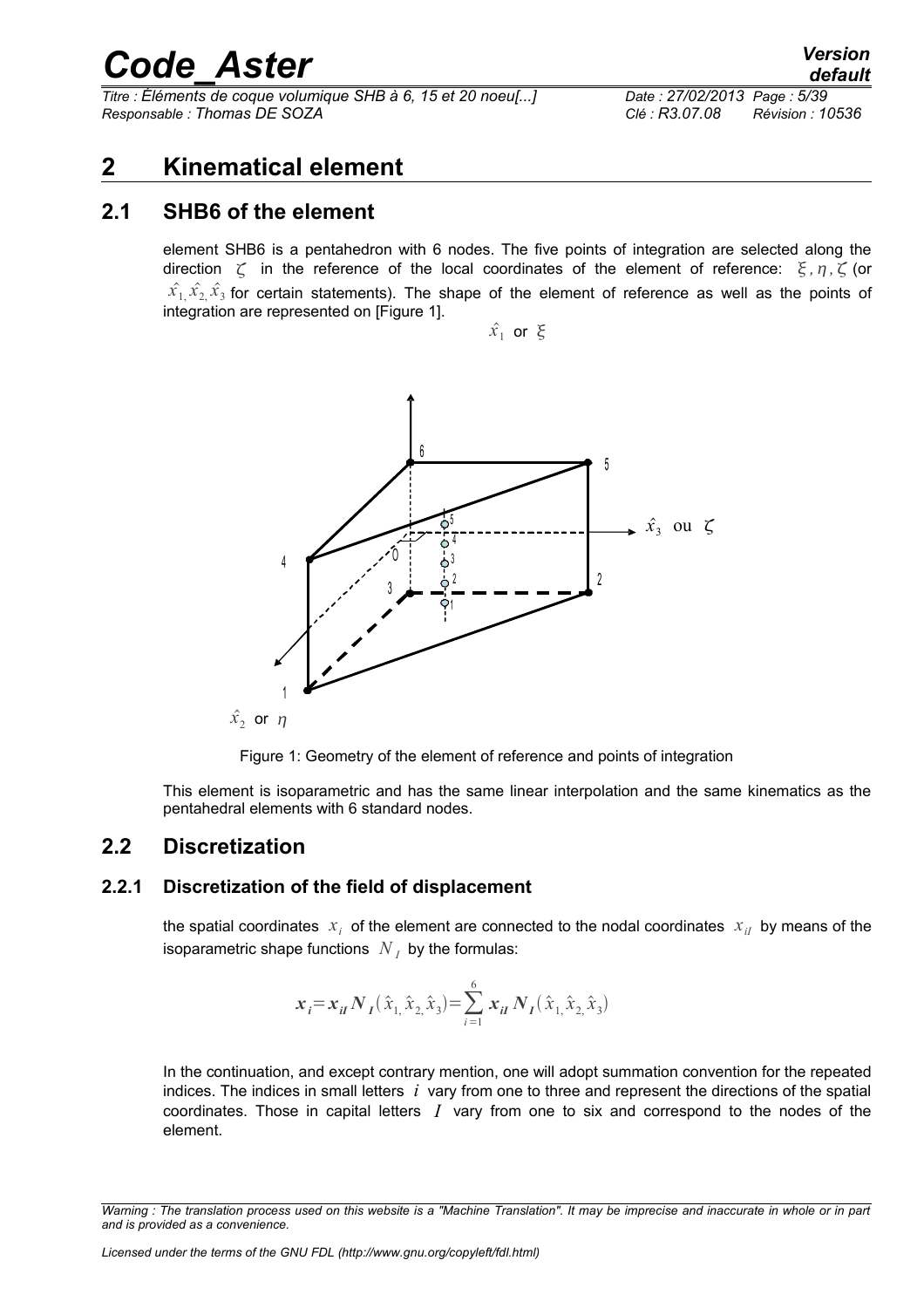*Titre : Éléments de coque volumique SHB à 6, 15 et 20 noeu[...] Date : 27/02/2013 Page : 6/39 Responsable : Thomas DE SOZA Clé : R3.07.08 Révision : 10536*

The same shape functions are used to define the field of displacement of the element  $|u_i|$  according to nodal displacements  $u_{ii}$ :

$$
\boldsymbol{u}_i = \boldsymbol{U}_{iI} \, \boldsymbol{N}_I (\hat{\boldsymbol{x}}_{1, \hat{\boldsymbol{x}}_{2, \hat{\boldsymbol{x}}_{3}}}) = \sum_{i=1}^{6} \boldsymbol{U}_{iI} \, \boldsymbol{N}_I (\hat{\boldsymbol{x}}_{1, \hat{\boldsymbol{x}}_{2, \hat{\boldsymbol{x}}_{3}}})
$$

To continue computations, one gives oneself linear isoparametric shape functions  ${N}_i(\xi,\eta\,,\zeta) \!=\! {N}_i(\hat{x_1}\!,\hat{x_2}\!,\hat{x_3})$  associated with the prismatic element with six nodes:

$$
N_{1} = \frac{1}{2} \hat{x}_{2} \left( 1 - \hat{x}_{1} \right)
$$
\n
$$
N_{2} = \frac{1}{2} \hat{x}_{3} \left( 1 - \hat{x}_{1} \right)
$$
\n
$$
N_{3} = \frac{1}{2} \hat{x}_{3} \left( 1 - \hat{x}_{1} \right)
$$
\n
$$
N_{4} = \frac{1}{2} \hat{x}_{2} \left( 1 + \hat{x}_{1} \right)
$$
\n
$$
N_{5} = \frac{1}{2} \hat{x}_{3} \left( 1 + \hat{x}_{1} \right)
$$
\n
$$
N_{6} = \frac{1}{2} \left( 1 - \hat{x}_{2} - \hat{x}_{3} \right) \left( 1 + \hat{x}_{1} \right)
$$
\n
$$
\hat{x}_{1} = [-1,1]; \qquad \hat{x}_{2} = [0,1]; \qquad \hat{x}_{3} = [0,1 - \hat{x}_{2}]
$$

The origin of the reference is confused with the right corner of the triangle of the median plane of the element.

#### **2.2.2 Operator gradient discretized**

<span id="page-5-0"></span>the gradient  $u_{i, j}$  of the field of displacement is a function of displacements  $\mathbf{U}_{il}$  of the nodes  $I$  in the direction *i*

$$
u_{i,j} = \mathbf{U}_{i} N_{I,j}
$$

the linear strain tensor is given by the symmetric part of the displacement gradient:

$$
\varepsilon_{ij} = \frac{1}{2} (u_{i,j} + u_{j,i})
$$

One now will build vectors allowing to express the matrix *B* connecting the strains to displacements in a particular form.

In a way similar to Belytschko-Bindeman [bib6], one introduces the three vectors **b***<sup>i</sup>* , derived from the shape functions at the origin of the coordinates:

$$
\boldsymbol{b}_{i}^{T} = \boldsymbol{N}_{,i}(0) = \frac{\partial \boldsymbol{N}}{\partial x_{i}}\bigg|_{\hat{x}_{1} = \hat{x}_{2} = \hat{x}_{3} = 0} \quad i = 1, 2, 3
$$

These 3 vectors are constant and are given by the statement:

*Warning : The translation process used on this website is a "Machine Translation". It may be imprecise and inaccurate in whole or in part and is provided as a convenience.*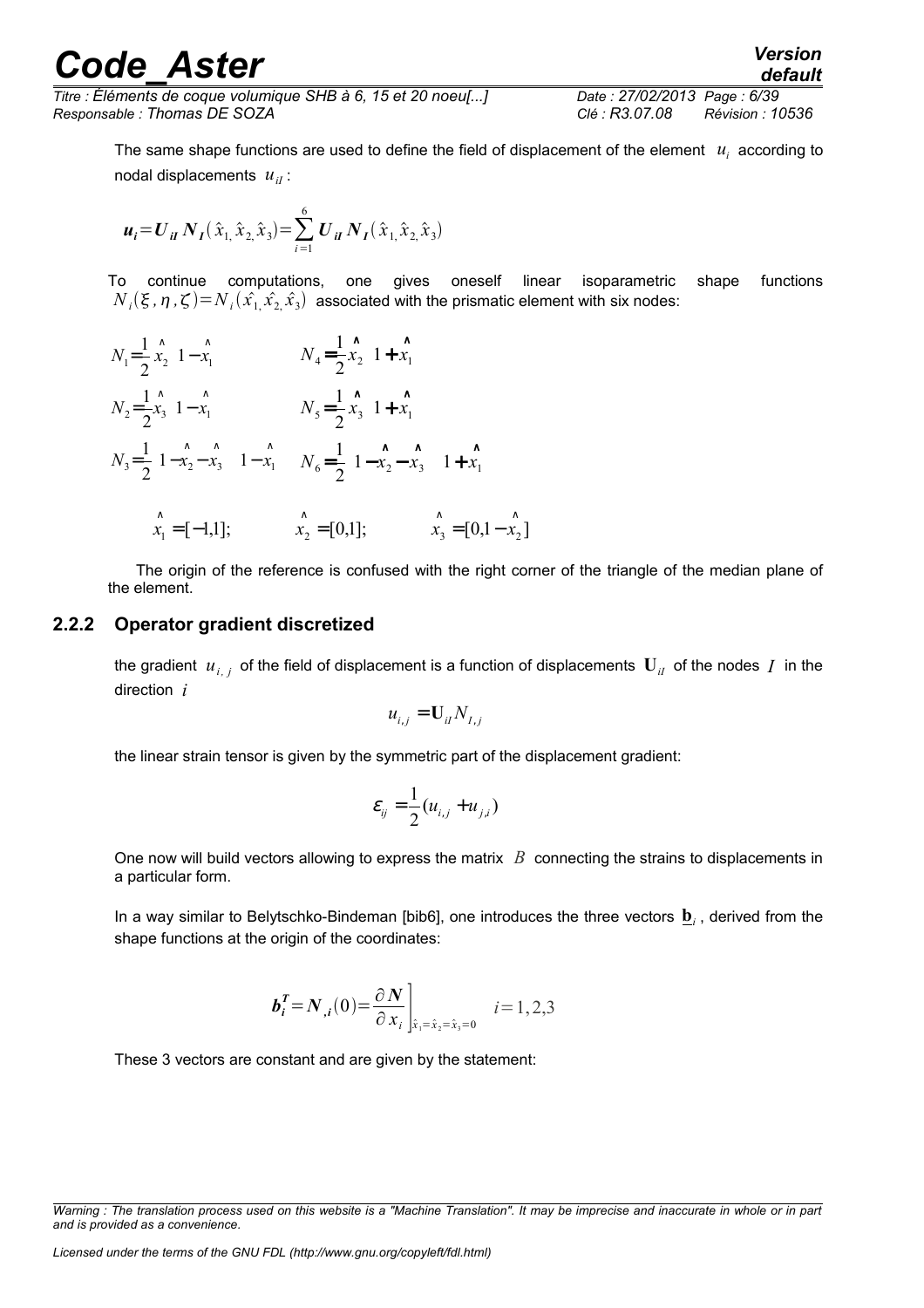*Titre : Éléments de coque volumique SHB à 6, 15 et 20 noeu[...] Date : 27/02/2013 Page : 7/39 Responsable : Thomas DE SOZA Clé : R3.07.08 Révision : 10536*

$$
\boldsymbol{b}_i^T = (j_{i1} \ \ j_{i2} \ \ j_{i3}) \cdot \begin{bmatrix} 0 & 0 & \frac{-1}{2} & 0 & 0 & \frac{1}{2} \\ \frac{1}{2} & 0 & -\frac{1}{2} & \frac{1}{2} & 0 & \frac{-1}{2} \\ 0 & \frac{1}{2} & \frac{-1}{2} & 0 & \frac{1}{2} & \frac{-1}{2} \end{bmatrix}
$$

where the coefficients  $j_{kl}$  are the coefficients of the jacobian matrix evaluated in the beginning.

Also let us introduce the following vectors:

$$
\mathbf{s}^{T} = (111111 \qquad )
$$
\n
$$
\mathbf{h}_{1}^{T} = (111111 \qquad )
$$
\n
$$
\mathbf{h}_{2}^{T} = (0.10010 \qquad )
$$
\n
$$
\mathbf{X}_{i}^{T} = (x_{i1}, x_{i2}, x_{i3}, x_{i4}, x_{i5}, x_{i6})
$$

the three vectors  $\mathbf{X}_i^T$  represent the nodal coordinates of the six nodes. The two vectors  $\mathbf{h}_{\alpha}^T$ respectively represent the functions  $\,h_{\!_1}\,$  and  $\,$   $h_{\!_2}\,$  for each of the six nodes, which are defined by:

$$
h_1 = \hat{x}_1 \hat{x}_2 \qquad h_2 = \hat{x}_1 \hat{x}_3
$$

Let us introduce finally the two following vectors:

$$
\gamma_{\alpha} = \frac{1}{2} \left[ \mathbf{h}_{\alpha} - \sum_{j=1}^{3} \left( \mathbf{h}_{\alpha}^{T} \mathbf{X}_{j} \right) \mathbf{b}_{j} \right] \qquad \alpha = 1, 2
$$

One can check by algebraic considerations that the following conditions of orthogonality are satisfied:

$$
\mathbf{b}_{i}^{T} \cdot \mathbf{h}_{\alpha} = 0
$$
\n
$$
\mathbf{b}_{i}^{T} \cdot \mathbf{s} = 0
$$
\n
$$
\mathbf{h}_{\alpha}^{T} \cdot \mathbf{s} = 0
$$
\n
$$
\mathbf{b}_{i}^{T} \cdot \mathbf{X}_{j} = \delta_{ij}
$$
\n
$$
i, j = 1, 2, 3 \quad \alpha, \beta = 1, 2
$$
\n
$$
\mathbf{h}_{\alpha}^{T} \cdot \mathbf{h}_{\beta} = 2\delta_{\alpha\beta}
$$
\n(1)\n
$$
\gamma_{\alpha}^{T} \cdot \mathbf{X}_{j} = 0
$$
\n
$$
\gamma_{\alpha}^{T} \cdot \mathbf{h}_{\beta} = \delta_{\alpha\beta}
$$

where  $\delta_{ij}$  is the Kronecker symbol.

These vectors will make it possible to express the matrix *B* connecting the strains to displacements in a particular form used thereafter.

The gradient of the field of displacement can be now written after computations in the form (without any approximation [bib6]):

*Warning : The translation process used on this website is a "Machine Translation". It may be imprecise and inaccurate in whole or in part and is provided as a convenience.*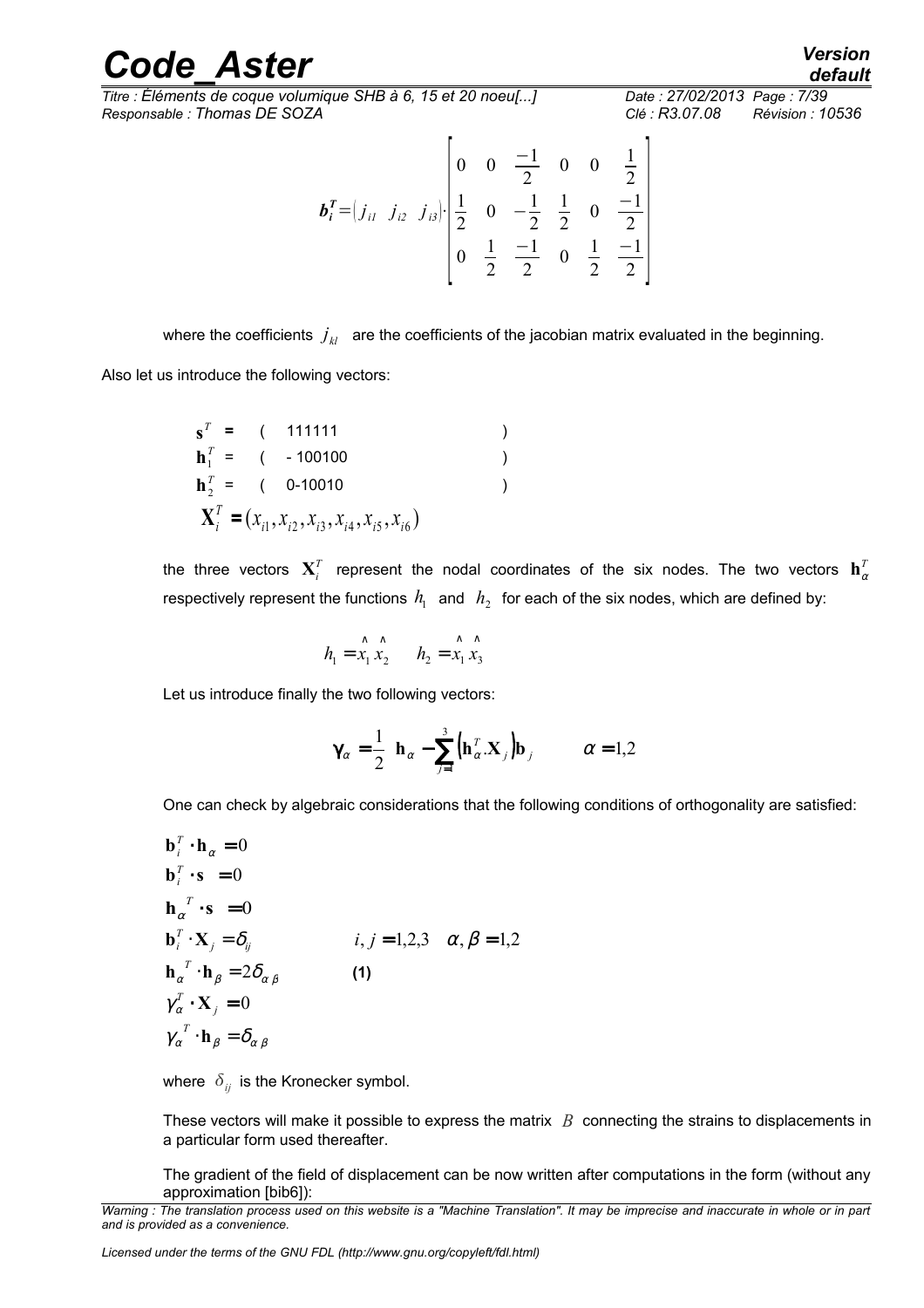*Titre : Éléments de coque volumique SHB à 6, 15 et 20 noeu[...] Date : 27/02/2013 Page : 8/39 Responsable : Thomas DE SOZA Clé : R3.07.08 Révision : 10536*

$$
u_{i,j} = \left(\boldsymbol{b}_j^T + \boldsymbol{h}_{\boldsymbol{\alpha},j}\boldsymbol{\gamma}_{\alpha}^T\right)\cdot\boldsymbol{U}_i
$$

The symmetric operator gradient (noted ∇*<sup>s</sup>* ) discretized connecting the strain tensor to the vector of nodal displacements

$$
\nabla_{s} u = \boldsymbol{B} \cdot \boldsymbol{u}
$$

takes the matric shape then:

$$
\mathbf{B} = \begin{bmatrix} \mathbf{b}_x^T + h_{\alpha,x} \gamma_\alpha^T & 0 & 0 \\ 0 & \mathbf{b}_y^T + h_{\alpha,y} \gamma_\alpha^T & 0 \\ 0 & 0 & \mathbf{b}_z^T + h_{\alpha,z} \gamma_\alpha^T \\ \mathbf{b}_y^T + h_{\alpha,y} \gamma_\alpha^T & \mathbf{b}_x^T + h_{\alpha,x} \gamma_\alpha^T & 0 \\ \mathbf{b}_z^T + h_{\alpha,z} \gamma_\alpha^T & 0 & \mathbf{b}_x^T + h_{\alpha,x} \gamma_\alpha^T \\ 0 & \mathbf{b}_z^T + h_{\alpha,z} \gamma_\alpha^T & \mathbf{b}_y^T + h_{\alpha,y} \gamma_\alpha^T \end{bmatrix}
$$
 (2)

### <span id="page-7-1"></span>**2.3 Stiffness matrix and stabilization**

#### **2.3.1 Stiffness matrix**

<span id="page-7-0"></span>the stiffness matrix of the element is given by:

$$
\boldsymbol{K}_{e} = \int_{V_{e}} \boldsymbol{B}^{T} \cdot \boldsymbol{C} \cdot \boldsymbol{B} \, dV
$$

The five points of integration considered  $P_i$  are on the same vertical line. Their coordinates and their weights of integration are the following:

|                                  | $\wedge$      | $\lambda$      | $\lambda$          | $\omega$          |
|----------------------------------|---------------|----------------|--------------------|-------------------|
|                                  | $\mathbf{x},$ | $\mathbf{X}_3$ | $\mathbf{X}_1$     |                   |
| ${\bf P}_{\scriptscriptstyle 1}$ | 1/3           | 1/3            | -0.906179845938664 | 0.236926885056189 |
| P <sub>2</sub>                   | 1/3           | 1/3            | -0.538469310105683 | 0.478628670499366 |
| $P_{3}$                          | 1/3           | 1/3            |                    | 0.56888888888889  |
| $P_4$                            | 1/3           | 1/3            | 0.538469310105683  | 0.478628670499366 |
| ${\bf P}_{\rm s}$                | 1/3           | 1/3            | 0.906179845938664  | 0.236926885056189 |

Thus, the statement of the stiffness  $\mathbf{K}_{e}$  is:

$$
K_e = \sum_{j=1}^{5} \omega(P_j) J(P_j) B^T(P_j) . C.B(P_j)
$$
 (3)

where  $J(P_j)$  is the Jacobian, calculated at the Gauss point  $j$  , of the transformation between the element of reference and the current element. The matrix of elastic behavior **C** selected has the following form:

*Warning : The translation process used on this website is a "Machine Translation". It may be imprecise and inaccurate in whole or in part and is provided as a convenience.*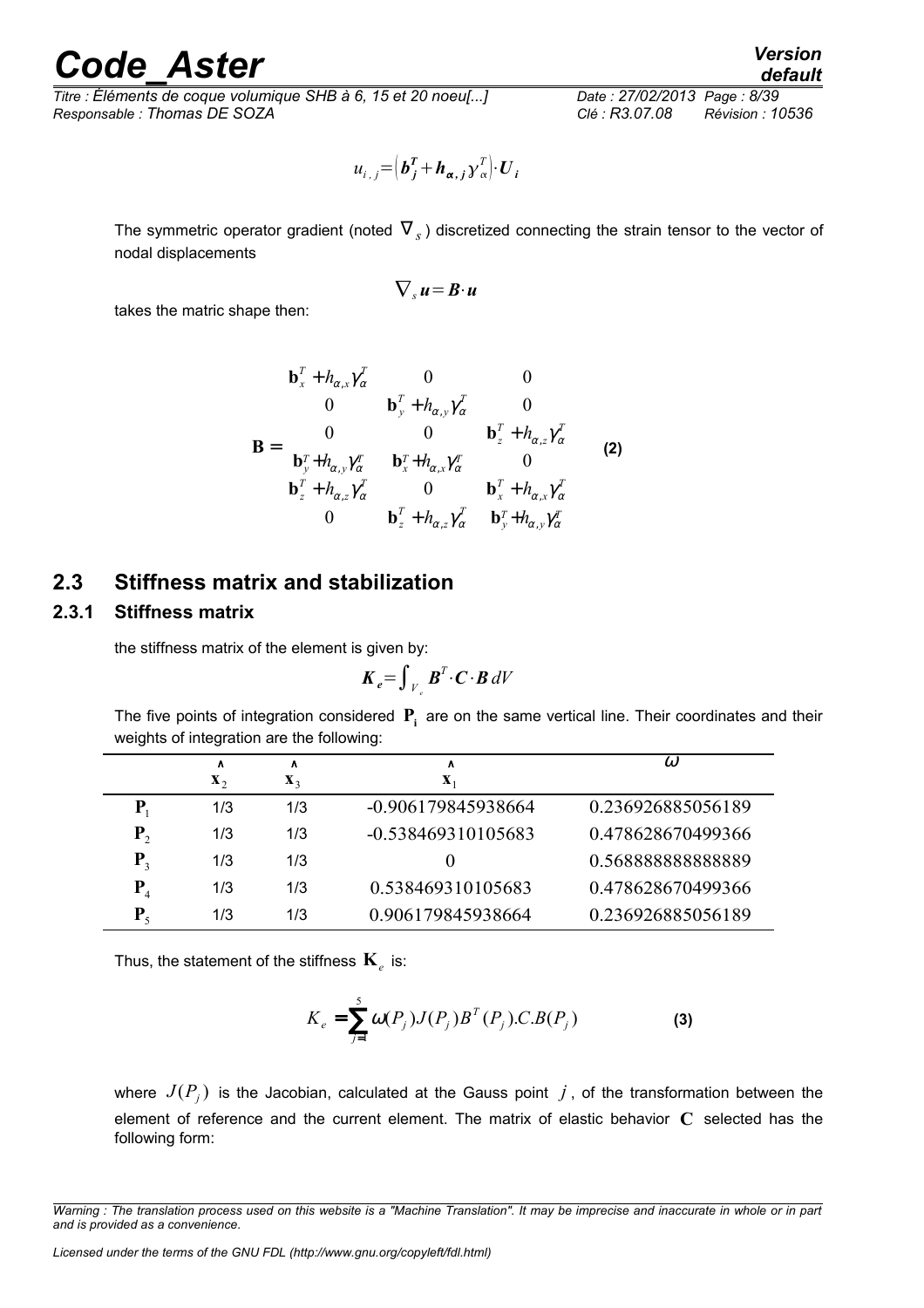*Titre : Éléments de coque volumique SHB à 6, 15 et 20 noeu[...] Date : 27/02/2013 Page : 9/39 Responsable : Thomas DE SOZA Clé : R3.07.08 Révision : 10536*

$$
\mathbf{C} = \begin{bmatrix} \bar{\lambda} + 2\mu & \bar{\lambda} & 0 & 0 & 0 & 0 \\ \bar{\lambda} & \bar{\lambda} + 2\mu & 0 & 0 & 0 & 0 \\ 0 & 0 & E & 0 & 0 & 0 \\ 0 & 0 & 0 & \mu & 0 & 0 \\ 0 & 0 & 0 & 0 & \mu & 0 \\ 0 & 0 & 0 & 0 & 0 & \mu \end{bmatrix}
$$

where *E* is the Young modulus, *V* the Poisson's ratio,  $\mu = \frac{1}{2(1+\nu)}$ =  $2(1)$ *E* the shear modulus and

$$
\bar{\lambda} = \frac{Ev}{1 - v^2}
$$
 the coefficient of modified Lamé. This model is specific with elements SHB. It resembles

that which one would have in the case of the assumption of the plane stresses, put except for the term (3,3).

Even if this choice involves an artificial anisotropic behavior, it makes it possible to satisfy all the tests without introducing blocking.

#### **2.3.2 Analyzes modes "hourglass" for element SHB6**

<span id="page-8-0"></span>the modes of "hourglass" are kinematical modes which are due to under-integration and are associated with an energy null whereas they induce a non-zero strain. This anomaly is explained by the difference, that induced under-integration, between the core of the continuous operator of stiffness discretized and that. Let us start initially by noticing that the operator discretized gradient underintegrated associated with the five points of integration defined above 2) takes the shape of **the equation (** with  $\alpha = 1.2$ .

Now let us analyze the core of the stiffness matrix obtained by under-integration. According to (3), that returns under investigation from the row of the matrix *B* insofar as the matrix of behavior *C* is not singular. In other words, it is enough to search the modes of déplacementà *d* strain null, i.e. checking:

$$
\nabla_s(u) = \mathbf{B} \cdot \mathbf{d} = 0 \tag{4}
$$

We will seek from now on which are the modes of strains which give a strain energy null. Strain energy

is written  $w(\boldsymbol{\epsilon}) = \frac{1}{2}$  $\frac{1}{2}$   $\int_V$   $\boldsymbol{\epsilon} \cdot \boldsymbol{C} \cdot \boldsymbol{\epsilon} dV$  and like  $\boldsymbol{\epsilon} = \boldsymbol{B}$  *. d* . we thus have:

$$
w(\boldsymbol{\epsilon}) = \frac{1}{2} \int_{V} d^{T} \boldsymbol{B}^{T} \cdot \boldsymbol{C} \cdot \boldsymbol{B} ddV = d^{T} \left[ \frac{1}{2} \int_{V} \boldsymbol{B}^{T} \cdot \boldsymbol{C} \cdot \boldsymbol{B} dV \right] d
$$

and if we consider the following approximation:  $\bm{B}$  is calculated at the points of Gauss quadrature, we obtain:

$$
w(\epsilon) = \frac{1}{2} \boldsymbol{d}^T \boldsymbol{K}_e \boldsymbol{d}
$$

Thus to search the modes of strains to energy null is to search the core *K<sup>e</sup>*

$$
K_e \cdot X = 0 \Leftrightarrow B(\xi_{G_j}) \cdot X = 0
$$

Thus to search the modes of hourglass is to search the vectors  $X$  such as:

$$
\boldsymbol{B}(\xi_{Gj})\cdot\boldsymbol{X}=\boldsymbol{0}\quad\forall\,\xi_{Gj}\tag{5}
$$

*Warning : The translation process used on this website is a "Machine Translation". It may be imprecise and inaccurate in whole or in part and is provided as a convenience.*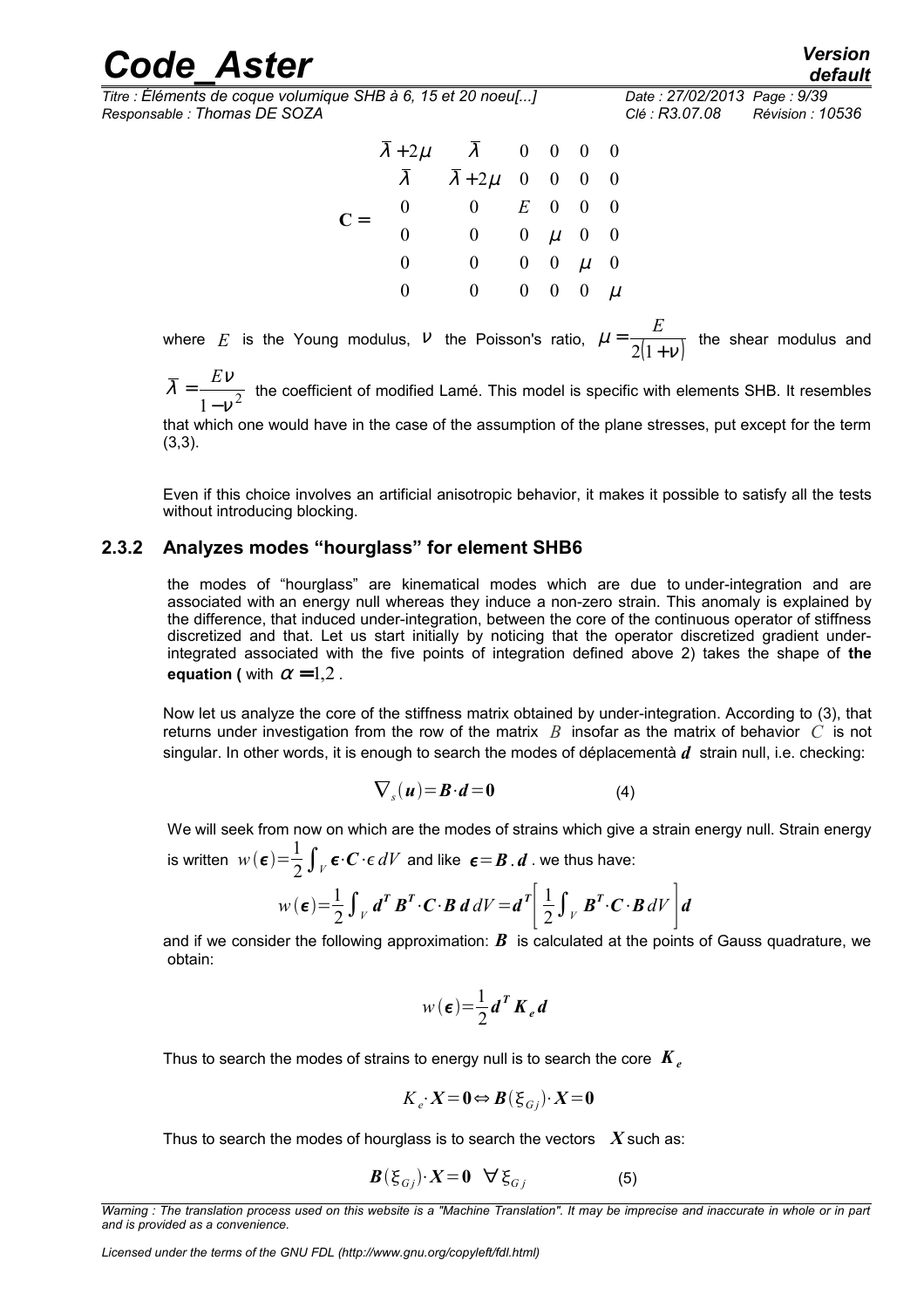*Titre : Éléments de coque volumique SHB à 6, 15 et 20 noeu[...] Date : 27/02/2013 Page : 10/39 Responsable : Thomas DE SOZA Clé : R3.07.08 Révision : 10536*

*default*

It is natural to find in the core of the stiffness  $|K_e|$  the modes associated with motions with rigid bodies. For a three-dimensional element such as the prism with 6 nodes, these motions rigidifying are composed of three translations and three rotations. Thus the core of the continuous operator of stiffness is of dimension six and is reduced to the only following modes:

|                                                                                                                                                                                                                                                                                                                                                                 |  |    | $\sum$                       | $\underline{\mathbf{z}}$ | $\overline{\mathbf{0}}$           |     |
|-----------------------------------------------------------------------------------------------------------------------------------------------------------------------------------------------------------------------------------------------------------------------------------------------------------------------------------------------------------------|--|----|------------------------------|--------------------------|-----------------------------------|-----|
|                                                                                                                                                                                                                                                                                                                                                                 |  | et | $\vert -\underline{x} \vert$ | $\overline{\mathbf{0}}$  | $\mathbf{Z}$                      | (6) |
| $\begin{pmatrix} \underline{\underline{\bf S}} & \underline{\underline{\bf 0}} & \underline{\underline{\bf 0}} & \underline{\underline{\bf 0}} \\ \underline{\underline{\bf 0}} & \underline{\underline{\bf S}} & \underline{\underline{\bf 0}} \\ \underline{\underline{\bf 0}} & \underline{\underline{\bf 0}} & \underline{\underline{\bf S}} \end{pmatrix}$ |  |    | $\overline{\mathbf{0}}$      |                          | $-\underline{x}$ $-\underline{y}$ |     |

One easily checks that each of the six vectors columns above satisfy the equation **(5)** and thus belongs to the core of *K<sup>e</sup>* . It is enough, to see it, to use the statement **(2)** *B* and the conditions of orthogonality **(1)**. The first three vectors columns correspond to the translations according to the axes  $Ox$ ,  $Oy$  and  $Oz$  respectively. The three other vectors are relating to rotations around the axes  $Oz$ ,  $Oy$  and  $Ox$ .

We search from now on, in addition to the preceding rigid modes, of the modes which also cancel the operator discretized gradient given in **(2)**. Let us take a base of eighteen following vectors:

One can show easily that the vectors above are linearly independent within the space of dimension eighteen. Elementary computations using the conditions of orthogonality **(1)** show that the last twelve vectors columns do not check the equation **(5)**.

That wants to say that there are not other modes only the rigid modes which cancel the operator discretized gradient given in **(2)**. In other words, element SHB6 does not present hourglass mode.

#### **2.3.3 Projection by "local Assumed strain method"**

<span id="page-9-0"></span>the first stage is to place itself in the local coordinate system of the element defined by the reference  $\wedge$ ^ ^

 $(x_1, x_2, x_3)$  describes in *Figure 1*. The strains from now on will thus be calculated in this reference. The operator discretized gradient *B* will be project on under suitable space in order to avoiding the various problems of blocking. This method is variationnellement coherent with the principle of Hu-Washizu if the interpolation of the stress is judiciously selected (Simo and Hughes [15]). However, it is very difficult to select in a general and systematic way the good strain field applied. The strain fields applied should present neither voluminal blocking nor blocking in shears.

We present here an easy choice and acceptable. The operator  $\bm{B}$  is first of all separate in two parts  $\frac{\mathbf{B}}{=}$  and  $\frac{\mathbf{B}}{=}$ . The matrix  $\frac{\mathbf{B}}{=}$  contains the gradients in the average plane of the shell and the perpendicular strain,  $\underline{\mathbf{B}}_{2}$  contains the gradients associated with the shear strains transverse.

$$
\underline{\underline{\mathbf{B}}} = \begin{bmatrix} \underline{\mathbf{b}}_1^T + \mathbf{h}_{\alpha,x_1} \, \underline{\gamma}_{\alpha}^T & \underline{\mathbf{0}} & \underline{\mathbf{0}} & \underline{\mathbf{0}} \\ \underline{\mathbf{0}} & \underline{\mathbf{b}}_2^T + \mathbf{h}_{\alpha,x_2} \, \underline{\gamma}_{\alpha}^T & \underline{\mathbf{0}} \\ \underline{\mathbf{0}} & \underline{\mathbf{0}} & \underline{\mathbf{b}}_3^T + \mathbf{h}_{\alpha,x_3} \, \underline{\gamma}_{\alpha}^T \\ \underline{\mathbf{b}}_2^T + \mathbf{h}_{\alpha,x_2} \, \underline{\gamma}_{\alpha}^T & \underline{\mathbf{b}}_1^T + \mathbf{h}_{\alpha,x_1} \, \underline{\gamma}_{\alpha}^T & \underline{\mathbf{0}} \\ \underline{\mathbf{0}} & \underline{\mathbf{0}} & \underline{\mathbf{0}} & \underline{\mathbf{0}} \\ \underline{\mathbf{0}} & \underline{\mathbf{0}} & \underline{\mathbf{0}} & \underline{\mathbf{0}} \\ \underline{\mathbf{0}} & \underline{\mathbf{0}} & \underline{\mathbf{0}} & \underline{\mathbf{0}} \\ \underline{\mathbf{0}} & \underline{\mathbf{0}} & \underline{\mathbf{0}} & \underline{\mathbf{0}} \end{bmatrix} + \begin{bmatrix} \underline{\mathbf{0}} & \underline{\mathbf{0}} & \underline{\mathbf{0}} & \underline{\mathbf{0}} \\ \underline{\mathbf{0}} & \underline{\mathbf{0}} & \underline{\mathbf{0}} \\ \underline{\mathbf{0}} & \underline{\mathbf{0}} & \underline{\mathbf{0}} \\ \underline{\mathbf{0}} & \underline{\mathbf{0}} & \underline{\mathbf{b}}_1^T + \mathbf{h}_{\alpha,x_1} \, \underline{\gamma}_{\alpha}^T \\ \underline{\mathbf{0}} & \underline{\mathbf{0}} & \underline{\mathbf{b}}_3^T + \mathbf{h}_{\alpha,x_3} \, \underline{\gamma}_{\alpha}^T & \underline{\mathbf{0}} \\ \underline{\mathbf{0}} & \underline{\mathbf{b}}_3^T + \mathbf{h}_{\alpha,x_3} \, \underline{\gamma}_{\alpha}^T & \underline{\mathbf{b}}_2^T + \mathbf{h}_{\alpha,x_2} \, \underline{\gamma}_{\alpha}^T \end{bmatrix}
$$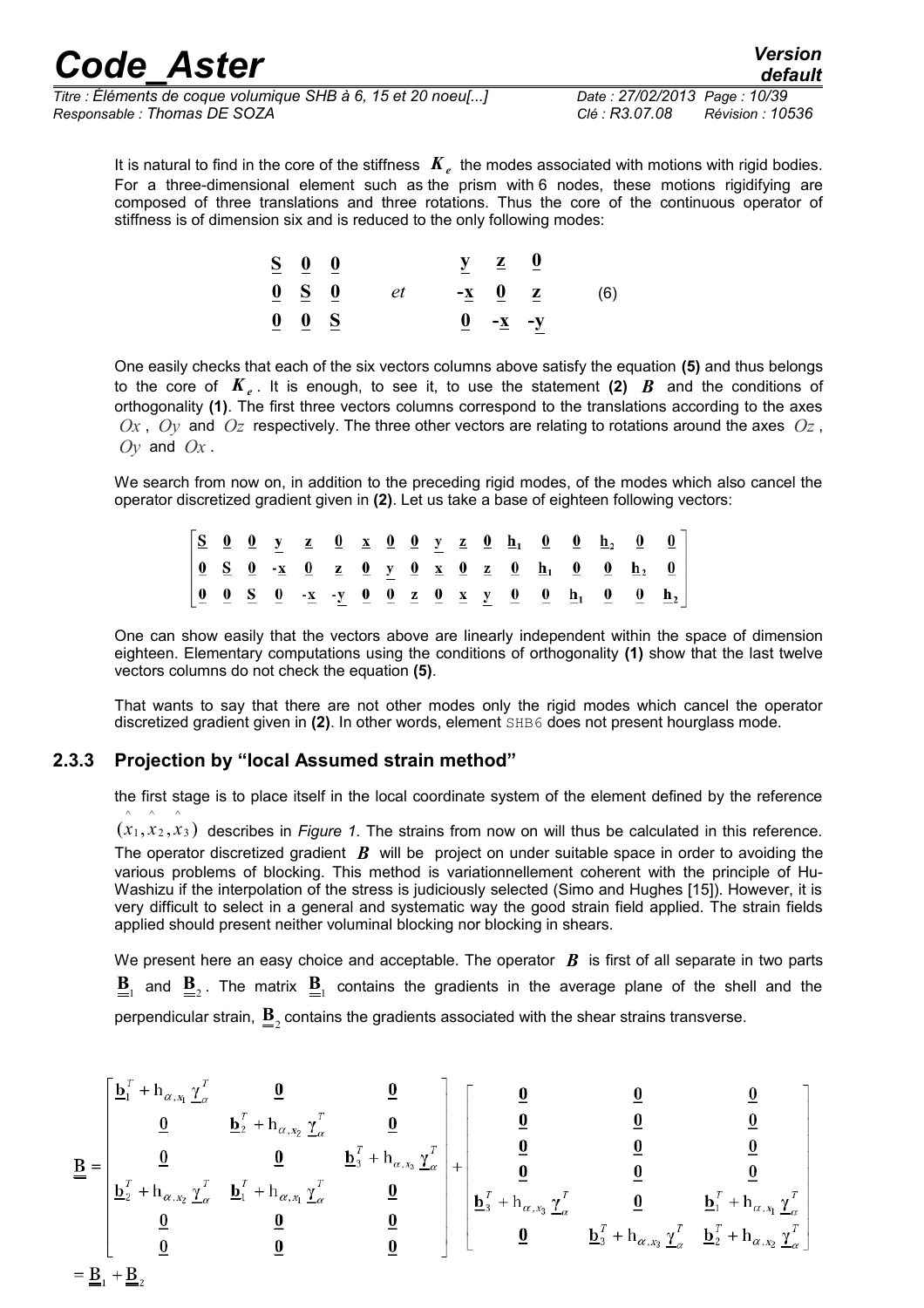| <b>Code Aster</b>                                            |                              | <b>Version</b><br>default |
|--------------------------------------------------------------|------------------------------|---------------------------|
| Titre : Éléments de coque volumique SHB à 6, 15 et 20 noeu[] | Date: 27/02/2013 Page: 11/39 |                           |
| Responsable : Thomas DE SOZA                                 | Clé : R3.07.08               | Révision : 10536          |

The blockings noted in the element come from the transverse shears. One will seek a diagram of integration which allows of under - to integrate this part of energy. With this intention one seeks to control each component entering the energy of transverse shears. Being given the shape of the matrix **B** we thus have 12 non-zero terms which intervene in the strain. They will be controlled by the introduction of the parameter  $c$  into the matrixes  $\underline{\mathbf{B}}_2$  . The matrix  $\underline{\mathbf{B}}_2$  becomes then  $\overline{\underline{\mathbf{B}}}_2$  :

$$
\overline{\underline{\underline{\mathbf{B}}}}_2 = c \begin{bmatrix}\n\overline{\underline{\underline{\mathbf{0}}}} \\
\overline{\underline{\underline{\mathbf{0}}}} \\
\overline{\underline{\underline{\mathbf{0}}}}_3 + \overline{\mathbf{h}}_{\alpha,x_3} \underline{\underline{\mathbf{Y}}}_{\alpha}^T \\
\overline{\underline{\underline{\mathbf{0}}}} \\
\overline{\underline{\underline{\mathbf{0}}}}_3 + \overline{\mathbf{h}}_{\alpha,x_3} \underline{\underline{\mathbf{Y}}}_{\alpha}^T \\
\overline{\underline{\underline{\mathbf{0}}}}_3\n\end{bmatrix} \qquad \overline{\underline{\underline{\mathbf{0}}}}_1\n\begin{bmatrix}\n\overline{\underline{\mathbf{0}}} \\
\overline{\underline{\mathbf{0}}}_1 \\
\overline{\underline{\mathbf{0}}}_2 \\
\overline{\underline{\mathbf{0}}}_3\n\end{bmatrix} \qquad \overline{\underline{\mathbf{b}}}_1^T + \overline{\mathbf{h}}_{\alpha,x_1} \underline{\underline{\mathbf{Y}}}_{\alpha}^T \\
\overline{\underline{\mathbf{b}}}_2^T + \overline{\mathbf{h}}_{\alpha,x_2} \underline{\underline{\mathbf{Y}}}_{\alpha}^T\n\end{bmatrix}
$$

The stiffness matrix is written now:

$$
\boldsymbol{K}_{e} = \int_{V} \boldsymbol{B}^{T} \cdot \boldsymbol{C} \cdot \boldsymbol{B} dV = \int_{V} \boldsymbol{B}_{1}^{T} \cdot \boldsymbol{C} \cdot \boldsymbol{B}_{1} dV + \int_{V} \boldsymbol{B}_{2}^{T} \cdot \boldsymbol{C} \cdot \boldsymbol{B}_{1} dV + \int_{V} \boldsymbol{B}_{1}^{T} \cdot \boldsymbol{C} \cdot \boldsymbol{B}_{2} dV + \int_{V} \boldsymbol{B}_{2}^{T} \cdot \boldsymbol{C} \cdot \boldsymbol{B}_{2} dV =
$$
  
= 
$$
\boldsymbol{K}_{e1} + \boldsymbol{K}_{e2} + \boldsymbol{K}_{e3} + \boldsymbol{K}_{e4}
$$

The matrixes  $K_{e1} K_{e2} K_{e3} K_{e4}$  are integrated with five the Gauss points previously definite ones. Additive decomposition given higher  $\frac{\bf B}=\frac{\bf B}=\pm}_1+\frac{\bf B}2$  , for the operator discretized gradient, makes that the cross terms  $\mathbf{K}_{e2}$  and  $\mathbf{K}_{e3}$  are cancelled. Following many the test numerical, it was selected to characterize the matrix  $\mathbf{B}_{\scriptscriptstyle \pm 2}$  by the coefficient:  $c$  =  $0,\!45$  , which plays here the part of a factor of reduction of the shears.

This choice gives to the element a good behavior in the cases of reference. It is clear that this strategy, as that installation for the cubic elements voluminal shells are adapted only to the quasi isotropic behavior of the selected material.

#### **2.4 Geometrical stiffness matrix Ksigma**

<span id="page-10-0"></span>the matrix  $K_{\sigma}$  aims to solve the problems of buckling. We point out here that buckling modes are the eigenvectors of the problem to the eigenvalues generalized according to:

$$
(K+\mu K_{\sigma})\cdot u=0 \Leftrightarrow K\cdot u=\lambda K_{\sigma}\cdot u
$$

with  $\lambda = -\mu$ , and  $\mu$  is the multiplying coefficient of the loading.

By introducing the quadratic strain  $\mathbf{e}^{\mathcal{Q}}$  such as:

$$
e_{ij}^{\mathcal{Q}}(\delta \boldsymbol{u}, \Delta \boldsymbol{u}) = \sum_{k=1}^{3} \delta u_{k,i} \cdot \Delta u_{k,j}
$$

One can define this geometrical stiffness matrix by:

*Warning : The translation process used on this website is a "Machine Translation". It may be imprecise and inaccurate in whole or in part and is provided as a convenience.*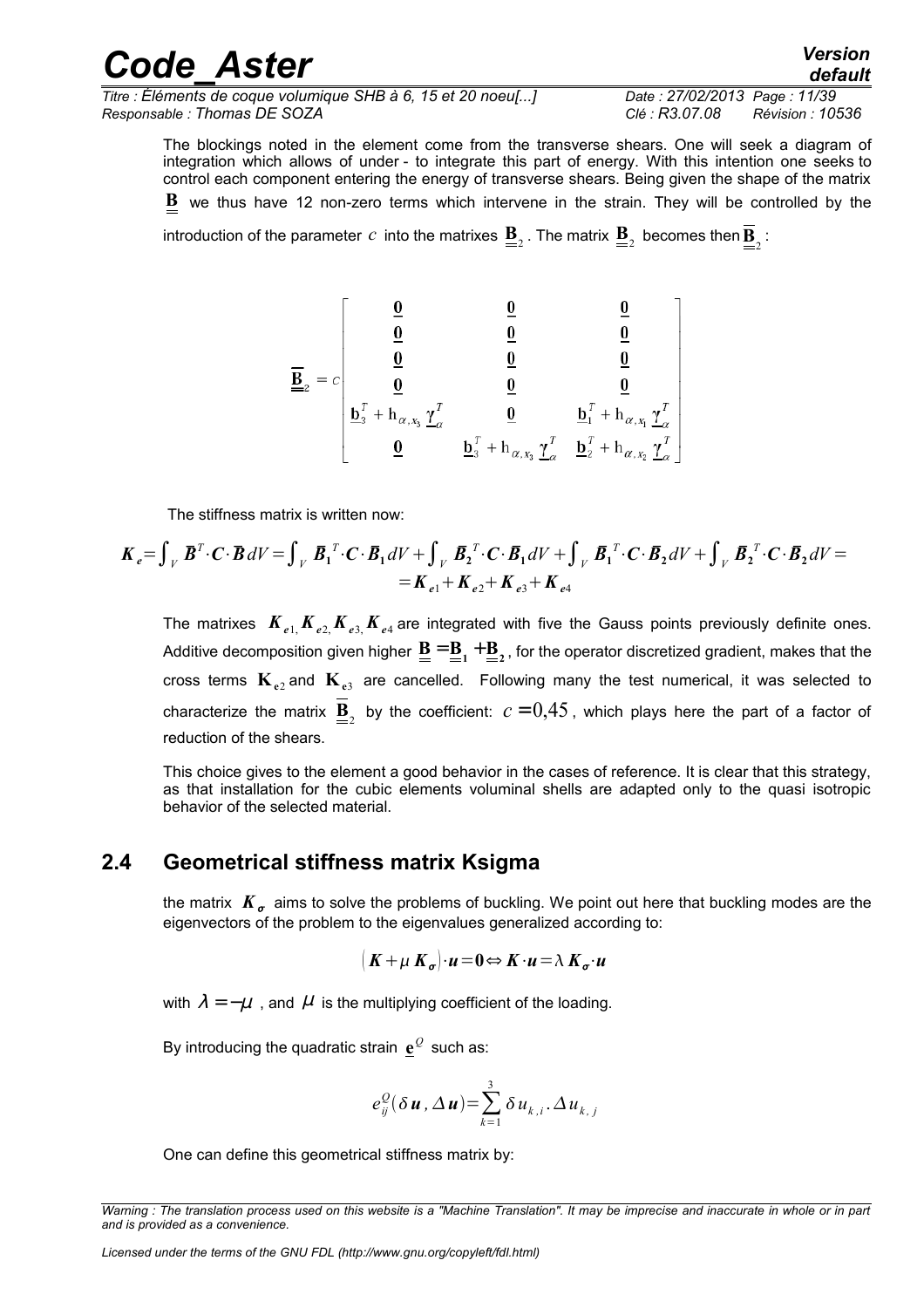*Titre : Éléments de coque volumique SHB à 6, 15 et 20 noeu[...] Date : 27/02/2013 Page : 12/39 Responsable : Thomas DE SOZA Clé : R3.07.08 Révision : 10536*

*default*

$$
\delta \mathbf{u}^T \cdot \mathbf{K}_{\sigma} \cdot \Delta \mathbf{u} = \int_{\Omega_0} \sigma : e^{\mathbf{Q}} (\delta \mathbf{u}, \Delta \mathbf{u}) d\Omega = \int_{\Omega_0} \sigma : \nabla \delta \mathbf{u}^T \nabla \Delta \mathbf{u} d\Omega
$$

In order to express this matrix in discretized space, let us introduce the operators quadratic gradient discretized  $\mathbf{B}^{\mathcal{Q}}$  (in matric notation) such as:

$$
\underline{\mathbf{e}}^{Q}(\delta \mathbf{u}, \Delta \mathbf{u}) = \begin{bmatrix} e_{11}^{Q} \\ e_{22}^{Q} \\ e_{33}^{Q} \\ e_{12}^{Q} + e_{21}^{Q} \\ e_{23}^{Q} + e_{32}^{Q} \end{bmatrix} = \begin{bmatrix} \underline{\delta \mathbf{u}}^{T} \cdot \underline{\mathbf{B}}_{11}^{Q} \cdot \underline{\Delta \mathbf{u}} \\ \underline{\delta \mathbf{u}}^{T} \cdot \underline{\mathbf{B}}_{22}^{Q} \cdot \underline{\Delta \mathbf{u}} \\ \underline{\delta \mathbf{u}}^{T} \cdot \underline{\mathbf{B}}_{13}^{Q} \cdot \underline{\Delta \mathbf{u}} \\ \underline{\delta \mathbf{u}}^{T} \cdot \underline{\mathbf{B}}_{12}^{Q} \cdot \underline{\Delta \mathbf{u}} \\ e_{23}^{Q} + e_{32}^{Q} \end{bmatrix}
$$

The various terms  $\underline{\mathbf{B}}^{\mathcal{Q}}_{\mu}$  $\underline{\mathbf{B}}^{\mathcal{Q}}_{ij}$  are given by the following equations:

$$
\underline{B}_{11}^{\mathcal{Q}} = \begin{bmatrix} \underline{B}_1 \underline{B}_1^T & \underline{0} & \underline{0} \\ \underline{0} & \underline{B}_1 \underline{B}_1^T & \underline{0} \\ \underline{0} & \underline{0} & \underline{B}_1 \underline{B}_1^T \end{bmatrix} ; \ \ \underline{B}_{22}^{\mathcal{Q}} = \begin{bmatrix} \underline{B}_2 \underline{B}_2^T & \underline{0} & \underline{0} \\ \underline{0} & \underline{B}_2 \underline{B}_2^T & \underline{0} \\ \underline{0} & \underline{0} & \underline{B}_2 \underline{B}_2^T \end{bmatrix} ; \ \ \underline{B}_{33}^{\mathcal{Q}} = \begin{bmatrix} \underline{B}_3 \underline{B}_3^T & \underline{0} & \underline{0} \\ \underline{0} & \underline{0} & \underline{B}_3 \underline{B}_3^T \\ \underline{0} & \underline{0} & \underline{B}_1 \underline{B}_2^T + \underline{B}_2 \underline{B}_1^T \end{bmatrix} = \begin{bmatrix} \underline{B}_1 \underline{B}_2^T + \underline{B}_2 \underline{B}_1^T & \underline{0} & \underline{0} \\ \underline{0} & \underline{0} & \underline{B}_1 \underline{B}_2^T + \underline{B}_2 \underline{B}_1^T \end{bmatrix}
$$
\n
$$
\underline{B}_{12}^{\mathcal{Q}} = \begin{bmatrix} \underline{B}_1 \underline{B}_2^T + \underline{B}_2 \underline{B}_1^T & \underline{0} & \underline{0} \\ \underline{0} & \underline{0} & \underline{B}_1 \underline{B}_2^T + \underline{B}_2 \underline{B}_1^T \end{bmatrix}
$$
\n
$$
\underline{B}_{13}^{\mathcal{Q}} = c^2 \begin{bmatrix} \underline{B}_1 \underline{B}_3^T + \underline{B}_3 \underline{B}_1^T & \underline{0} & \underline{0} \\ \underline{0} & \underline{B} & \underline{B}_1 \underline{B}_3^T + \underline{B}_3 \underline{B}_1^T & \underline{0} \\ \underline{0} & \underline{0} & \underline{B}_1 \underline{B}_3^T + \underline{B}_3 \underline{B}_1^T \end{bmatrix}
$$
\n
$$
\underline{B}_{23}^{\mathcal{Q}} = c^2 \begin{
$$

with the vectors  $\underline{\mathbf{B}}_i$  ( *I* = 1,2,3) definite like:

$$
\underline{\mathbf{B}}_i = (\underline{\mathbf{b}}_i + h_{\alpha,i}\underline{\gamma}_{\alpha})
$$

Note: We must multiply the matrixes  $\underline{\mathbf{B}}_{13}^{\mathbf{Q}}$  and  $\underline{\mathbf{B}}_{23}^{\mathbf{Q}}$  by the coefficient  $c^2 = 0, 45^2 = 0, 2025$  because element SHB6 is project by the technique " *local Assumed strain method"* to see section [2.3.3](#page-9-0) .

With these notations, the contribution to the geometrical stiffness matrix  $\underline{\underline{k}}_\sigma$  , the Gauss point  $\tilde{\zeta}_j$  east given by:

*Warning : The translation process used on this website is a "Machine Translation". It may be imprecise and inaccurate in whole or in part and is provided as a convenience.*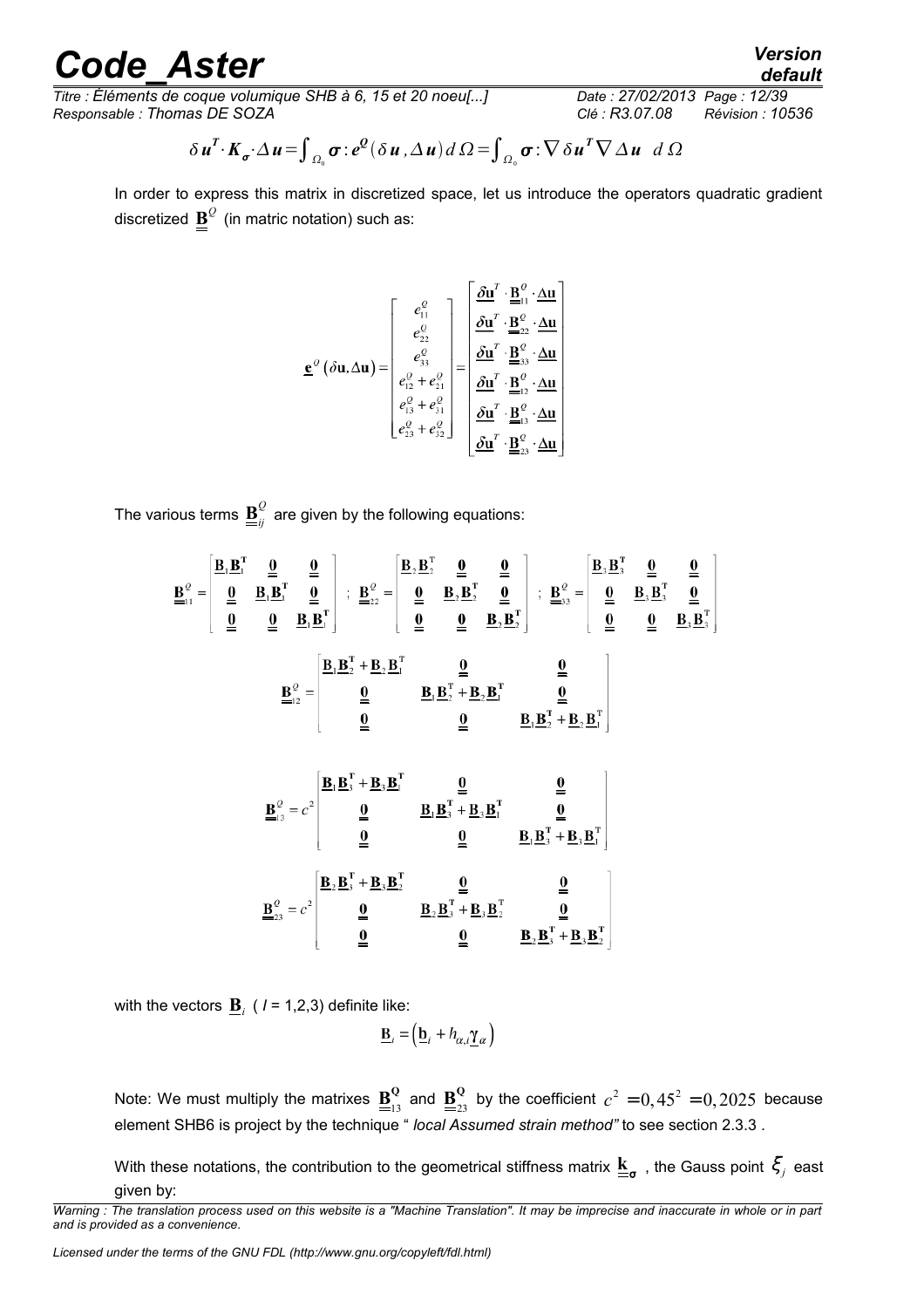*Titre : Éléments de coque volumique SHB à 6, 15 et 20 noeu[...] Date : 27/02/2013 Page : 13/39 Responsable : Thomas DE SOZA Clé : R3.07.08 Révision : 10536*

.

$$
\underline{\mathbf{k}}_{\sigma}(\xi_{j}) = \sigma_{11}(\xi_{j}) \underline{\mathbf{B}}_{11}^{0}(\xi_{j}) + \sigma_{22}(\xi_{j}) \underline{\mathbf{B}}_{22}^{0}(\xi_{j}) + \sigma_{33}(\xi_{j}) \underline{\mathbf{B}}_{33}^{0}(\xi_{j}) + \sigma_{12}(\xi_{j}) \underline{\mathbf{B}}_{12}^{0}(\xi_{j}) + \sigma_{13}(\xi_{j}) \underline{\mathbf{B}}_{13}^{0}(\xi_{j}) + \sigma_{23}(\xi_{j}) \underline{\mathbf{B}}_{23}^{0}(\xi_{j})
$$

By integration on Gauss points of the element, the geometrical stiffness matrix is obtained by the formula:

$$
\underline{\underline{K}}_{\sigma} = \sum_{j=1}^{5} \omega(\xi_j) J(\xi_j) \underline{k}_{\sigma}(\xi_j)
$$

### **2.5 Follower forces and matrix Kp**

<span id="page-12-0"></span>the following compressive forces are present in the tangent matrix via the matrix  $\underline{\mathbf{K}}_P$ , because the following external forces depend on displacement [R3.03.04]. The following compressive forces are written:

$$
\int_{\partial\Omega} p \, \mathbf{n}^T \cdot \mathbf{u} \, dS = \int_{\partial\Omega_0} p \, \det[\mathbf{F}(\mathbf{u})] \mathbf{n}_0^T \mathbf{F}(\mathbf{u})^T dS_0 = p \, \mathbf{F}_0 - p \, \mathbf{K}_p \cdot \mathbf{u}
$$

$$
\mathbf{F}(\mathbf{u}) = 1 + \nabla \mathbf{u}
$$

by means of notations:

- $\cdot$   $\underline{\mathbf{n}}_0^T$  =  $(n_1,n_2,n_3)$  , norm on the surface external of the element in the reference configuration;
- $\cdot \underline{\tilde{\mathbf{b}}}_i$ , vector of size 3, derived from the shape functions to the 3 nodes of the face of the element charged in pressure;
- $\cdot S_{_{0}}$  area of the face charged in pressure. For element  $\frac{\sinh \theta}{\sinh \theta}$  surface  $\frac{S_{_{0}}}{^{}}$  is worth  $\frac{1}{^{}}$ 2

The preceding formulation leads to a nonsymmetrical matrix. It is known that one can nevertheless use a symmetric formulation if the external forces due to the pressure derive from a potential. It is the case if the compressive forces do not work on the border of the modelled field. It is thus considered that the symmetric part of the matrix is enough. The symmetrized matrix takes the following shape:

$$
K_{p} = S_{0} \begin{bmatrix} \tilde{b}_{1}^{T} n_{2} & \tilde{b}_{1}^{T} n_{2} & \tilde{b}_{3}^{T} n_{1} - \tilde{b}_{1}^{T} n_{3} \\ 0 & \tilde{b}_{2}^{T} n_{1} - \tilde{b}_{1}^{T} n_{2} & \tilde{b}_{3}^{T} n_{1} - \tilde{b}_{1}^{T} n_{3} \\ 0 & \tilde{b}_{2}^{T} n_{1} - \tilde{b}_{1}^{T} n_{2} & \tilde{b}_{3}^{T} n_{1} - \tilde{b}_{1}^{T} n_{3} \\ \tilde{b}_{1}^{T} n_{2} - \tilde{b}_{2}^{T} n_{1} & 0 & \tilde{b}_{3}^{T} n_{2} - \tilde{b}_{2}^{T} n_{3} \\ \tilde{b}_{1}^{T} n_{2} - \tilde{b}_{2}^{T} n_{1} & 0 & \tilde{b}_{3}^{T} n_{2} - \tilde{b}_{2}^{T} n_{3} \\ \tilde{b}_{1}^{T} n_{2} - \tilde{b}_{2}^{T} n_{1} & 0 & \tilde{b}_{3}^{T} n_{2} - \tilde{b}_{2}^{T} n_{3} \\ \tilde{b}_{1}^{T} n_{3} - \tilde{b}_{3}^{T} n_{1} & \tilde{b}_{2}^{T} n_{3} - \tilde{b}_{3}^{T} n_{2} & 0 \\ \tilde{b}_{1}^{T} n_{3} - \tilde{b}_{3}^{T} n_{1} & \tilde{b}_{2}^{T} n_{3} - \tilde{b}_{3}^{T} n_{2} & 0 \\ \tilde{b}_{1}^{T} n_{3} - \tilde{b}_{3}^{T} n_{1} & \tilde{b}_{2}^{T} n_{3} - \tilde{b}_{3}^{T} n_{2} & 0 \end{bmatrix}
$$

It is a matrix (9,9), which it is necessary to multiply by displacements of the 3 nodes of the face to which one applies a pressure.

*Warning : The translation process used on this website is a "Machine Translation". It may be imprecise and inaccurate in whole or in part and is provided as a convenience.*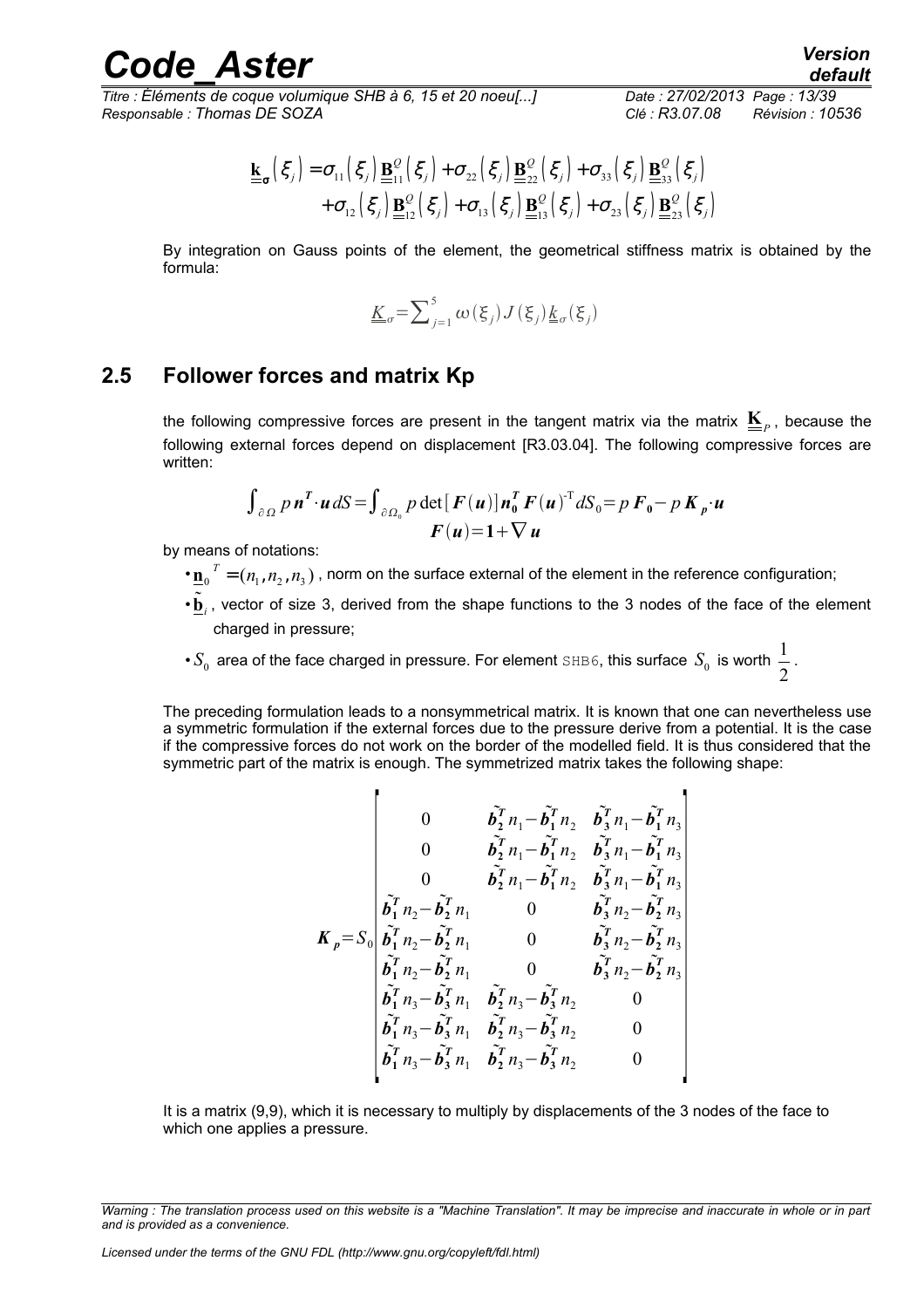*Titre : Éléments de coque volumique SHB à 6, 15 et 20 noeu[...] Date : 27/02/2013 Page : 14/39 Responsable : Thomas DE SOZA Clé : R3.07.08 Révision : 10536*

### **3 Elements SHB15 and SHB20**

<span id="page-13-2"></span>In this paragraph, one presents of the finite elements to the voluminal modelizations shells quadratic SHB15 and SHB20.

Element SHB15 is a purely three-dimensional prism with fifteen nodes with three degrees of freedom in displacement with each node, and it also has a called privileged direction "thickness" which is normal with the average plan of the prism. Reduced numerical integration is used (3 Gauss points in the plane). Integration through the thickness leans on 5 Gauss points.

Element SHB20 is a purely three-dimensional hexahedron with twenty nodes with three degrees of freedom in displacement with each node, and it has also a called privileged direction "thickness" which is normal with the average plane of the hexahedron. Reduced numerical integration is used (4 Gauss points in the plane). Integration through the thickness leans on 5 Gauss points.

<span id="page-13-1"></span>Contrary to the linear elements these finite elements have neither stabilization nor projection.

### **3.1 Kinematics and interpolation of elements SHB15 and SHB20**

#### **3.1.1 Element SHB15**

<span id="page-13-0"></span>element SHB15 is formulated in the local axes of the average plane. [F igure 3.1.1-a](#page-13-3) represents the geometry of an element of reference SHB15 and its points of integration.

The reference of the local coordinates of the element of reference is defined by:  $\xi$ ,  $\eta$ ,  $\zeta$  ou  $\hat{x_1}$ ,  $\hat{x_2}$ ,  $\hat{x_3}$ 



<span id="page-13-3"></span>

*Warning : The translation process used on this website is a "Machine Translation". It may be imprecise and inaccurate in whole or in part and is provided as a convenience.*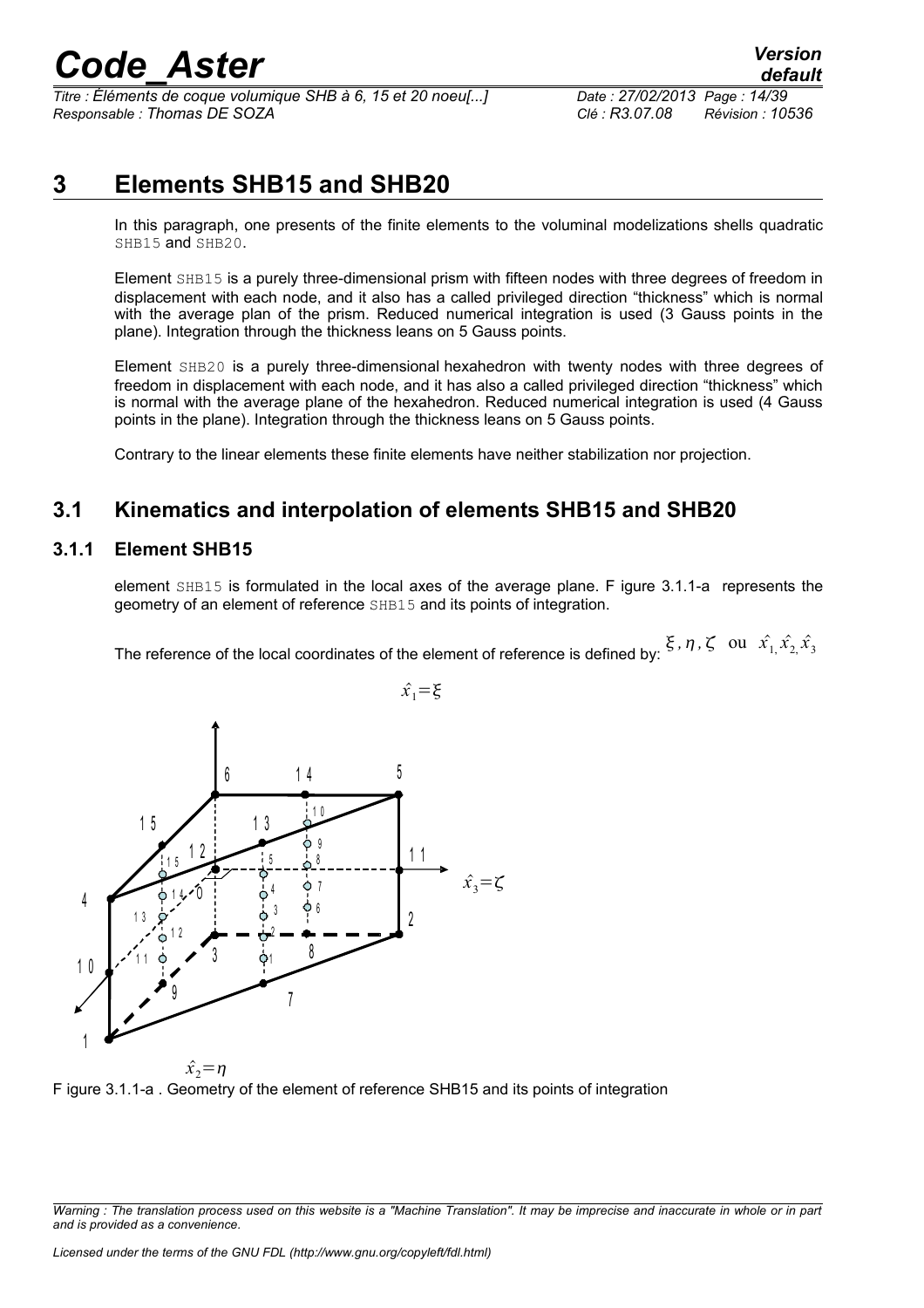*Titre : Éléments de coque volumique SHB à 6, 15 et 20 noeu[...] Date : 27/02/2013 Page : 15/39 Responsable : Thomas DE SOZA Clé : R3.07.08 Révision : 10536*

Coordonnées des noeuds:

\n
$$
1(-1,1,0); \quad 2(-1,0,1); \quad 3(-1,0,0); \quad 4(1,1,0); \quad 5(1,0,1); \quad 6(1,0,0);
$$
\n
$$
7(-1,\frac{1}{2},\frac{1}{2}); \quad 8(-1,0,\frac{1}{2}); \quad 9(-1,\frac{1}{2},0);
$$
\n
$$
10(0,1,0); \quad 11(0,0,1); \quad 12(0,0,0); \quad 13\left(1,\frac{1}{2},\frac{1}{2}\right); \quad 14\left(1,0,\frac{1}{2}\right); \quad 15\left(1,\frac{1}{2},0\right).
$$

element SHB15 is an isoparametric quadratic element. The spatial coordinates  $\mathbf{x}_i$  are connected to the nodal coordinates  $\mathbf{x}_{_{iI}}$  by means of the shape functions  $\mathbf{N}_{_{I}}$  by the formulas:

$$
\boldsymbol{x}_i \!=\! \boldsymbol{x}_{iI} \, \boldsymbol{N}_I(\hat{\boldsymbol{x}}_{1, \hat{\boldsymbol{x}}_{2, \hat{\boldsymbol{x}}_{3}}}) \!=\! \sum_{i=1}^{15} \boldsymbol{x}_{iI} \, \boldsymbol{N}_I(\hat{\boldsymbol{x}}_{1, \hat{\boldsymbol{x}}_{2, \hat{\boldsymbol{x}}_{3}})
$$

The same shape functions are used to define the field of displacement of the element  $\mathbf{u}_i$  in terms of nodal displacements  $U_{ii}$ :

$$
\boldsymbol{u}_i = \boldsymbol{u}_{iI} \, \boldsymbol{N}_I(\hat{x}_1, \hat{x}_2, \hat{x}_3) = \sum_{i=1}^{15} \boldsymbol{U}_{iI} \, \boldsymbol{N}_I(\hat{x}_1, \hat{x}_2, \hat{x}_3) \tag{6}
$$

#### **3.1.2 Element SHB20**

<span id="page-14-0"></span>element SHB20 is formulated in the local axes of the average plane. [Appear 3.1.2-a](#page-14-1) represents the geometry of an element of reference SHB20 and its points of integration.

The reference of the local coordinates of the element of reference is defined by:  $\xi$  ,  $\eta$  ,  $\zeta$   $\,$  ou  $\,$   $\,$   $\hat{x_1}$   $\hat{x_2}$   $\hat{x_3}$ 



<span id="page-14-1"></span>**Appear 3.1.2-a. Geometry of the element of reference SHB20 and its points of integration**

*Warning : The translation process used on this website is a "Machine Translation". It may be imprecise and inaccurate in whole or in part and is provided as a convenience.*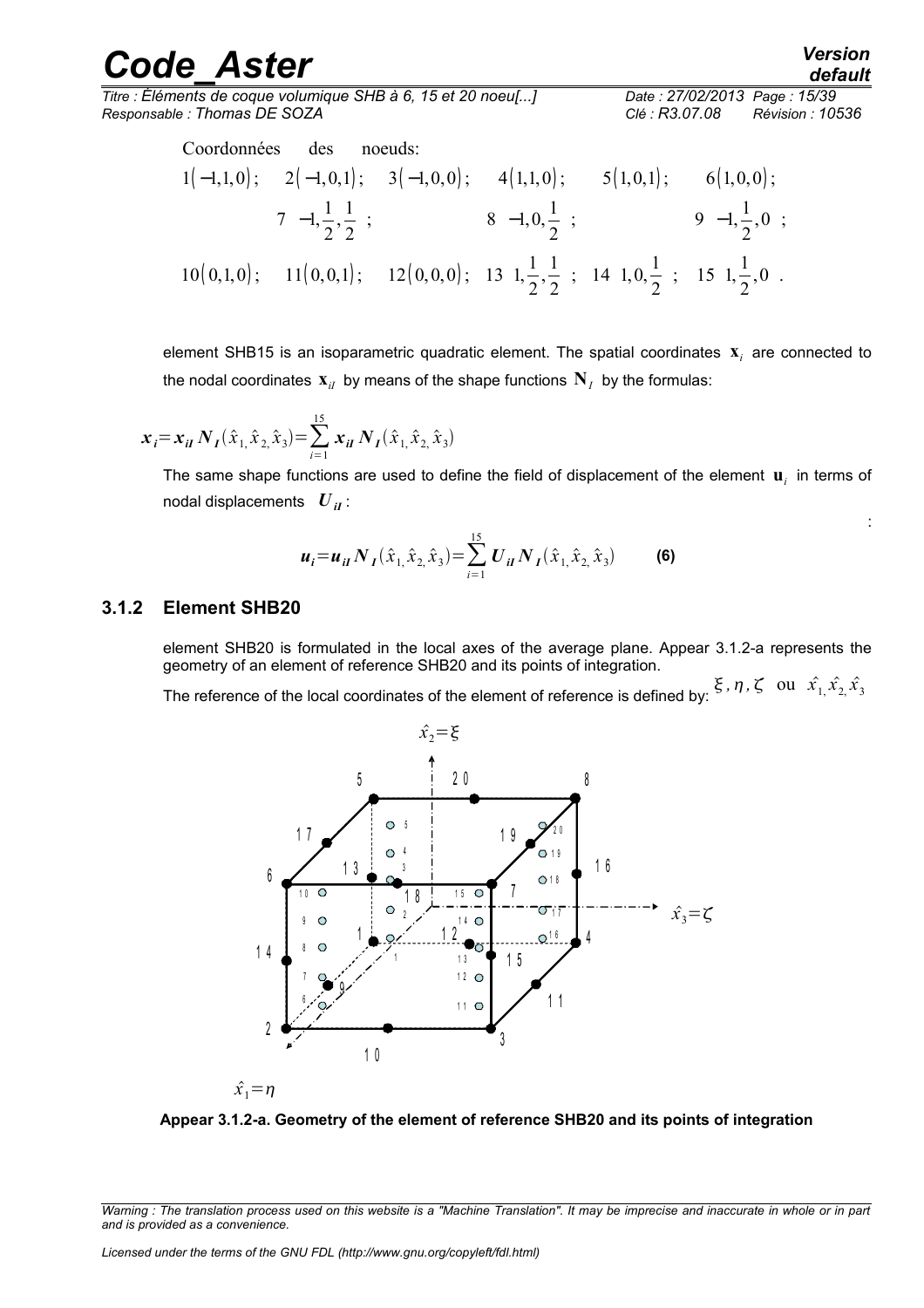*Titre : Éléments de coque volumique SHB à 6, 15 et 20 noeu[...] Date : 27/02/2013 Page : 16/39 Responsable : Thomas DE SOZA Clé : R3.07.08 Révision : 10536*

| Coordonnées   | des            | noeuds:      |                |
|---------------|----------------|--------------|----------------|
| $1(-1,-1,-1)$ | $2(1,-1,-1)$   | $3(1,1,-1)$  | $4(-1,1,-1)$   |
| $5(-1,-1,1)$  | $6(1,-1,1)$    | 7(1,1,1)     | $8(-1,1,1)$    |
| $9(0,-1,-1)$  | $10(1, 0, -1)$ | $11(0,1,-1)$ | $12(-1,0,-1)$  |
| $13(-1,-1,0)$ | $14(1,-1,0)$   | 15(1,1,0)    | $16(-1,1,0)$   |
| $17(0,-1,1)$  | 18(1,0,1)      | 19(0,1,1)    | $20(-1, 0, 1)$ |

element SHB20 is also an isoparametric quadratic element. The spatial coordinates  $\mathbf{x}_i$  are connected to the nodal coordinates  $\mathbf{x}_{iI}$  by means of the shape functions  $\mathbf{N}_I$  by the formulas:

$$
\boldsymbol{x}_i = \boldsymbol{x}_{iI} \, \boldsymbol{N}_I(\hat{x}_{1,}\hat{x}_{2,}\hat{x}_3) = \sum_{i=1}^{20} \boldsymbol{x}_{iI} \, \boldsymbol{N}_I(\hat{x}_{1,}\hat{x}_{2,}\hat{x}_3)
$$

The same shape functions are used to define the field of displacement of the element  $\mathbf{u}_i$  in terms of nodal displacements  $U_{iI}$ :

$$
\boldsymbol{u}_i = \boldsymbol{u}_i N_I(\hat{x}_{1,}\hat{x}_{2,}\hat{x}_{3}) = \sum_{i=1}^{20} \boldsymbol{U}_{ii} N_I(\hat{x}_{1,}\hat{x}_{2,}\hat{x}_{3}) \quad (6)
$$

### <span id="page-15-1"></span>**3.2 Operator gradient discretized**

#### **3.2.1 Element SHB15**

<span id="page-15-0"></span>the interpolation of the field of displacement of the element (**6**) will allow us to define strain rate and to write the relations connecting the strains to nodal displacements. One starts initially by writing the gradient  $\mathbf{u}_{i,j}$  of the field of displacement:

$$
\boldsymbol{u}_{i,j} = \boldsymbol{U}_{il} \boldsymbol{N}_{I,j} \tag{7}
$$

the strain tensor  $\varepsilon_{ij}$  is given then by the symmetric part of the displacement gradient:

$$
\varepsilon_{ij} = \frac{1}{2} (u_{i,j} + u_{j,i})
$$
 (8)

to continue computations, one gives oneself quadratic isoparametric shape functions  $N_{_l}(\hat{x}_{1,}\hat{x}_{2,}\hat{x}_{3})$ , associated with the prismatic element with fifteen nodes:

$$
N_{1} = \frac{1}{2} \hat{x}_{2} \left( 1 - \hat{x}_{1} \right) \left( 2 \hat{x}_{2} - 2 - \hat{x}_{1} \right) \qquad N_{4} = \frac{1}{2} \hat{x}_{2} \left( 1 + \hat{x}_{1} \right) \left( 2 \hat{x}_{2} - 2 + \hat{x}_{1} \right)
$$
\n
$$
N_{2} = \frac{1}{2} \hat{x}_{3} \left( 1 - \hat{x}_{1} \right) \left( 2 \hat{x}_{3} - 2 - \hat{x}_{1} \right) \qquad N_{5} = \frac{1}{2} \hat{x}_{3} \left( 1 + \hat{x}_{1} \right) \left( 2 \hat{x}_{3} - 2 + \hat{x}_{1} \right) \qquad (9)
$$
\n
$$
N_{3} = -\frac{1}{2} \left( 1 - \hat{x}_{2} - \hat{x}_{3} \right) \left( 1 - \hat{x}_{1} \right) \hat{x}_{1} \qquad N_{6} = \frac{1}{2} \left( 1 - \hat{x}_{2} - \hat{x}_{3} \right) \left( 1 + \hat{x}_{1} \right) \hat{x}_{1}
$$
\n
$$
N_{7} = 2(1 - \hat{x}_{1}) \hat{x}_{2} \hat{x}_{3} \qquad N_{8} = 2(1 - \hat{x}_{1}) \left( 1 - \hat{x}_{2} - \hat{x}_{3} \right) \hat{x}_{3} \qquad N_{9} = 2(1 - \hat{x}_{1}) \hat{x}_{2} \left( 1 - \hat{x}_{2} - \hat{x}_{3} \right)
$$

*Warning : The translation process used on this website is a "Machine Translation". It may be imprecise and inaccurate in whole or in part and is provided as a convenience.*

*Licensed under the terms of the GNU FDL (http://www.gnu.org/copyleft/fdl.html)*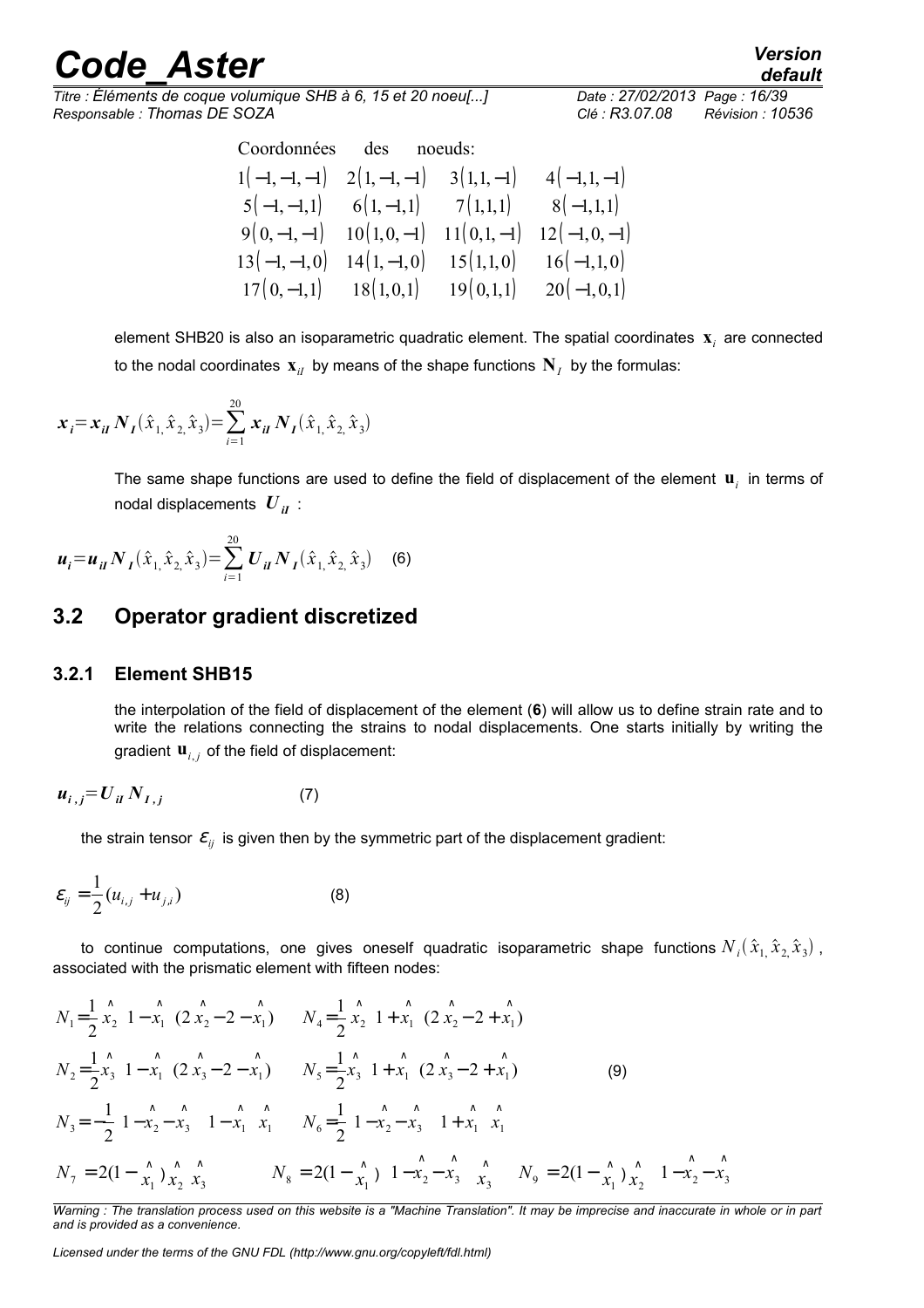*Titre : Éléments de coque volumique SHB à 6, 15 et 20 noeu[...] Date : 27/02/2013 Page : 17/39 Responsable : Thomas DE SOZA Clé : R3.07.08 Révision : 10536*

$$
N_{10} = (1 - \hat{x}_1)(1 + \hat{x}_1) \hat{x}_2 \qquad N_{11} = (1 - \hat{x}_1)(1 + \hat{x}_1) \hat{x}_3 \qquad N_{12} = (1 - \hat{x}_1)(1 + \hat{x}_1) \left(1 - \hat{x}_2 - \hat{x}_3\right)
$$
  

$$
N_{13} = 2(1 + \hat{x}_1) \hat{x}_2 \hat{x}_3 \qquad N_{14} = 2(1 + \hat{x}_1) \left(1 - \hat{x}_2 - \hat{x}_3\right) \hat{x}_3 \qquad N_{15} = 2(1 + \hat{x}_1) \hat{x}_2 \left(1 - \hat{x}_2 - \hat{x}_3\right)
$$
  

$$
\hat{x}_1 = [-1,1]; \qquad \hat{x}_2 = [0,1]; \qquad \hat{x}_3 = [0,1 - \hat{x}_2]
$$

While combining the preceding equations one manages to develop the field of displacement as being the sum of a constant term, linear terms in  $x^{}_{\!i}$  , and terms utilizing the functions  $\,h^{}_{\alpha} \,$   $\sqsubset$ 

to simplify the writings, one will note  $\vert \xi \vert = \hat{x}_1^{}, \; \; \eta \vert = \hat{x}_2^{}, \; \; \zeta \vert = \hat{x}_3^{},$ 

$$
\begin{cases}\n\mathbf{u}_{i} = a_{0i} + a_{1i}x_{1} + a_{2i}x_{2} + a_{3i}x_{3} + c_{1i} \mathbf{h}_{1} + c_{2i} \mathbf{h}_{2} + c_{3i} \mathbf{h}_{3} + \\
c_{4i} \mathbf{h}_{4} + c_{5i} \mathbf{h}_{5} + c_{6i} \mathbf{h}_{6} + c_{7i} \mathbf{h}_{7} + c_{8i} \mathbf{h}_{8} + c_{9i} \mathbf{h}_{9} + c_{10i} \mathbf{h}_{10} + c_{11i} \mathbf{h}_{11} \\
i = 1, 2, 3\n\end{cases}
$$
\n(10)  
\n
$$
\begin{cases}\n\mathbf{h}_{1} = \xi \zeta, \mathbf{h}_{2} = \eta \zeta, \mathbf{h}_{3} = \xi \eta, \mathbf{h}_{4} = \xi \eta \zeta, \mathbf{h}_{5} = \xi^{2}, \mathbf{h}_{6} = \eta^{2}, \\
\mathbf{h}_{7} = \zeta^{2}, \mathbf{h}_{8} = \xi^{2} \zeta, \mathbf{h}_{9} = \eta^{2} \zeta, \mathbf{h}_{10} = \xi \zeta^{2}, \mathbf{h}_{11} = \eta \zeta^{2}\n\end{cases}
$$
\n(10)

By evaluating the equation **(6)** with the nodes of the element, one arrives at the three systems of fifteen equations following:

$$
\begin{cases}\n\underline{\mathbf{d}}_{i} = a_{0i} \underline{\mathbf{S}} + a_{1i} \underline{\mathbf{x}}_{1} + a_{2i} \underline{\mathbf{x}}_{2} + a_{3i} \underline{\mathbf{x}}_{3} + c_{1i} \underline{\mathbf{h}}_{1} + c_{2i} \underline{\mathbf{h}}_{2} + c_{3i} \underline{\mathbf{h}}_{3} +\nc_{4i} \underline{\mathbf{h}}_{4} + c_{5i} \underline{\mathbf{h}}_{5} + c_{6i} \underline{\mathbf{h}}_{6} + c_{7i} \underline{\mathbf{h}}_{7} + c_{8i} \underline{\mathbf{h}}_{8} + c_{9i} \underline{\mathbf{h}}_{9} + c_{10i} \underline{\mathbf{h}}_{10} + c_{11i} \underline{\mathbf{h}}_{11}\n\end{cases}
$$
\n(11)

Thus the vectors  $\mathbf{d}_i$  and  $\mathbf{x}_i$  represent, respectively, displacements and the coordinated nodal and are given by:

$$
\begin{cases}\n\underline{\mathbf{d}}_{i}^{T} = (u_{i1}, u_{i2}, u_{i3}, u_{i4}, u_{i5}, u_{i6}, u_{i>7}, u_{i8}, u_{i9}, u_{i10}, u_{i11}, u_{i12}, u_{i13}, u_{i14}, u_{i15}) \\
\underline{\mathbf{x}}_{i}^{T} = (x_{i1}, x_{i2}, x_{i3}, x_{i4}, x_{i5}, x_{i6}, x_{i7}, x_{i8}, x_{i9}, x_{i10}, x_{i11}, x_{i12}, x_{i13}, x_{i14}, x_{i15})\n\end{cases}
$$
(12)

the vectors **S** and  $h_{\alpha}$   $(\alpha=1,2,3,...,11)$  are given as for them by:

*Warning : The translation process used on this website is a "Machine Translation". It may be imprecise and inaccurate in whole or in part and is provided as a convenience.*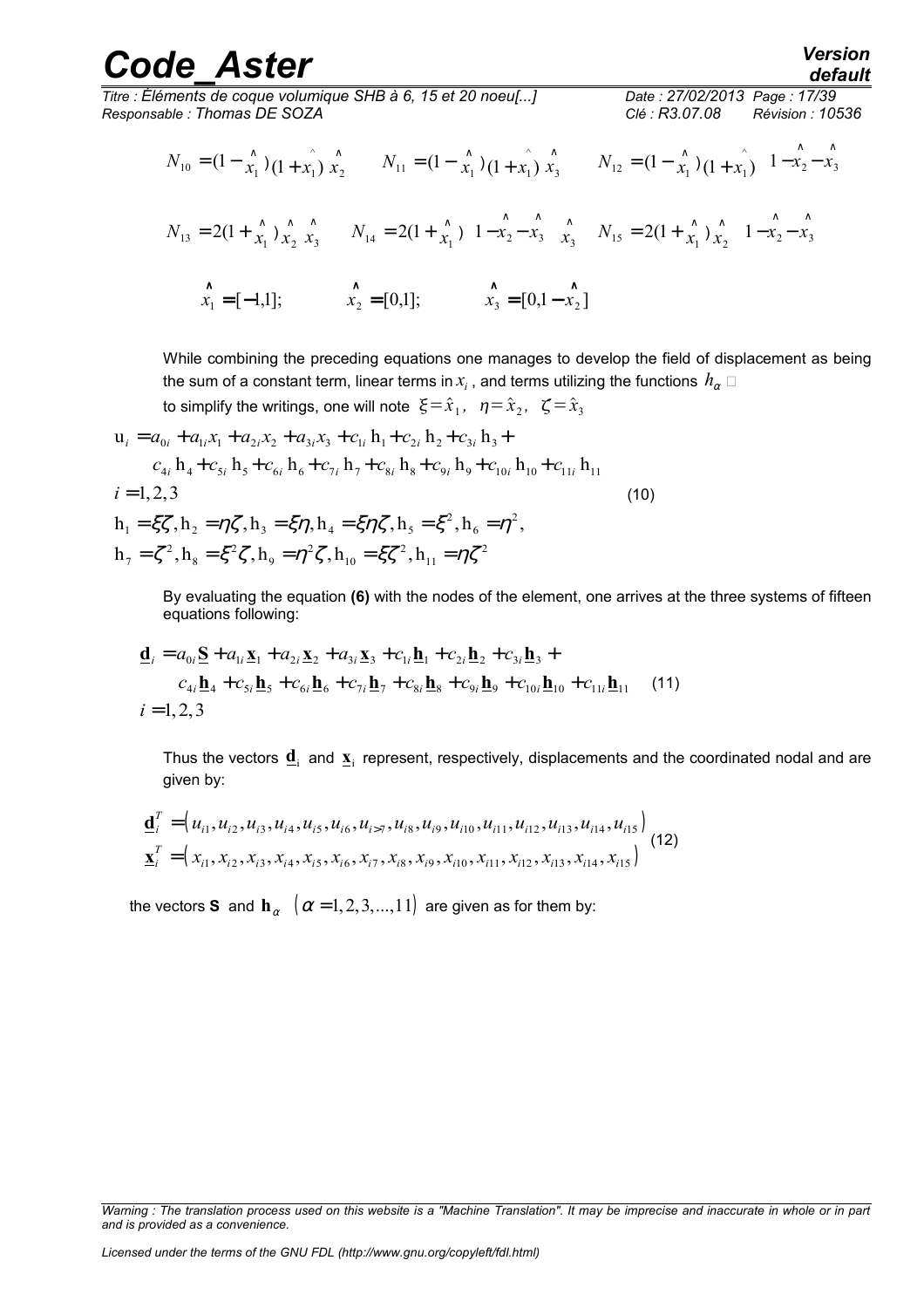*Titre : Éléments de coque volumique SHB à 6, 15 et 20 noeu[...] Date : 27/02/2013 Page : 18/39 Responsable : Thomas DE SOZA Clé : R3.07.08 Révision : 10536*

*default*

( ) 1 2 3 4 5 6 7 1 1 1 1 1 1 1 1 1 1 1 1 1 1 1 1 1 1 1 0 1 0 0 0 0 0 0 1 0 0 2 2 2 2 1 1 1 1 0 0 0 1 0 0 0 0 0 0 1 2 2 2 2 1 1 0 0 0 0 0 0 0 0 0 0 0 0 0 4 4 1 1 0 0 0 0 0 0 0 0 0 0 0 0 0 4 4 1 1 1 1 0 1 0 0 0 1 0 0 1 0 0 4 4 4 4 1 1 1 1 0 0 0 1 0 0 1 0 0 0 1 4 4 4 4 1 *T T T T T T T T* = = − − − = − − − <sup>=</sup> = − <sup>=</sup> <sup>=</sup> = **S h h h h h h h** ( ) 8 9 10 11 1 1 1 1 1 0 0 0 1 1 1 1 1 1 1 1 1 1 0 1 0 0 0 0 0 0 1 0 0 4 4 4 4 1 1 1 1 0 0 0 1 0 0 0 0 0 0 1 4 4 4 4 1 1 1 1 0 1 0 0 0 0 0 0 1 0 0 2 2 2 2 1 1 1 1 0 0 0 1 0 0 0 0 0 0 1 2 2 2 2 *T T T T* = − − − = − − − = = **h h h h** (13)

to arrive at an advantageous writing of the operator discretized gradient **B** , one will introduce the three vectors **b<sup>i</sup>** defined by:

$$
\mathbf{b}_{i}^{\mathrm{T}} = \mathbf{N}^{\mathrm{T}}_{,i}(0) = \frac{\partial \mathbf{N}}{\partial \mathbf{x}_{i}}(0) \quad i = 1,2,3 \tag{14}
$$

If we place ourselves in  $(x_1, x_2, x_3) = (0,0,0)$ 2 ^ 1  $\hat{\mathbf{x}}_1, \hat{\mathbf{x}}_2, \hat{\mathbf{x}}_3$  =  $(0,0,0)$  then we obtain:

$$
\mathbf{b}_{i}^{\mathrm{T}} = \mathbf{N}^{\mathrm{T}}_{,i}(0) = \mathbf{cste}
$$

where  $N^T$  represents:  $\begin{pmatrix} N_1 & N_2 & N_3 & \dots & N_{15} \end{pmatrix}$ .

$$
\mathbf{b}_{i}^{\mathrm{T}} = \mathbf{N}^{\mathrm{T}}_{,i}(0) = \left(\frac{\partial N_{j}}{\partial x_{i}}(0),\ldots,\frac{\partial N_{j}}{\partial x_{i}}(0)\right)
$$

*Licensed under the terms of the GNU FDL (http://www.gnu.org/copyleft/fdl.html)*

*Warning : The translation process used on this website is a "Machine Translation". It may be imprecise and inaccurate in whole or in part and is provided as a convenience.*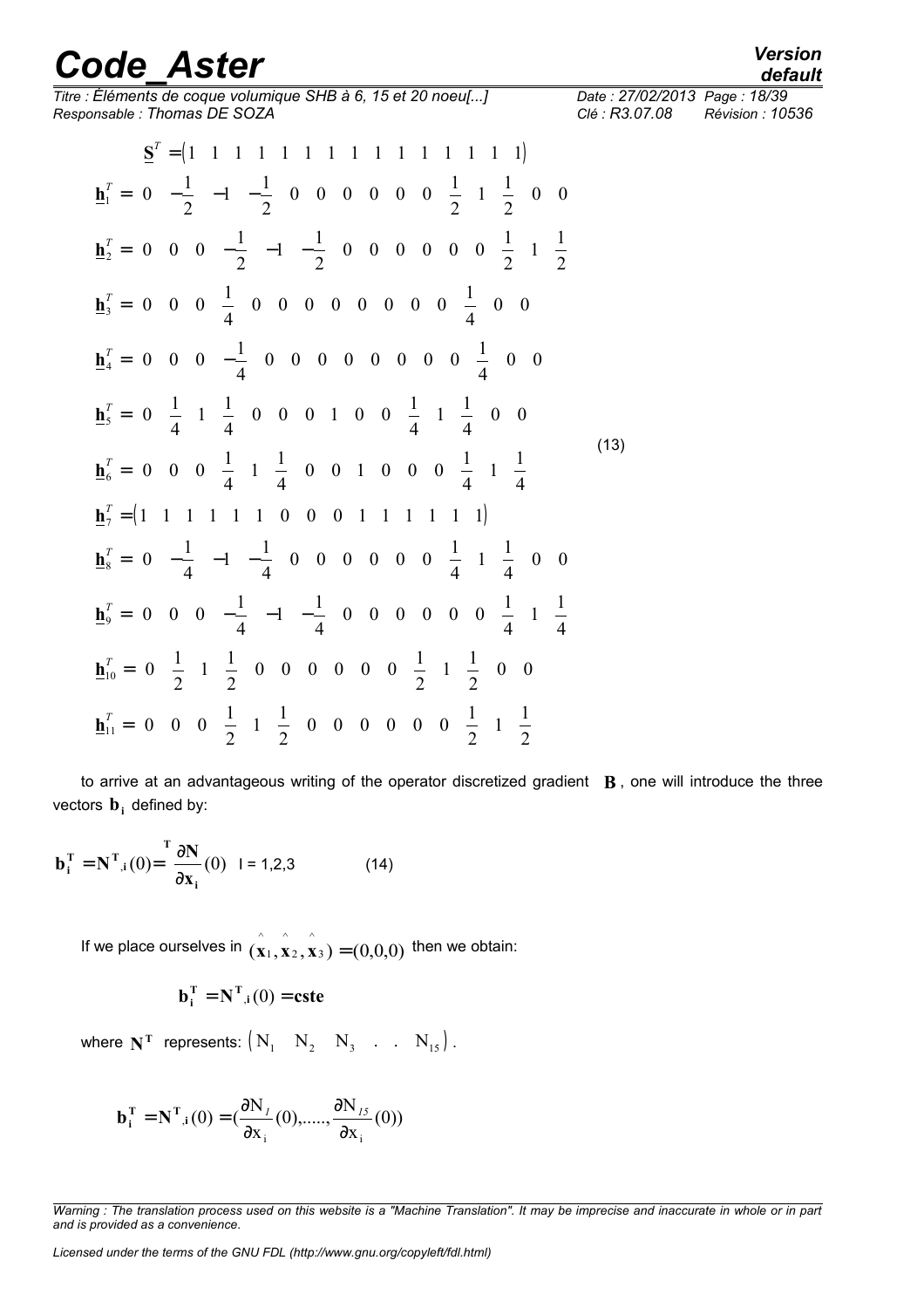*Titre : Éléments de coque volumique SHB à 6, 15 et 20 noeu[...] Date : 27/02/2013 Page : 19/39 Responsable : Thomas DE SOZA Clé : R3.07.08 Révision : 10536*

*default*<br>Date : 27/02/2013 Page : 19/39

$$
\frac{\partial N_{I}}{\partial x_{j}} = \left(\frac{\partial N_{I}}{\partial \xi} \cdot \frac{\partial \xi}{\partial x_{j}} + \frac{\partial N_{I}}{\partial \eta} \cdot \frac{\partial \eta}{\partial x_{j}} + \frac{\partial N_{I}}{\partial \zeta} \cdot \frac{\partial \zeta}{\partial x_{j}}\right)_{\xi=\eta=\zeta=0} = \left(\frac{\partial N_{I}}{\partial \xi} \cdot J_{1j} + \frac{\partial N_{I}}{\partial \eta} \cdot J_{2j} + \frac{\partial N_{I}}{\partial \zeta} \cdot J_{3j}\right)_{\xi=\eta=\zeta=0}
$$
\n
$$
\text{avec } I = 1, 2, ..., 15 \qquad \text{et } j = 1, 2, 3
$$
\n
$$
\mathbf{F}^{-1}_{|\xi=\eta=\zeta=0} = \left(\begin{array}{ccc} \frac{\partial \xi}{\partial x} & \frac{\partial \xi}{\partial y} & \frac{\partial \xi}{\partial z} \\ \frac{\partial \eta}{\partial x} & \frac{\partial \eta}{\partial y} & \frac{\partial \eta}{\partial z} \\ \frac{\partial \zeta}{\partial x} & \frac{\partial \zeta}{\partial y} & \frac{\partial \zeta}{\partial z} \\ \frac{\partial \zeta}{\partial x} & \frac{\partial \zeta}{\partial y} & \frac{\partial \zeta}{\partial z} \end{array}\right)_{\xi=\eta=\zeta=0} = \left(\begin{array}{ccc} j_{11} & j_{12} & j_{13} \\ j_{21} & j_{22} & j_{23} \\ j_{31} & j_{32} & j_{33} \end{array}\right)
$$

We have:

$$
N_{1,\xi} = \frac{(1-\xi)}{2} (4\xi + 4\eta + \zeta - 2) \t N_{1,\eta} = \frac{(1-\xi)}{2} (4\xi + 4\eta + \zeta - 2) \t N_{1,\zeta} = \frac{(1-\xi - \eta)}{2} (2\xi + 2\eta + 2\xi - 1)
$$
  
\n
$$
N_{2,\xi} = 2(1-\zeta)(1-2\xi - \eta) \t N_{2,\eta} = -2(1-\zeta)\zeta \t N_{2,\zeta} = -2\xi(1-\xi - \eta)
$$
  
\n
$$
N_{3,\xi} = \frac{(1-\zeta)}{2} (-2+4\xi - \zeta) \t N_{3,\eta} = 0 \t N_{3,\zeta} = \frac{\xi}{2} (1-2\xi + 2\zeta)
$$
  
\n
$$
N_{4,\zeta} = 2(1-\zeta)\eta \t N_{4,\eta} = 2(1-\zeta)\zeta \t N_{4,\zeta} = -2\xi\eta
$$
  
\n
$$
N_{5,\zeta} = 0 \t N_{5,\eta} = \frac{(1-\zeta)}{2} (-2+4\eta - \zeta) \t N_{5,\zeta} = \frac{\eta}{2} (1-2\eta + 2\zeta)
$$
  
\n
$$
N_{6,\zeta} = -2(1-\zeta)\eta \t N_{6,\eta} = 2(1-\zeta)(1-\zeta - 2\eta) \t N_{6,\zeta} = -2\eta (1-\xi - \eta)
$$
  
\n
$$
N_{7,\zeta} = -1+\zeta^2 \t N_{8,\eta} = 0 \t N_{8,\eta} = 0 \t N_{8,\eta} = 0
$$
  
\n
$$
N_{8,\zeta} = 1-\zeta^2 \t N_{8,\eta} = 0 \t N_{8,\eta} = 0 \t N_{8,\zeta} = -2\xi\eta
$$
  
\n
$$
N_{10,\zeta} = \frac{(1+\zeta)}{2} (4\xi + 4\eta - \zeta - 2) \t N_{10,\eta} = \frac{(1+\zeta)}{2} (4\xi + 4\eta - \zeta - 2) \t N_{10,\zeta} = \frac{(1-\zeta - \eta)}{2} (-2\xi - 2\eta + 2\xi + 1)
$$
  
\n
$$
N_{1
$$

Therefore, in  $(\hat{\mathbf{x}}_1, \hat{\mathbf{x}}_2, \hat{\mathbf{x}}_3) = (0,0,0)$ 2 ^ 1  $\hat{\mathbf{x}}_1, \hat{\mathbf{x}}_2, \hat{\mathbf{x}}_3$  =  $(0,0,0)$  , we have:

*Licensed under the terms of the GNU FDL (http://www.gnu.org/copyleft/fdl.html)*

*Warning : The translation process used on this website is a "Machine Translation". It may be imprecise and inaccurate in whole or in part and is provided as a convenience.*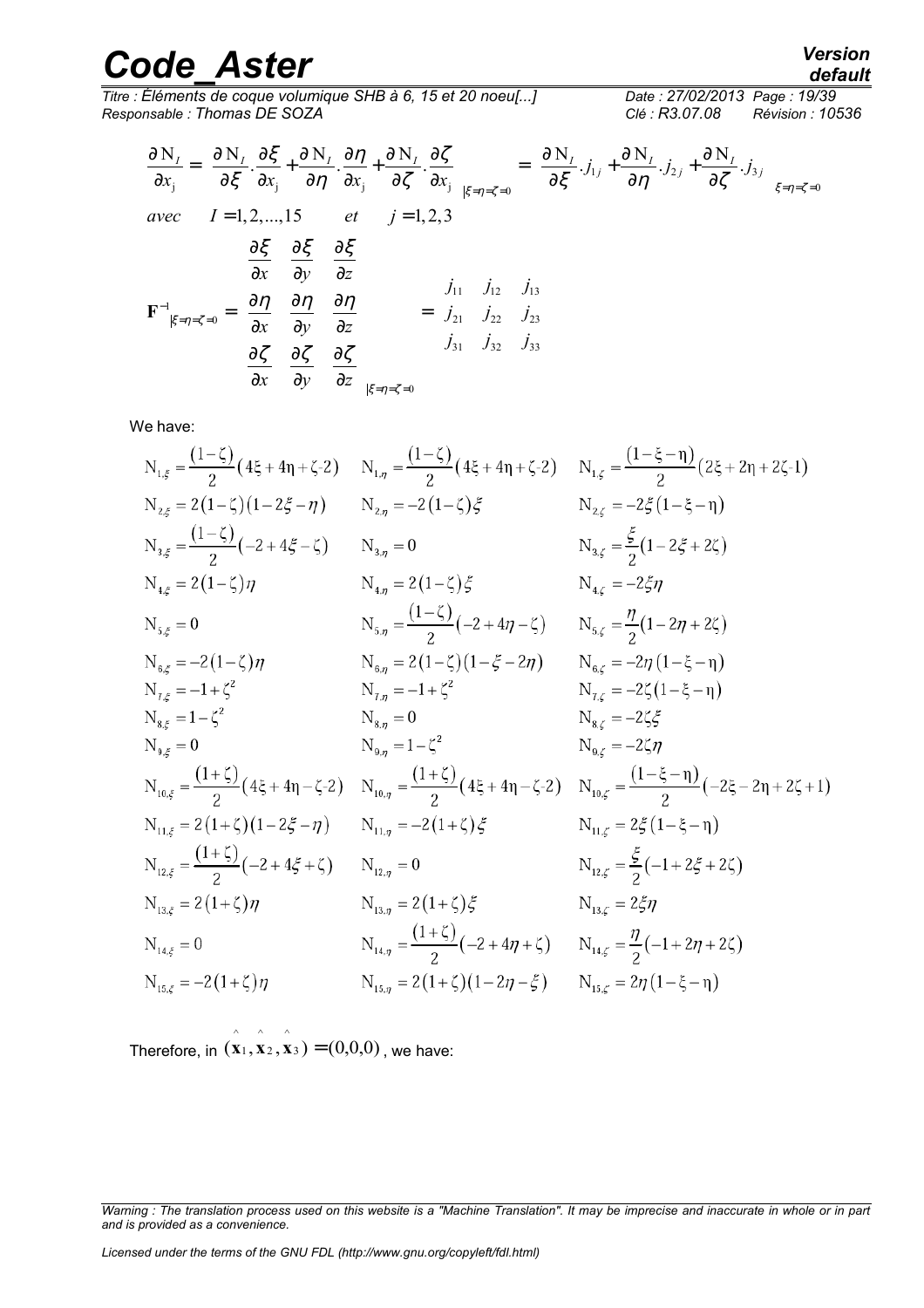**b**

**Titre : Éléments de coque volumique SHB à 6, 15 et 20 noeu[...]** 

*Code\_Aster*<br>Eléments de coque volumique SHB à 6, 15 et 20 noeu[...] Date : 27/02/2013 Page : 20/39<br>Consable : Thomas DE SOZ4 *Responsable : Thomas DE SOZA Clé : R3.07.08 Révision : 10536*  $(J_{i1} \quad J_{i2} \quad J_{i3})$  $1 \quad 2 \quad -1 \quad 0 \quad 0 \quad 0 \quad -1 \quad 1 \quad 0 \quad -1 \quad 2 \quad -1 \quad 0 \quad 0 \quad 0$  $-1$  0 0 0 -1 2 -1 0 1 -1 0 0 0 -1 2  $\frac{1}{2}$  0 0 0 0 0 0 0 0 0  $\frac{1}{2}$  0 0 0 0 0 0 2 2  $T_i = (j_{i1} \quad j_{i2} \quad j_{i3})$ in the contract of the contract of the contract of the contract of the contract of the contract of the contract of  $-1$   $-2$   $-1$  0 0 0  $-1$  1 0  $-1$  2  $-1$  0 0 0  $=(\begin{array}{ccccccccc}j_{i1} & j_{i2} & j_{i3}\end{array})$   $|-1$  0 0 0  $-1$  2  $-1$  0 1  $-1$  0 0 0  $-$ − 

Moreover, one can check by algebraic considerations that the following conditions of orthogonality are satisfied:

|  | $\mathbf{b}_i^T \mathbf{h}_{\alpha} = 0;$                                                                                                                                                                                                                                                                                                                                                                               |                                                                                                                                                                    | $\underline{\mathbf{b}}_i^T \cdot \underline{\mathbf{S}} = 0; \quad \underline{\mathbf{b}}_i^T \cdot \underline{\mathbf{x}}_j = \delta_{ij}$                                                             |  |                                                                                                             |    |                  |                  |                |                  |                  |      |
|--|-------------------------------------------------------------------------------------------------------------------------------------------------------------------------------------------------------------------------------------------------------------------------------------------------------------------------------------------------------------------------------------------------------------------------|--------------------------------------------------------------------------------------------------------------------------------------------------------------------|----------------------------------------------------------------------------------------------------------------------------------------------------------------------------------------------------------|--|-------------------------------------------------------------------------------------------------------------|----|------------------|------------------|----------------|------------------|------------------|------|
|  | $\underline{\mathbf{h}}_1^T \cdot \underline{\mathbf{S}} = 0; \quad \underline{\mathbf{h}}_2^T \cdot \underline{\mathbf{S}} = 0; \quad \underline{\mathbf{h}}_3^T \cdot \underline{\mathbf{S}} = \frac{1}{2}; \quad \underline{\mathbf{h}}_4^T \cdot \underline{\mathbf{S}} = 0; \quad \underline{\mathbf{h}}_5^T \cdot \underline{\mathbf{S}} = 4; \quad \underline{\mathbf{h}}_6^T \cdot \underline{\mathbf{S}} = 4;$ |                                                                                                                                                                    |                                                                                                                                                                                                          |  |                                                                                                             |    |                  |                  |                |                  |                  |      |
|  | $\underline{\mathbf{h}}_7^T \cdot \underline{\mathbf{S}} = 12; \quad \underline{\mathbf{h}}_8^T \cdot \underline{\mathbf{S}} = 0 \quad \underline{\mathbf{h}}_9^T \cdot \underline{\mathbf{S}} = 0 \quad \underline{\mathbf{h}}_{10}^T \cdot \underline{\mathbf{S}} = 4 \quad \underline{\mathbf{h}}_{11}^T \cdot \underline{\mathbf{S}} = 4$                                                                           |                                                                                                                                                                    |                                                                                                                                                                                                          |  |                                                                                                             |    |                  |                  |                |                  |                  |      |
|  |                                                                                                                                                                                                                                                                                                                                                                                                                         |                                                                                                                                                                    | $\begin{bmatrix} 3 & -\frac{1}{2} & 0 & \frac{1}{4} & 0 & 0 & 0 & \frac{5}{2} & \frac{1}{4} & 0 & 0 \\ -\frac{1}{2} & 3 & 0 & \frac{1}{4} & 0 & 0 & 0 & \frac{1}{4} & \frac{5}{2} & 0 & 0 \end{bmatrix}$ |  |                                                                                                             |    |                  |                  |                |                  |                  |      |
|  |                                                                                                                                                                                                                                                                                                                                                                                                                         |                                                                                                                                                                    |                                                                                                                                                                                                          |  |                                                                                                             |    |                  |                  |                |                  |                  |      |
|  |                                                                                                                                                                                                                                                                                                                                                                                                                         |                                                                                                                                                                    | 0 0 $\frac{1}{8}$ 0 $\frac{1}{8}$ $\frac{1}{8}$ $\frac{1}{2}$ 0 0 $\frac{1}{4}$ $\frac{1}{4}$                                                                                                            |  |                                                                                                             |    |                  |                  |                |                  |                  |      |
|  |                                                                                                                                                                                                                                                                                                                                                                                                                         |                                                                                                                                                                    | $\frac{1}{4}$ $\frac{1}{4}$ 0 $\frac{1}{8}$ 0 0 0 $\frac{1}{8}$ $\frac{1}{8}$ 0                                                                                                                          |  |                                                                                                             |    |                  |                  |                | $\overline{0}$   |                  |      |
|  |                                                                                                                                                                                                                                                                                                                                                                                                                         |                                                                                                                                                                    | 0 0 $\frac{1}{8}$ 0 $\frac{13}{4}$ $\frac{1}{8}$ 3 0 0 $\frac{5}{2}$ $\frac{1}{4}$                                                                                                                       |  |                                                                                                             |    |                  |                  |                |                  |                  | (15) |
|  | $\mathbf{\underline{h}}_m^T.\mathbf{\underline{h}}_n =$                                                                                                                                                                                                                                                                                                                                                                 | $\boldsymbol{0}$                                                                                                                                                   | 0 $\frac{1}{8}$ 0 $\frac{1}{8}$ $\frac{13}{4}$ 3 0 0 $\frac{1}{4}$ $\frac{5}{2}$                                                                                                                         |  |                                                                                                             |    |                  |                  |                |                  |                  |      |
|  |                                                                                                                                                                                                                                                                                                                                                                                                                         | $\boldsymbol{0}$                                                                                                                                                   | $0 \quad \frac{1}{2} \quad 0$                                                                                                                                                                            |  | $3 \quad 3$                                                                                                 | 12 | $\boldsymbol{0}$ | $\boldsymbol{0}$ | $\overline{4}$ | $\overline{4}$   |                  |      |
|  |                                                                                                                                                                                                                                                                                                                                                                                                                         | $\frac{5}{2}$ $\frac{1}{4}$ 0 $\frac{1}{8}$ 0 0 0 $\frac{9}{4}$ $\frac{1}{8}$ 0<br>$\frac{1}{4}$ $\frac{5}{2}$ 0 $\frac{1}{8}$ 0 0 0 $\frac{1}{8}$ $\frac{9}{4}$ 0 |                                                                                                                                                                                                          |  |                                                                                                             |    |                  |                  |                | $\bf{0}$         |                  |      |
|  |                                                                                                                                                                                                                                                                                                                                                                                                                         |                                                                                                                                                                    |                                                                                                                                                                                                          |  |                                                                                                             |    |                  |                  |                | $\boldsymbol{0}$ |                  |      |
|  |                                                                                                                                                                                                                                                                                                                                                                                                                         | $\overline{0}$                                                                                                                                                     | $0 \frac{1}{4}$ 0 $\frac{5}{2}$ $\frac{1}{4}$ 4 0 0 3 $\frac{1}{2}$                                                                                                                                      |  |                                                                                                             |    |                  |                  |                |                  |                  |      |
|  |                                                                                                                                                                                                                                                                                                                                                                                                                         | $\overline{0}$                                                                                                                                                     |                                                                                                                                                                                                          |  | $0 \quad \frac{1}{4} \quad 0 \quad \frac{1}{4} \quad \frac{5}{2} \quad 4 \quad 0 \quad 0 \quad \frac{1}{2}$ |    |                  |                  |                | $\overline{3}$   |                  |      |
|  |                                                                                                                                                                                                                                                                                                                                                                                                                         |                                                                                                                                                                    |                                                                                                                                                                                                          |  | $\alpha = 1, 2, , 11$                                                                                       |    |                  |                  |                |                  | $i, j = 1, 2, 3$ |      |
|  | $\overline{x}$                                                                                                                                                                                                                                                                                                                                                                                                          |                                                                                                                                                                    | $d$ <i>osigna</i> la sumbol de Kronecker: m n -1.2                                                                                                                                                       |  |                                                                                                             |    |                  |                  |                | -11              |                  |      |

 $\begin{bmatrix} \delta & \text{d\'esigne} & \text{le} & \text{symbol} & \text{de} & \text{Kronec} \text{ ker}; m, n = 1, 2, \ldots, 11 \end{bmatrix}$ 

A this stage, one can determine the constant unknowns who intervene in the writing (10) of the field of displacement by multiplying scalairement the equation (11) by  $\underline{\bf b}_j^T$ ,  $\underline{\bf S}^T$  and  $\underline{\bf h}_\alpha^T$  respectively, and by means of the relations of orthogonality (15).

*Warning : The translation process used on this website is a "Machine Translation". It may be imprecise and inaccurate in whole or in part and is provided as a convenience.*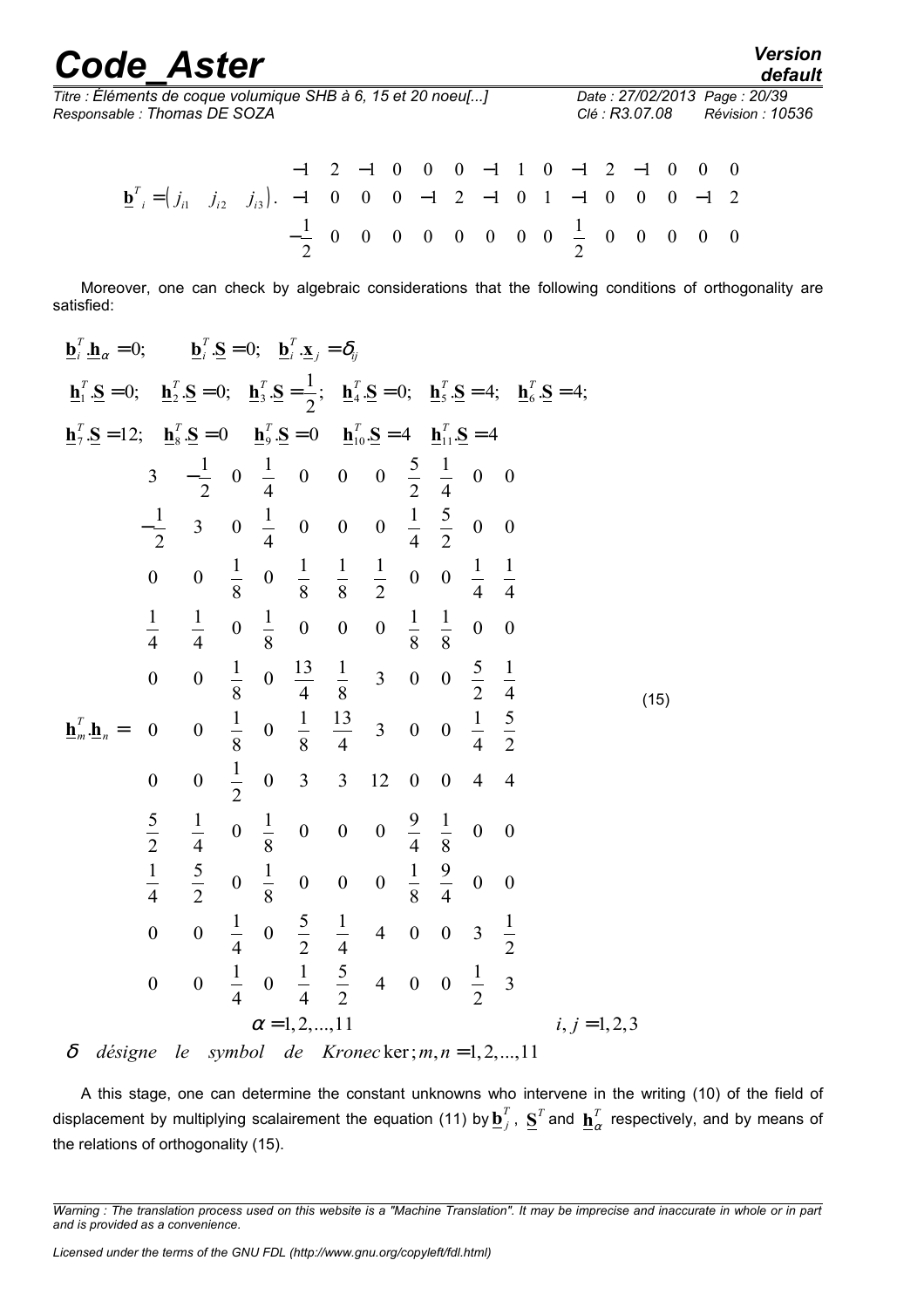# *Code\_Aster Version*<br>*Titre : Éléments de coque volumique SHB à 6. 15 et 20 noeu[...]* Date : 27/02/2013 Page : 21/39

*Titre : Éléments de coque volumique SHB à 6, 15 et 20 noeu[...] Date : 27/02/2014 Page : 27/02/2014 Page : 71/02/2014 Page : 71/02/2014 Page : 71/02/2014 Page : 71/02/2014 Page : 71/07/08 Responsable : Thomas DE SOZA Clé : R3.07.08 Révision : 10536*

One obtains after computations: .  $a_{ji} = \underline{\mathbf{b}}_j^T \cdot \underline{\mathbf{d}}_i$   $c_{\alpha i} = \underline{\gamma}_{\alpha}^T \cdot$  $c_{\alpha i} = \underline{\gamma}_{\alpha}^{T} \underline{\mathbf{d}}_{i}$ 

with

$$
\underline{\mathbf{Y}}_{\alpha}^{T} = n_{\alpha 1} \left( \underline{\mathbf{h}}_{1}^{T} - \left( \underline{\mathbf{h}}_{1}^{T} \underline{\mathbf{x}}_{j} \right) \underline{\mathbf{b}}_{j}^{T} \right) + n_{\alpha 2} \left( \underline{\mathbf{h}}_{2}^{T} - \left( \underline{\mathbf{h}}_{2}^{T} \underline{\mathbf{x}}_{j} \right) \underline{\mathbf{b}}_{j}^{T} \right) +
$$
\n
$$
+ n_{\alpha 3} \left[ \left( \underline{\mathbf{h}}_{3}^{T} - \frac{1}{30} \underline{\mathbf{S}}^{T} \right) - \left( \left( \underline{\mathbf{h}}_{3}^{T} - \frac{1}{30} \underline{\mathbf{S}}^{T} \right) \underline{\mathbf{x}}_{j} \right) \underline{\mathbf{b}}_{j}^{T} \right] + n_{\alpha 4} \left( \underline{\mathbf{h}}_{4}^{T} - \left( \underline{\mathbf{h}}_{4}^{T} \underline{\mathbf{x}}_{j} \right) \underline{\mathbf{b}}_{j}^{T} \right)
$$
\n
$$
+ n_{\alpha 5} \cdot \left[ \left( \underline{\mathbf{h}}_{5}^{T} - \frac{4}{15} \underline{\mathbf{S}}^{T} \right) - \left( \left( \underline{\mathbf{h}}_{5}^{T} - \frac{4}{15} \underline{\mathbf{S}}^{T} \right) \underline{\mathbf{x}}_{j} \right) \underline{\mathbf{b}}_{j}^{T} \right] + n_{\alpha 6} \left( \left( \underline{\mathbf{h}}_{6}^{T} - \frac{4}{15} \underline{\mathbf{S}}^{T} \right) - \left( \left( \underline{\mathbf{h}}_{6}^{T} - \frac{4}{15} \underline{\mathbf{S}}^{T} \right) \underline{\mathbf{x}}_{j} \right) \underline{\mathbf{b}}_{j}^{T} \right)
$$
\n
$$
+ n_{\alpha 7} \left( \left( \underline{\mathbf{h}}_{7}^{T} - \frac{4}{5} \underline{\mathbf{S}}^{T} \right) - \left( \left( \underline{\mathbf{h}}_{7}^{T} - \frac{4}{5} \underline{\mathbf{S}}^{T} \right) \underline{\mathbf{x}}_{j} \right) \underline{\mathbf{b}}_{j}^{T}
$$

$$
\begin{bmatrix}\n\frac{17}{2} & 0 & 0 & -8 & 0 & 0 & 0 & -9 & 0 & 0 & 0 \\
0 & \frac{17}{2} & 0 & -8 & 0 & 0 & 0 & 0 & -9 & 0 & 0 \\
0 & 0 & \frac{256}{17} & 0 & \frac{36}{17} & \frac{36}{17} & 2 & 0 & 0 & -\frac{58}{17} & -\frac{58}{17} \\
-8 & -8 & 0 & 24 & 0 & 0 & 0 & 8 & 8 & 0 & 0 \\
0 & 0 & \frac{36}{17} & 0 & \frac{316}{187} & \frac{146}{187} & 1 & 0 & 0 & -\frac{324}{187} & -\frac{171}{187} \\
0 & 0 & \frac{36}{17} & 0 & \frac{146}{187} & \frac{316}{187} & 1 & 0 & 0 & -\frac{171}{187} & -\frac{324}{187} \\
0 & 0 & 2 & 0 & 1 & 1 & \frac{3}{2} & 0 & 0 & -\frac{3}{2} & -\frac{3}{2} \\
-9 & 0 & 0 & 8 & 0 & 0 & 0 & 10 & 0 & 0 & 0 \\
0 & -9 & 0 & 8 & 0 & 0 & 0 & 10 & 0 & 0 & 0 \\
0 & 0 & -\frac{58}{17} & 0 & -\frac{324}{187} & -\frac{171}{187} & -\frac{3}{2} & 0 & 0 & \frac{505}{187} & \frac{585}{374} \\
0 & 0 & -\frac{58}{17} & 0 & -\frac{171}{187} & -\frac{324}{187} & -\frac{3}{2} & 0 & 0 & \frac{585}{374} & \frac{505}{187}\n\end{bmatrix}
$$

the field of displacement puts itself finally in the following form:

*Warning : The translation process used on this website is a "Machine Translation". It may be imprecise and inaccurate in whole or in part and is provided as a convenience.*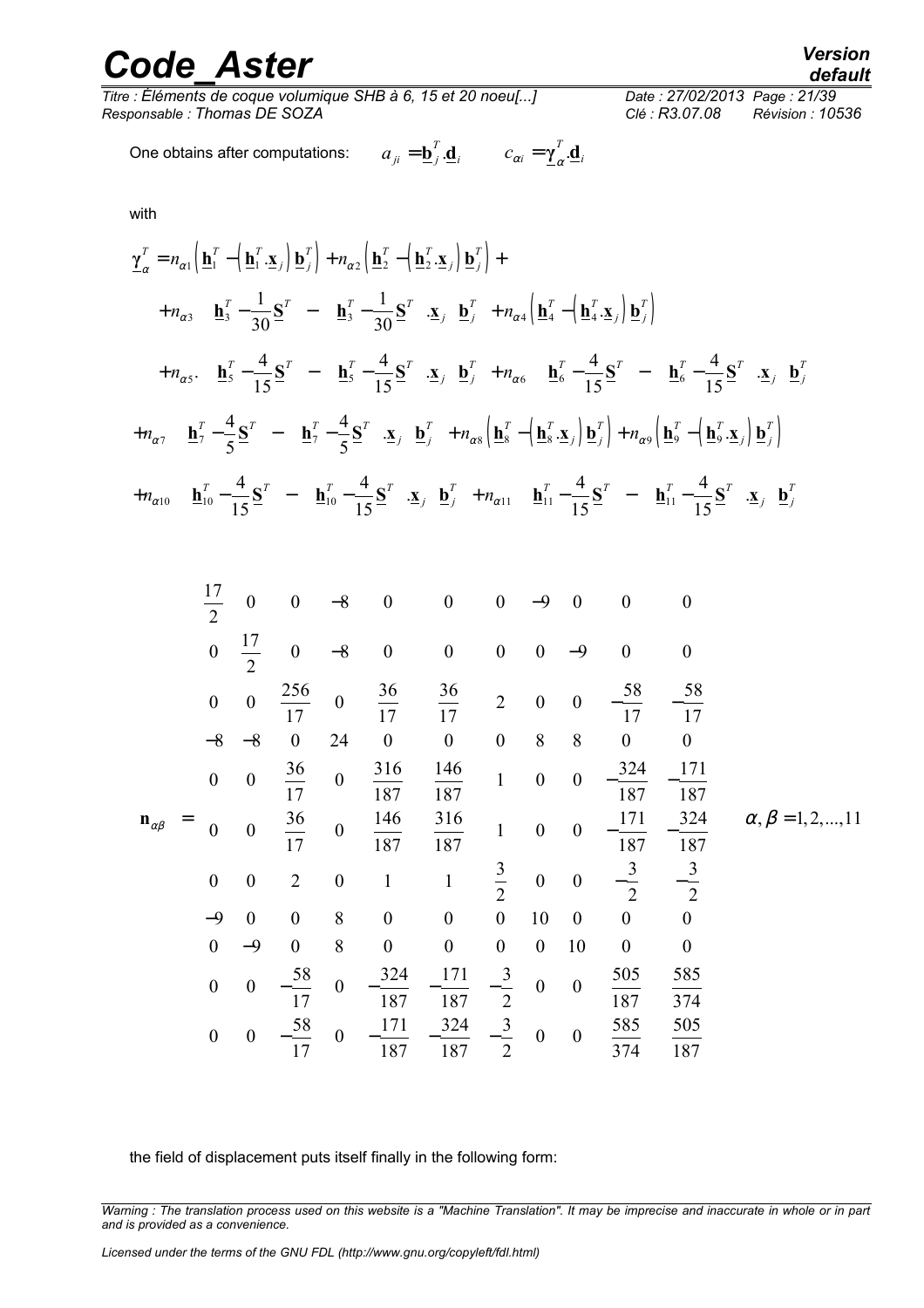$\mathbf{u}$ 

*Titre : Éléments de coque volumique SHB à 6, 15 et 20 noeu[...] Date : 27/02/2013 Page : 22/39 Responsable : Thomas DE SOZA Clé : R3.07.08 Révision : 10536*

$$
\mathbf{u}_{1} = a_{01} + a_{11}x_{1} + a_{21}x_{2} + a_{31}x_{3} + c_{11}h_{1} + c_{21}h_{2} + c_{31}h_{3} + c_{41}h_{4} + c_{51}h_{5} + c_{61}h_{6}
$$
  
+  $c_{71}h_{7} + c_{81}h_{8} + c_{91}h_{9} + c_{101}h_{10} + c_{111}h_{11}$   

$$
\mathbf{u}_{1} = a_{01} + \underline{\mathbf{b}}_{1}^{T} \cdot \underline{\mathbf{d}}_{1}x_{1} + \underline{\mathbf{b}}_{2}^{T} \cdot \underline{\mathbf{d}}_{1}x_{2} + \underline{\mathbf{b}}_{3}^{T} \cdot \underline{\mathbf{d}}_{1}x_{3} + \underline{\gamma}_{1}^{T} \cdot \underline{\mathbf{d}}_{1}h_{1} + \underline{\gamma}_{2}^{T} \cdot \underline{\mathbf{d}}_{1}h_{2} +
$$
  
+  $\underline{\gamma}_{3}^{T} \cdot \underline{\mathbf{d}}_{1}h_{3} + \underline{\gamma}_{4}^{T} \cdot \underline{\mathbf{d}}_{1}h_{4} + \underline{\gamma}_{5}^{T} \cdot \underline{\mathbf{d}}_{1}h_{5} + \underline{\gamma}_{6}^{T} \cdot \underline{\mathbf{d}}_{1}h_{6} + \underline{\gamma}_{7}^{T} \cdot \underline{\mathbf{d}}_{1}h_{7}$   
+  $\underline{\gamma}_{8}^{T} \cdot \underline{\mathbf{d}}_{1}h_{8} + \underline{\gamma}_{9}^{T} \cdot \underline{\mathbf{d}}_{1}h_{9} + \underline{\gamma}_{10}^{T} \cdot \underline{\mathbf{d}}_{1}h_{10} + \underline{\gamma}_{11}^{T} \cdot \underline{\mathbf{d}}_{1}h_{11}$   

$$
\mathbf{u}_{1} = a_{01} + (\underline{\mathbf{b}}_{1}^{T}x_{1} + \underline{\mathbf{b}}_{2}^{T}x_{2} + \underline{\mathbf{b}}_{3}^{T}x_{3} + \underline{\gamma}_{1}^{T} h_{1} + \underline{\gamma}_{2}^{T} h_{2} + \underline{\gamma}_{3}^{T} h_{3} + \underline{\gamma}_{4}^{T} h_{4} + \underline{\gamma}_{5}^{T} h_{5}
$$

 $+ \, \underline{\gamma}^T_6 \, \, {\bf h}_6 + \underline{\gamma}^T_7 \, \, {\bf h}_7 + \underline{\gamma}^T_8 \, \, {\bf h}_8 + \underline{\gamma}^T_9 \, \, {\bf h}_9 + \underline{\gamma}^T_{10} \, \, {\bf h}_{10} + \underline{\gamma}^T_{11} \, {\bf h}_{11}) \, . \underline{\bf d}_4$ 

(16)

By deriving the formula above compared to  $x_j$ , one obtains the displacement gradient:

$$
u_{i,j} = \left(b_j^t + \sum_{\alpha=1}^{11} h_{\alpha,j} y_{\alpha}^T\right) \cdot d_i \tag{17}
$$

#### <span id="page-21-0"></span>**3.2.2 Element SHB20**

the interpolation of the field of displacement of the element will enable us to define strain rate and to write the relations connecting the strains to nodal displacements. One starts initially by writing the gradient  $\mathbf{u}_{i,j}$  of the field of displacement:

$$
\mathbf{u}_{i,j} = \mathbf{u}_{il} \mathbf{N}_{I,j} \tag{18}
$$

the strain tensor ε<sub>ij</sub> is given then by the symmetric part of the displacement gradient:

$$
\varepsilon_{ij} = \frac{1}{2} (u_{i,j} + u_{j,i})
$$
 (19)

to continue computations, one gives oneself quadratic isoparametric shape functions  $\bm{N}_i(\hat{x}_{1,}\hat{x}_{2,}\hat{x}_{3})$ associated with the hexahedral element with twenty nodes:

*Warning : The translation process used on this website is a "Machine Translation". It may be imprecise and inaccurate in whole or in part and is provided as a convenience.*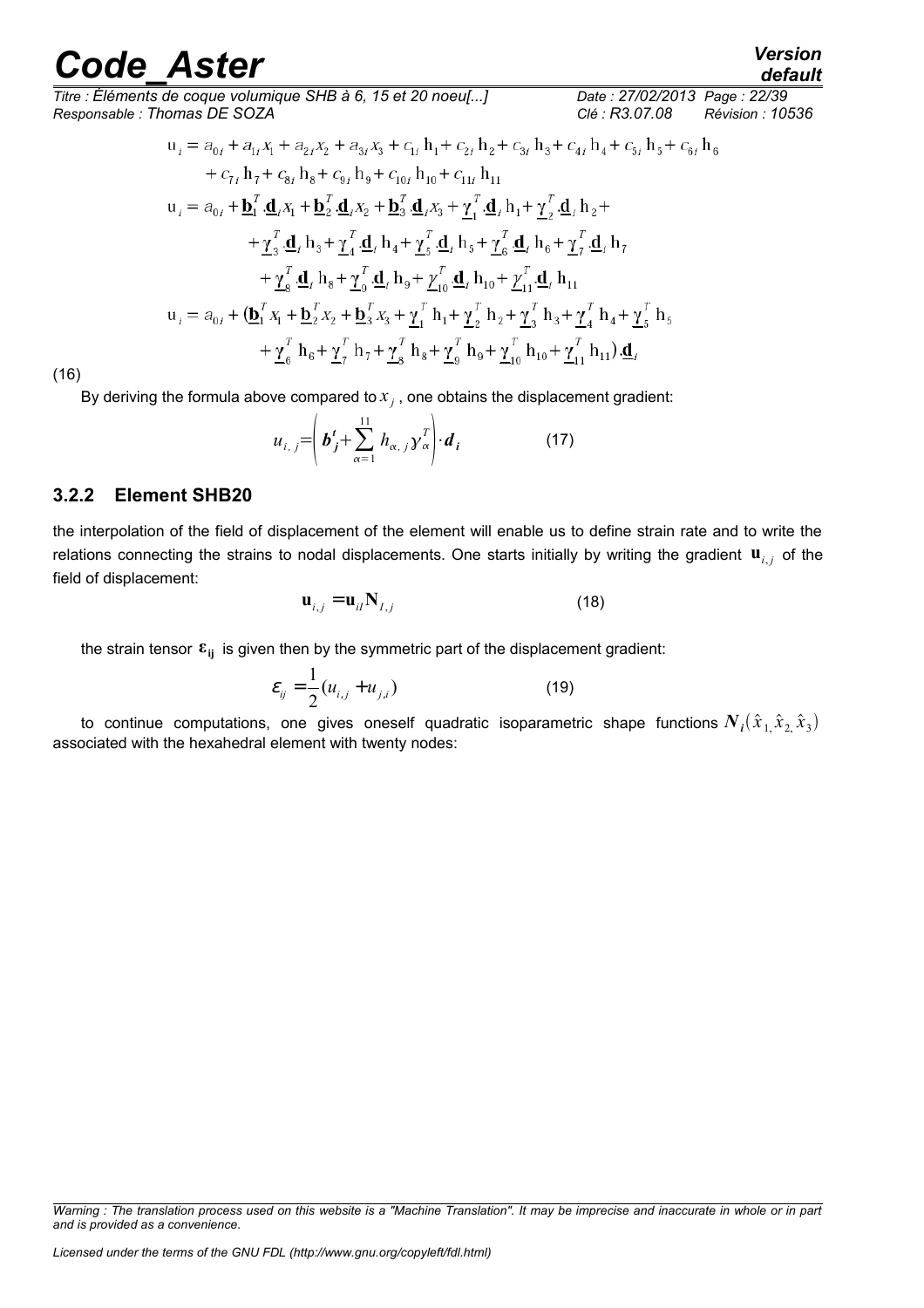$\overline{T}$ *Titre : Éléments de coque volumique SHB à 6, 15 et 20 noeu[...] Responsable : Thomas DE SOZA Clé : R3.07.08 Révision : 10536*

$$
N_{1} = \frac{1}{8}\left(1-x_{1}^{2}\right)\left(1-x_{2}^{2}\right)\left(1-x_{3}^{2}\right)\left(1-x_{2}^{2}-x_{1}^{2}-x_{2}^{2}-x_{3}^{2}\right)
$$
\n
$$
N_{2} = \frac{1}{8}\left(1+x_{1}^{2}\right)\left(1-x_{2}^{2}\right)\left(1-x_{3}^{2}\right)\left(1-x_{2}^{2}-2+x_{1}^{2}-x_{2}^{2}-x_{3}^{2}\right)
$$
\n
$$
N_{3} = \frac{1}{8}\left(1-x_{1}^{2}\right)\left(1+x_{2}^{2}\right)\left(1-x_{3}^{2}\right)\left(1-x_{3}^{2}-2+x_{1}^{2}+x_{2}^{2}-x_{3}^{2}\right)
$$
\n
$$
N_{4} = \frac{1}{8}\left(1-x_{1}^{2}\right)\left(1-x_{2}^{2}\right)\left(1+x_{3}^{2}\right)\left(1-x_{2}^{2}-2-x_{1}^{2}+x_{2}^{2}-x_{3}^{2}\right)
$$
\n
$$
N_{5} = \frac{1}{8}\left(1-x_{1}^{2}\right)\left(1-x_{2}^{2}\right)\left(1+x_{3}^{2}\right)\left(1-x_{2}^{2}+x_{1}^{2}+x_{2}^{2}\right)
$$
\n
$$
N_{7} = \frac{1}{8}\left(1+x_{1}^{2}\right)\left(1+x_{2}^{2}\right)\left(1+x_{3}^{2}\right)\left(1-x_{2}^{2}+x_{1}^{2}+x_{2}^{2}+x_{3}^{2}\right)
$$
\n
$$
N_{8} = \frac{1}{8}\left(1-x_{1}^{2}\right)\left(1+x_{2}^{2}\right)\left(1+x_{3}^{2}\right)\left(1-x_{3}^{2}\right)
$$
\n
$$
N_{10} = \frac{1}{4}\left(1-x_{1}^{2}\right)\left(1-x_{2}^{2}\right)\left(1-x_{3}^{2}\right)
$$
\n
$$
N_{11} = \frac{1}{4}\left(1-x_{1}^{2}\right)\left(1+x_{3}^{2}\right)\left(1-x_{3}^{2}\right)
$$
\n
$$
N_{12} = \frac{1}{4}\left(1-x_{2}^{2}\right)\left(1+x_{1
$$

While combining the preceding equations one manages to develop the field of displacement as being the sum of a constant term, linear terms in $x_i$  , and terms utilizing the functions  $\,h_\alpha^{}\sqsubseteq$ 

*Warning : The translation process used on this website is a "Machine Translation". It may be imprecise and inaccurate in whole or in part and is provided as a convenience.*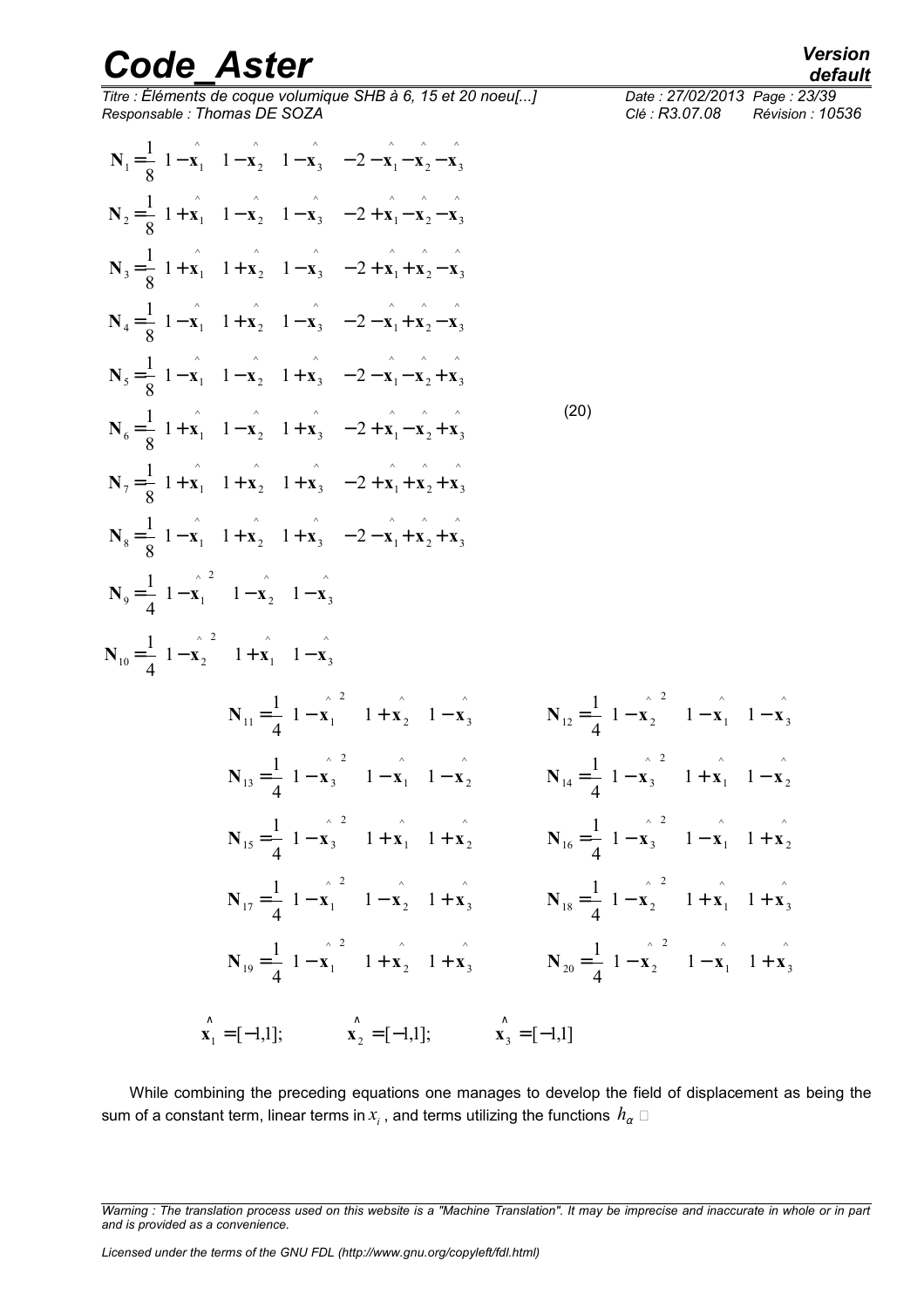*Titre : Éléments de coque volumique SHB à 6, 15 et 20 noeu[...] Date : 27/02/2013 Page : 24/39 Responsable : Thomas DE SOZA Clé : R3.07.08 Révision : 10536*

$$
\begin{cases}\n\mathbf{u}_{i} = a_{0i} + a_{1i}x_{1} + a_{2i}x_{2} + a_{3i}x_{3} + c_{1i} \mathbf{h}_{1} + c_{2i} \mathbf{h}_{2} + c_{3i} \mathbf{h}_{3} + c_{4i} \mathbf{h}_{4} + c_{5i} \mathbf{h}_{5} + c_{6i} \mathbf{h}_{6} + c_{7i} \mathbf{h}_{7} \\
+ c_{8i} \mathbf{h}_{8} + c_{9i} \mathbf{h}_{9} + c_{10i} \mathbf{h}_{10} + c_{11i} \mathbf{h}_{11} + c_{12i} \mathbf{h}_{12} + c_{13i} \mathbf{h}_{13} + c_{14i} \mathbf{h}_{14} + c_{15i} \mathbf{h}_{15} + c_{16i} \mathbf{h}_{16}\n\end{cases}
$$
\n(21)  
\n
$$
\begin{cases}\n\mathbf{i} = 1, 2, 3 \\
\mathbf{h}_{1} = \xi \zeta, \mathbf{h}_{2} = \eta \zeta, \mathbf{h}_{3} = \xi \eta, \mathbf{h}_{4} = \xi^{2}, \mathbf{h}_{5} = \eta^{2}, \mathbf{h}_{6} = \zeta^{2}, \mathbf{h}_{7} = \xi \eta \zeta, \mathbf{h}_{8} = \xi^{2} \eta, \mathbf{h}_{9} = \xi^{2} \zeta, \\
\mathbf{h}_{10} = \eta^{2} \xi, \mathbf{h}_{11} = \eta^{2} \zeta, \mathbf{h}_{12} = \zeta^{2} \xi, \mathbf{h}_{13} = \zeta^{2} \eta, \mathbf{h}_{14} = \xi^{2} \eta \zeta, \mathbf{h}_{15} = \xi \eta^{2} \zeta, \mathbf{h}_{16} = \xi \eta \zeta^{2}\n\end{cases}
$$
\n(21)  
\nto simplify the writings, one will note  $\xi = \hat{x}_{1}, \quad \eta = \hat{x}_{2}, \quad \zeta = \hat{x}_{3}$ 

By evaluating equation **16** with the nodes of the element, one arrives at the three systems of twenty equations following:

$$
\begin{cases} \mathbf{\underline{d}}_{i} = a_{0i} \mathbf{\underline{S}} + a_{1i} \mathbf{\underline{x}}_{1} + a_{2i} \mathbf{\underline{x}}_{2} + a_{3i} \mathbf{\underline{x}}_{3} + c_{1i} \mathbf{\underline{h}}_{1} + c_{2i} \mathbf{\underline{h}}_{2} + c_{3i} \mathbf{\underline{h}}_{3} + \dots + c_{16i} \mathbf{\underline{h}}_{16} \\ i = 1, 2, 3 \end{cases}
$$
(22)

Thus the vectors  $\underline{\mathbf{d}}_i$  and  $\underline{\mathbf{x}}_i$  represent, respectively, displacements and the coordinated nodal and are given by:

$$
\begin{cases}\n\underline{\mathbf{d}}_i^T = (u_{i1}, u_{i2}, u_{i3}, \dots, u_{i20}) \\
\underline{\mathbf{x}}_i^T = (x_{i1}, x_{i2}, x_{i3}, \dots, x_{i20})\n\end{cases}
$$
\n(23)

the vectors  $S$  and  $h_{\alpha}$   $(\alpha = 1, 2, 3, \dots, 16)$  are given as for them by:

( ) ( ) ( ) ( ) ( ) ( ) ( ) 1 2 3 4 5 6 7 1 1 1 1 1 1 1 1 1 1 1 1 1 1 1 1 1 1 1 1 1 1 1 1 1 1 1 1 0 1 0 1 0 0 0 0 0 1 0 1 1 1 1 1 1 1 1 1 1 0 1 0 0 0 0 0 1 0 1 0 1 1 1 1 1 1 1 1 0 0 0 0 1 1 1 1 0 0 0 0 1 1 1 1 1 1 1 1 0 1 0 1 1 1 1 1 0 1 0 1 1 1 1 1 1 1 1 1 1 0 1 0 1 1 1 1 1 0 1 0 1 1 1 1 1 1 1 1 1 1 1 1 0 0 0 0 1 1 1 1 1 1 1 1 1 1 1 *T T T T T T T T* = = − − − − − − = − − − − − − = − − − − − − = = = = − − − − **S h h h h h h h** ( ) ( ) ( ) ( ) ( ) ( ) ( ) 8 9 10 11 12 13 14 1 0 0 0 0 0 0 0 0 0 0 0 0 1 1 1 1 1 1 1 1 0 0 0 0 1 1 1 1 0 0 0 0 1 1 1 1 1 1 1 1 0 1 0 1 0 0 0 0 0 1 0 1 1 1 1 1 1 1 1 1 0 0 0 0 1 1 1 1 0 0 0 0 1 1 1 1 1 1 1 1 1 0 1 0 0 0 0 0 1 0 1 0 1 1 1 1 1 1 1 1 0 1 0 1 0 0 0 0 0 1 0 1 1 1 1 1 1 1 1 1 1 0 1 0 0 0 0 0 1 0 1 0 *T T T T T T* = − − − − − − = − − − − − − = − − − − − − = − − − − − − = − − − − − − = − − − − − − **h h h h h h h** ( ) ( ) ( ) 15 16 **h** 1 1 1 1 1 1 1 1 0 0 0 0 0 0 0 0 0 0 0 0 1 1 1 1 1 1 1 1 0 0 0 0 0 0 0 0 0 0 0 0 1 1 1 1 1 1 1 1 0 0 0 0 0 0 0 0 0 0 0 0 *T T T* = − − − − = − − − − = − − − − **h** (24)

*Warning : The translation process used on this website is a "Machine Translation". It may be imprecise and inaccurate in whole or in part and is provided as a convenience.*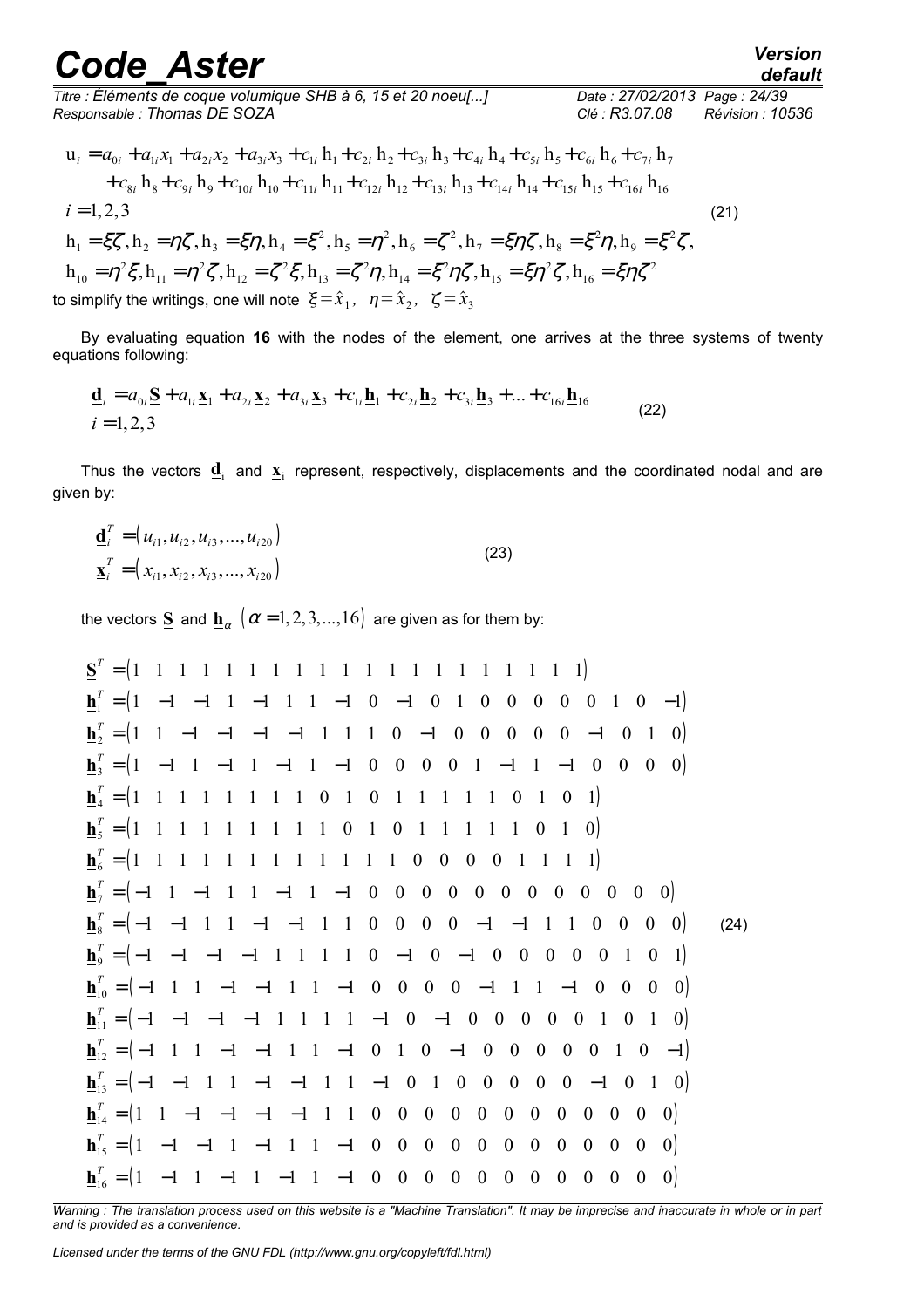*Code\_Aster Version Titre : Éléments de coque volumique SHB à 6, 15 et 20 noeu[...] Date : 27/02/2013 Page : 25/39*

*Responsable : Thomas DE SOZA Clé : R3.07.08 Révision : 10536*

to arrive at an advantageous writing of the operator discretized gradient **B** , one will introduce the three vectors  $\mathbf{b}_i$  defined by:

$$
\mathbf{b}_{i}^{\mathrm{T}} = \mathbf{N}^{\mathrm{T}}_{,i}(0) = \frac{\partial \mathbf{N}}{\partial \mathbf{x}_{i}}(0) \quad l = 1,2,3 \tag{25}
$$

If we place ourselves in  $(x_1, x_2, x_3) = (0,0,0)$ 2  $\wedge$ 1  $\hat{\mathbf{x}}_1, \hat{\mathbf{x}}_2, \hat{\mathbf{x}}_3$  ) =  $(0,0,0)$  <sup>then</sup> we obtain:

$$
\mathbf{b}_{i}^{\mathrm{T}} = \mathbf{N}^{\mathrm{T}}_{,i}(0) = \mathbf{cste}
$$

where  $\mathbf{N}^{\mathrm{T}}$  represents:  $\begin{bmatrix} \mathrm{N}_1 & \mathrm{N}_2 & \mathrm{N}_3 \dots \mathrm{N}_{20} \end{bmatrix}$ 

$$
\mathbf{b}_{i}^{\mathrm{T}} = \mathbf{N}^{\mathrm{T}}_{,i}(0) = \left(\frac{\partial N_{j}}{\partial x_{i}}(0), \dots, \frac{\partial N_{20}}{\partial x_{i}}(0)\right)
$$
\n
$$
\frac{\partial N_{j}}{\partial x_{j}} = \left(\frac{\partial N_{j}}{\partial \xi} \cdot \frac{\partial \xi}{\partial x_{j}} + \frac{\partial N_{j}}{\partial \eta} \cdot \frac{\partial \eta}{\partial x_{j}} + \frac{\partial N_{j}}{\partial \zeta} \cdot \frac{\partial \zeta}{\partial x_{j}}\right)_{\xi=\eta=\zeta=0} = \left(\frac{\partial N_{j}}{\partial \xi} \cdot \mathbf{j}_{1j} + \frac{\partial N_{j}}{\partial \eta} \cdot \mathbf{j}_{2j} + \frac{\partial N_{j}}{\partial \zeta} \cdot \mathbf{j}_{3j}\right)_{\xi=\eta=\zeta=0}
$$
\n
$$
a \text{vec} \qquad I = 1, 2, \dots, 20 \qquad \text{et} \qquad j = 1, 2, 3
$$
\n
$$
\mathbf{F}^{-1}_{|\xi=\eta=\zeta=0} = \left(\begin{array}{ccc} \frac{\partial \xi}{\partial x} & \frac{\partial \xi}{\partial y} & \frac{\partial \xi}{\partial z} \\ \frac{\partial \eta}{\partial x} & \frac{\partial \eta}{\partial y} & \frac{\partial \eta}{\partial z} \\ \frac{\partial \zeta}{\partial x} & \frac{\partial \zeta}{\partial y} & \frac{\partial \zeta}{\partial z} \\ \frac{\partial \zeta}{\partial x} & \frac{\partial \zeta}{\partial y} & \frac{\partial \zeta}{\partial z} \end{array}\right)_{\xi=\eta=\zeta=0} = \left(\begin{array}{ccc} j_{11} & j_{12} & j_{13} \\ j_{21} & j_{22} & j_{23} \\ j_{31} & j_{32} & j_{33} \end{array}\right)
$$

After computations one finds:

$$
\underline{\mathbf{b}}_{i}^{T} = (j_{i1} \ j_{i2} \ j_{i3}) \cdot \begin{bmatrix} \frac{1}{8} & -\frac{1}{8} & \frac{1}{8} & -\frac{1}{8} & -\frac{1}{8} & \frac{1}{8} & 0 & \frac{1}{4} & 0 & -\frac{1}{4} & -\frac{1}{4} & \frac{1}{4} & -\frac{1}{4} & 0 & \frac{1}{4} & 0 & -\frac{1}{4} \\ \frac{1}{8} & \frac{1}{8} & -\frac{1}{8} & -\frac{1}{8} & \frac{1}{8} & -\frac{1}{8} & -\frac{1}{8} & -\frac{1}{8} & -\frac{1}{4} & 0 & \frac{1}{4} & 0 & -\frac{1}{4} & -\frac{1}{4} & \frac{1}{4} & -\frac{1}{4} & 0 & \frac{1}{4} \\ \frac{1}{8} & \frac{1}{8} & -\frac{1}{8} & -\frac{1}{8} & -\frac{1}{8} & -\frac{1}{8} & -\frac{1}{8} & -\frac{1}{4} & -\frac{1}{4} & -\frac{1}{4} & -\frac{1}{4} & 0 & 0 & 0 & 0 & -\frac{1}{4} & \frac{1}{4} & \frac{1}{4} & \frac{1}{4} \\ \frac{1}{8} & \frac{1}{8} & \frac{1}{8} & -\frac{1}{8} & -\frac{1}{8} & -\frac{1}{8} & -\frac{1}{8} & -\frac{1}{8} & -\frac{1}{4} & -\frac{1}{4} & -\frac{1}{4} & -\frac{1}{4} & 0 & 0 & 0 & 0 & -\frac{1}{4} & \frac{1}{4} & \frac{1}{4} & \frac{1}{4} & \frac{1}{4} \end{bmatrix}
$$

Moreover, one can check by algebraic considerations that the following conditions of orthogonality are satisfied:

*Warning : The translation process used on this website is a "Machine Translation". It may be imprecise and inaccurate in whole or in part and is provided as a convenience.*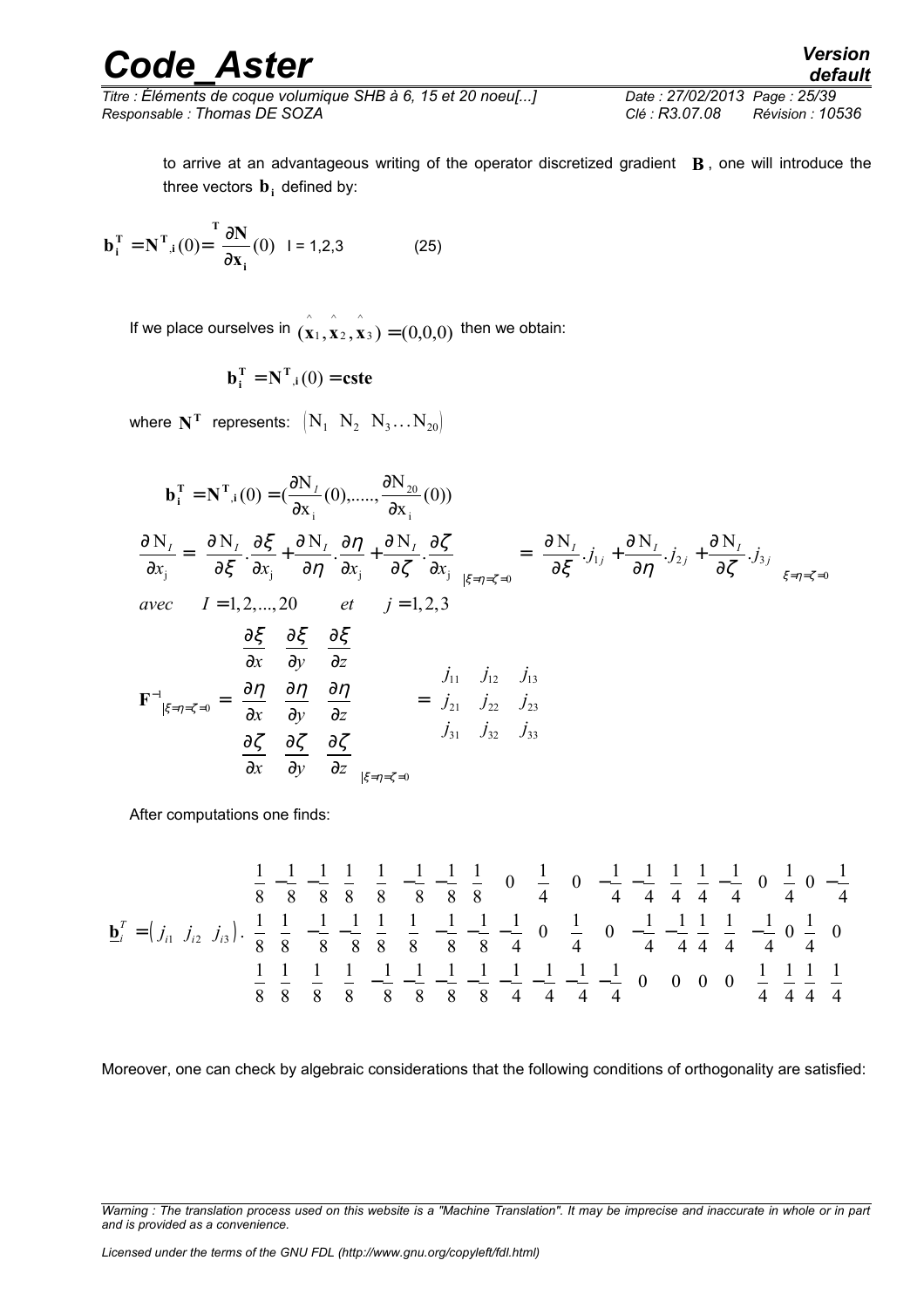*Titre : Éléments de coque volumique SHB à 6, 15 et 20 noeu[...] Responsable : Thomas DE SOZA Clé : R3.07.08 Révision : 10536*

*default*<br>Date : 27/02/2013 Page : 26/39

$$
\mathbf{h}_{m}^T.\mathbf{h}_{n} = \begin{bmatrix}\n12 & 0 & 0 & 0 & 0 & 0 & 0 & 0 & 0 & 0 & 0 & 0 & 0 & 8 & 0 \\
0 & 12 & 0 & 0 & 0 & 0 & 0 & 0 & 0 & 0 & 0 & 0 & 8 & 0 & 0 \\
0 & 0 & 12 & 0 & 0 & 0 & 0 & 0 & 0 & 0 & 0 & 0 & 0 & 0 & 8 \\
0 & 0 & 0 & 16 & 12 & 12 & 0 & 0 & 0 & 0 & 0 & 0 & 0 & 0 & 0 \\
0 & 0 & 0 & 12 & 16 & 12 & 0 & 0 & 0 & 0 & 0 & 0 & 0 & 0 & 0 \\
0 & 0 & 0 & 12 & 12 & 16 & 0 & 0 & 0 & 0 & 0 & 0 & 0 & 0 & 0 \\
0 & 0 & 0 & 0 & 0 & 0 & 8 & 0 & 0 & 0 & 0 & 0 & 0 & 0 & 0 \\
0 & 0 & 0 & 0 & 0 & 0 & 0 & 12 & 0 & 8 & 0 & 0 & 0 & 0 \\
0 & 0 & 0 & 0 & 0 & 0 & 0 & 0 & 12 & 0 & 8 & 0 & 0 & 0 & 0 \\
0 & 0 & 0 & 0 & 0 & 0 & 0 & 0 & 8 & 0 & 12 & 0 & 0 & 0 & 0 \\
0 & 0 & 0 & 0 & 0 & 0 & 0 & 0 & 8 & 0 & 12 & 0 & 0 & 0 & 0 \\
0 & 0 & 0 & 0 & 0 & 0 & 0 & 0 & 8 & 0 & 12 & 0 & 0 & 0 & 0 \\
0 & 8 & 0 & 0 & 0 & 0 & 0 & 0 & 0 & 0 & 0 & 0 & 0 & 0 & 8 & 0 \\
0 & 8 & 0 & 0 & 0 & 0 & 0 & 0 & 0 & 0 & 0 & 0 & 0 & 0 & 8 & 0 \\
0 & 8 & 0 & 0 & 0 & 0 & 0 & 0 & 0 & 0 & 0 & 0 & 0 & 0 & 8 & 0 \\
0 & 0 & 8 & 0 & 0 & 0 & 0 & 0 & 0 & 0 & 0 & 0 & 0 & 0 & 8 & 0 \\
0 & 0
$$

$$
\underline{\mathbf{b}}_1^T \underline{\mathbf{h}}_\alpha = 0; \quad \underline{\mathbf{b}}_1^T \underline{\mathbf{S}} = 0; \quad \underline{\mathbf{b}}_1^T \underline{\mathbf{X}}_j = \delta_{ij}
$$
\n
$$
\underline{\mathbf{h}}_1^T \underline{\mathbf{S}} = 0; \quad \underline{\mathbf{h}}_2^T \underline{\mathbf{S}} = 0; \quad \underline{\mathbf{h}}_3^T \underline{\mathbf{S}} = 0; \quad \underline{\mathbf{h}}_4^T \underline{\mathbf{S}} = 16; \quad \underline{\mathbf{h}}_5^T \underline{\mathbf{S}} = 16; \quad \underline{\mathbf{h}}_6^T \underline{\mathbf{S}} = 16; \quad \underline{\mathbf{h}}_7^T \underline{\mathbf{S}} = 0; \quad \underline{\mathbf{h}}_8^T \underline{\mathbf{S}} = 0
$$
\n
$$
\underline{\mathbf{h}}_9^T \underline{\mathbf{S}} = 0; \quad \underline{\mathbf{h}}_1^T \underline{\mathbf{S}} = 0; \quad \underline{\mathbf{h}}_1^T \underline{\mathbf{S}} = 0 \quad \underline{\mathbf{h}}_{12}^T \underline{\mathbf{S}} = 0 \quad \underline{\mathbf{h}}_{13}^T \underline{\mathbf{S}} = 0 \quad \underline{\mathbf{h}}_{14}^T \underline{\mathbf{S}} = 0 \quad \underline{\mathbf{h}}_{15}^T \underline{\mathbf{S}} = 0 \quad \underline{\mathbf{h}}_{16}^T \underline{\mathbf{S}} = 0 \quad (26)
$$

A this stage, one can determine the constant unknowns who intervene in the writing **(21)** of the field of displacement by multiplying scalairement the equation (22) by  $\frac{\bf b}{J}^T$ ,  $\frac{\bf S}{J}^T$  and  $\frac{\bf h}{\bf a}^T$  respectively, and by means of the relations of orthogonality **(26**). One obtains:

$$
a_{ji} = \underline{\mathbf{b}}_j^T \cdot \underline{\mathbf{d}}_i \qquad c_{\alpha i} = \underline{\gamma}_{\alpha}^T \cdot \underline{\mathbf{d}}_i
$$

with:

$$
\underline{\mathbf{Y}}_{\alpha}^{T} = n_{\alpha 1} \left( \underline{\mathbf{h}}_{1}^{T} - \left( \underline{\mathbf{h}}_{1}^{T} \underline{\mathbf{x}}_{j} \right) \underline{\mathbf{b}}_{j}^{T} \right) + n_{\alpha 2} \left( \underline{\mathbf{h}}_{2}^{T} - \left( \underline{\mathbf{h}}_{2}^{T} \underline{\mathbf{x}}_{j} \right) \underline{\mathbf{b}}_{j}^{T} \right) + n_{\alpha 3} \left( \underline{\mathbf{h}}_{3}^{T} - \left( \underline{\mathbf{h}}_{3}^{T} \underline{\mathbf{x}}_{j} \right) \underline{\mathbf{b}}_{j}^{T} \right) \n+ n_{\alpha 4} \left[ \left( \underline{\mathbf{h}}_{4}^{T} - \frac{4}{5} \underline{\mathbf{S}}^{T} \right) - \left( \left( \underline{\mathbf{h}}_{4}^{T} - \frac{4}{5} \underline{\mathbf{S}}^{T} \right) \underline{\mathbf{x}}_{j} \right) \underline{\mathbf{b}}_{j}^{T} \right] + n_{\alpha 5} \left[ \left( \underline{\mathbf{h}}_{5}^{T} - \frac{4}{5} \underline{\mathbf{S}}^{T} \right) - \left( \left( \underline{\mathbf{h}}_{5}^{T} - \frac{4}{5} \underline{\mathbf{S}}^{T} \right) \underline{\mathbf{x}}_{j} \right) \underline{\mathbf{b}}_{j}^{T} \right] + n_{\alpha 5} \left[ \left( \underline{\mathbf{h}}_{5}^{T} - \left( \underline{\mathbf{h}}_{5}^{T} \underline{\mathbf{x}}_{j} \right) \underline{\mathbf{b}}_{j}^{T} \right) + n_{\alpha 6} \left[ \left( \underline{\mathbf{h}}_{6}^{T} - \frac{4}{5} \underline{\mathbf{S}}^{T} \right) - \left( \left( \underline{\mathbf{h}}_{6}^{T} - \frac{4}{5} \underline{\mathbf{S}}^{T} \right) \underline{\mathbf{x}}_{j} \right) \underline{\mathbf{b}}_{j}^{T} \right) + n_{\alpha 7} \left( \underline{\mathbf{h}}_{7}^{T} - \left( \underline{\mathbf{h}}_{7}^{T} \underline{\mathbf{x}}_{j} \right) \underline{\mathbf{b}}_{j}^{T} \right) + n_{\
$$

*Warning : The translation process used on this website is a "Machine Translation". It may be imprecise and inaccurate in whole or in part and is provided as a convenience.*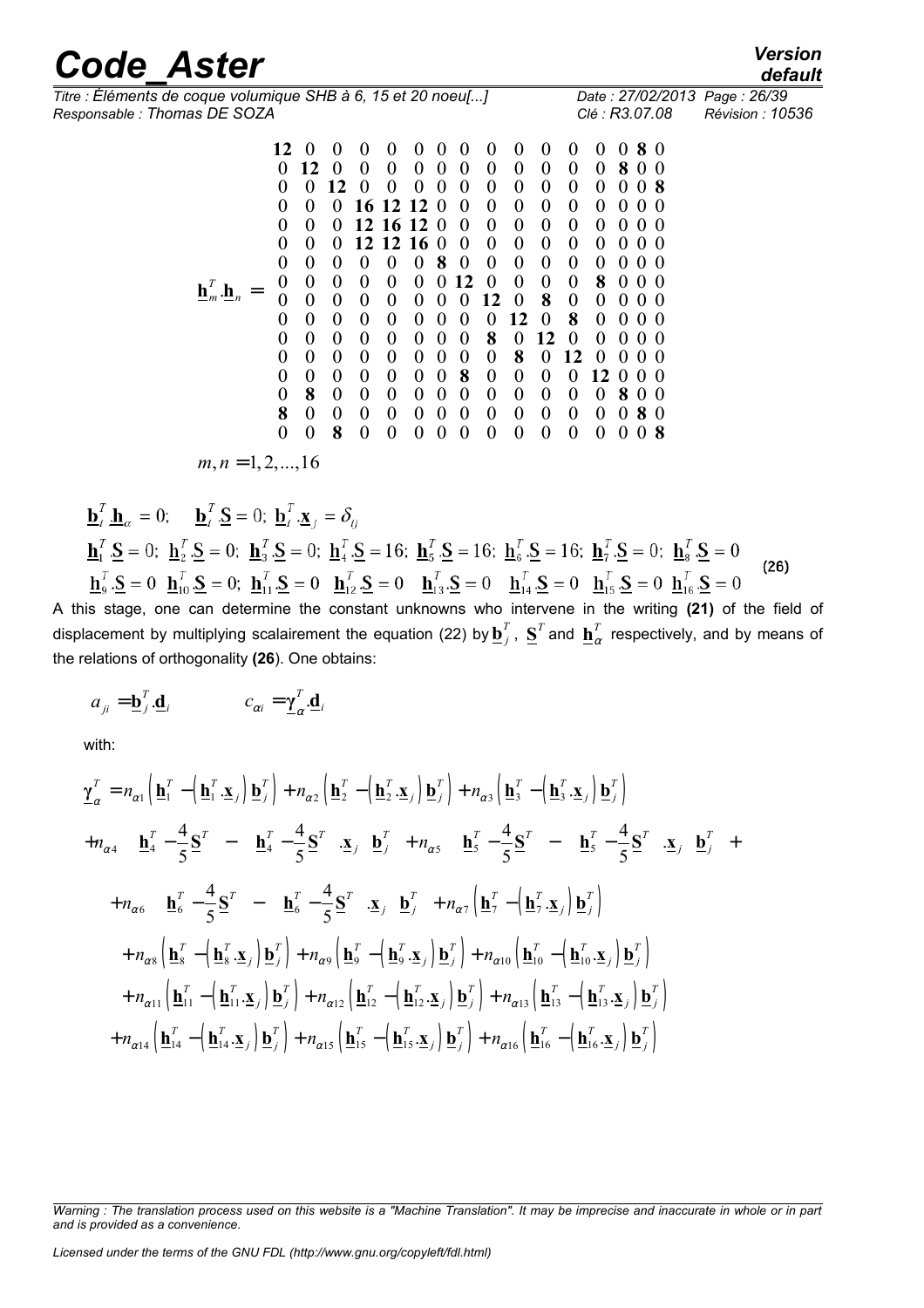| Responsable : Thomas DE SOZA               |                     |                  |                  |                                                                                                                                                       |                         | $\sigma$ boque volumique on $\sigma$ and $\sigma$ , no of $\epsilon$ hood |                          |                         |                  |                  |                  |                  |                  | $2010 + 490.4$<br>Clé : R3.07.08<br>Révision : 10536 |
|--------------------------------------------|---------------------|------------------|------------------|-------------------------------------------------------------------------------------------------------------------------------------------------------|-------------------------|---------------------------------------------------------------------------|--------------------------|-------------------------|------------------|------------------|------------------|------------------|------------------|------------------------------------------------------|
|                                            | $\frac{1}{4}$       |                  |                  | 0 0 0 0 0                                                                                                                                             | $\boldsymbol{0}$        | $\boldsymbol{0}$                                                          | $\boldsymbol{0}$         | $\boldsymbol{0}$        | $\boldsymbol{0}$ | $\boldsymbol{0}$ |                  | $0 -\frac{1}{4}$ | $\boldsymbol{0}$ |                                                      |
|                                            | $\overline{0}$      | $\frac{1}{4}$    |                  | 0 0 0 0 0                                                                                                                                             | $\overline{0}$          | $\boldsymbol{0}$                                                          | $\boldsymbol{0}$         | $\boldsymbol{0}$        | $\boldsymbol{0}$ | $\boldsymbol{0}$ | $\frac{1}{4}$    | $\boldsymbol{0}$ | $\boldsymbol{0}$ |                                                      |
|                                            | $\overline{0}$      | $\overline{0}$   |                  | $\frac{1}{4}$ 0 0 0 0                                                                                                                                 | $\bf{0}$                | $\boldsymbol{0}$                                                          | $\boldsymbol{0}$         | $\boldsymbol{0}$        | $\boldsymbol{0}$ | $\boldsymbol{0}$ | $\boldsymbol{0}$ | $\boldsymbol{0}$ | $\frac{1}{4}$    |                                                      |
|                                            | $\mathbf{0}$        | $\mathbf{0}$     | $\boldsymbol{0}$ | $\frac{3}{2}$ $\frac{1}{2}$ $\frac{1}{2}$ 0                                                                                                           | $\overline{0}$          | $\boldsymbol{0}$                                                          | $\boldsymbol{0}$         | $\boldsymbol{0}$        | $\boldsymbol{0}$ | $\boldsymbol{0}$ | $\boldsymbol{0}$ | $\boldsymbol{0}$ | $\boldsymbol{0}$ |                                                      |
|                                            | $\boldsymbol{0}$    | $\boldsymbol{0}$ | $\boldsymbol{0}$ |                                                                                                                                                       | $\boldsymbol{0}$        | $\boldsymbol{0}$                                                          | $\boldsymbol{0}$         | $\boldsymbol{0}$        | $\boldsymbol{0}$ | $\overline{0}$   | $\boldsymbol{0}$ | $\boldsymbol{0}$ | $\boldsymbol{0}$ |                                                      |
|                                            | $\boldsymbol{0}$    | $\boldsymbol{0}$ | $\boldsymbol{0}$ | $\frac{8}{8} \frac{8}{8} \frac{8}{8} \frac{1}{8} 0$<br>$\frac{1}{8} \frac{3}{8} \frac{1}{8} \frac{3}{8} 0$<br>$\frac{1}{8} \frac{1}{8} \frac{3}{8} 0$ | $\boldsymbol{0}$        | $\boldsymbol{0}$                                                          | $\boldsymbol{0}$         | $\boldsymbol{0}$        | $\boldsymbol{0}$ | $\boldsymbol{0}$ | $\boldsymbol{0}$ | $\boldsymbol{0}$ | $\boldsymbol{0}$ |                                                      |
|                                            | $\overline{0}$      | $\boldsymbol{0}$ |                  | $0\;\; 0\;\; 0\;\; 0\;\frac{1}{8}$                                                                                                                    | $\boldsymbol{0}$        | $\overline{0}$                                                            | $\overline{\phantom{0}}$ | $\boldsymbol{0}$        | $\boldsymbol{0}$ | $\boldsymbol{0}$ | $\boldsymbol{0}$ | $\boldsymbol{0}$ | $\boldsymbol{0}$ |                                                      |
|                                            | $\boldsymbol{0}$    | $\overline{0}$   |                  | $0\ 0\ 0\ 0\ 0\ \frac{3}{20}$                                                                                                                         |                         | $\boldsymbol{0}$                                                          | $\overline{0}$           | $\overline{\mathbf{0}}$ | $\overline{0}$   | $-\frac{1}{10}$  | $\boldsymbol{0}$ | $\boldsymbol{0}$ | $\boldsymbol{0}$ |                                                      |
| $\left[\mathbf{n}_{\alpha\beta}\,\right]=$ |                     | $\boldsymbol{0}$ |                  | 0 0 0 0 0                                                                                                                                             | $\boldsymbol{0}$        | $\frac{3}{20}$                                                            | $\boldsymbol{0}$         | $-\frac{1}{10}$         | $\overline{0}$   | $\overline{0}$   | $\boldsymbol{0}$ | $\boldsymbol{0}$ | $\boldsymbol{0}$ | $\alpha, \beta = 1, 2, , 16$                         |
|                                            | $\overline{0}$      | $\overline{0}$   |                  | 0 0 0 0 0                                                                                                                                             | $\overline{\mathbf{0}}$ | $\boldsymbol{0}$                                                          | $\frac{3}{20}$           | $\boldsymbol{0}$        | $-\frac{1}{10}$  | $\boldsymbol{0}$ | $\boldsymbol{0}$ | $\boldsymbol{0}$ | $\boldsymbol{0}$ |                                                      |
|                                            | $\boldsymbol{0}$    | $\boldsymbol{0}$ |                  | 0 0 0 0 0                                                                                                                                             | $\boldsymbol{0}$        | $-\frac{1}{10}$                                                           | $\overline{0}$           | $\frac{3}{20}$          | $\bf{0}$         | $\overline{0}$   | $\boldsymbol{0}$ | $\boldsymbol{0}$ | $\boldsymbol{0}$ |                                                      |
|                                            | $\boldsymbol{0}$    | $\boldsymbol{0}$ |                  | 0 0 0 0 0                                                                                                                                             | $\overline{\mathbf{0}}$ | $\boldsymbol{0}$                                                          | $-\frac{1}{10}$          | $\boldsymbol{0}$        | $\frac{3}{20}$   | $\overline{0}$   | $\boldsymbol{0}$ | $\boldsymbol{0}$ | $\boldsymbol{0}$ |                                                      |
|                                            | $\overline{0}$      | $\boldsymbol{0}$ |                  | $0\quad 0\ 0\ 0\ 0\ -\frac{1}{10}$                                                                                                                    |                         | $\bf{0}$                                                                  | $\boldsymbol{0}$         | $\boldsymbol{0}$        | $\boldsymbol{0}$ | $\frac{3}{20}$   | $\boldsymbol{0}$ | $\boldsymbol{0}$ | $\boldsymbol{0}$ |                                                      |
|                                            | $\boldsymbol{0}$    |                  |                  | $-\frac{1}{4}$ 0 0 0 0 0                                                                                                                              | $\boldsymbol{0}$        | $\boldsymbol{0}$                                                          | $\boldsymbol{0}$         | $\boldsymbol{0}$        | $\boldsymbol{0}$ | $\boldsymbol{0}$ | $rac{1}{8}$      | $\boldsymbol{0}$ | $\boldsymbol{0}$ |                                                      |
|                                            |                     | $\boldsymbol{0}$ |                  | $0\  \  \, 0\  \, 0\  \, 0\  \  \, 0$                                                                                                                 |                         | $\overline{\mathbf{0}}$                                                   | $\boldsymbol{0}$         | $\boldsymbol{0}$        | $\boldsymbol{0}$ | $\boldsymbol{0}$ | $\overline{0}$   | $\frac{1}{8}$    | $\boldsymbol{0}$ |                                                      |
|                                            | $-\frac{1}{4}$<br>0 |                  |                  | $0 - \frac{1}{4} 0 0 0 0 0$                                                                                                                           |                         | $\overline{0}$                                                            | $\overline{0}$           | $\overline{0}$          | $\overline{0}$   | $\overline{0}$   | $\boldsymbol{0}$ | $\boldsymbol{0}$ | $\frac{1}{8}$    |                                                      |

For 2 elements SHB15 and SHB20, the operator discretized gradient connecting the strain tensor to the vector of nodal displacements is given by:

 $\sum_{i=1}^{n}$  ( $\mathbf{u}$ ) = **<u>B</u>**.**d** (27)

where:

$$
\underline{\underline{\nabla}}_{S}(\underline{\mathbf{u}}) = \begin{bmatrix} u_{x,x} \\ u_{y,y} \\ u_{z,z} \\ u_{x,y} + u_{y,x} \\ u_{x,z} + u_{z,x} \\ u_{y,z} + u_{z,y} \end{bmatrix}, \quad \underline{\mathbf{d}} = \begin{bmatrix} \underline{\mathbf{d}}_{1} \\ \underline{\mathbf{d}}_{2} \\ \underline{\mathbf{d}}_{3} \end{bmatrix}
$$
(28)

and takes the practical matric shape then:

*Titre : Éléments de coque volumique SHB à 6, 15 et 20 noeu[...] Date : 27/02/2013 Page : 27/39*

*Warning : The translation process used on this website is a "Machine Translation". It may be imprecise and inaccurate in whole or in part and is provided as a convenience.*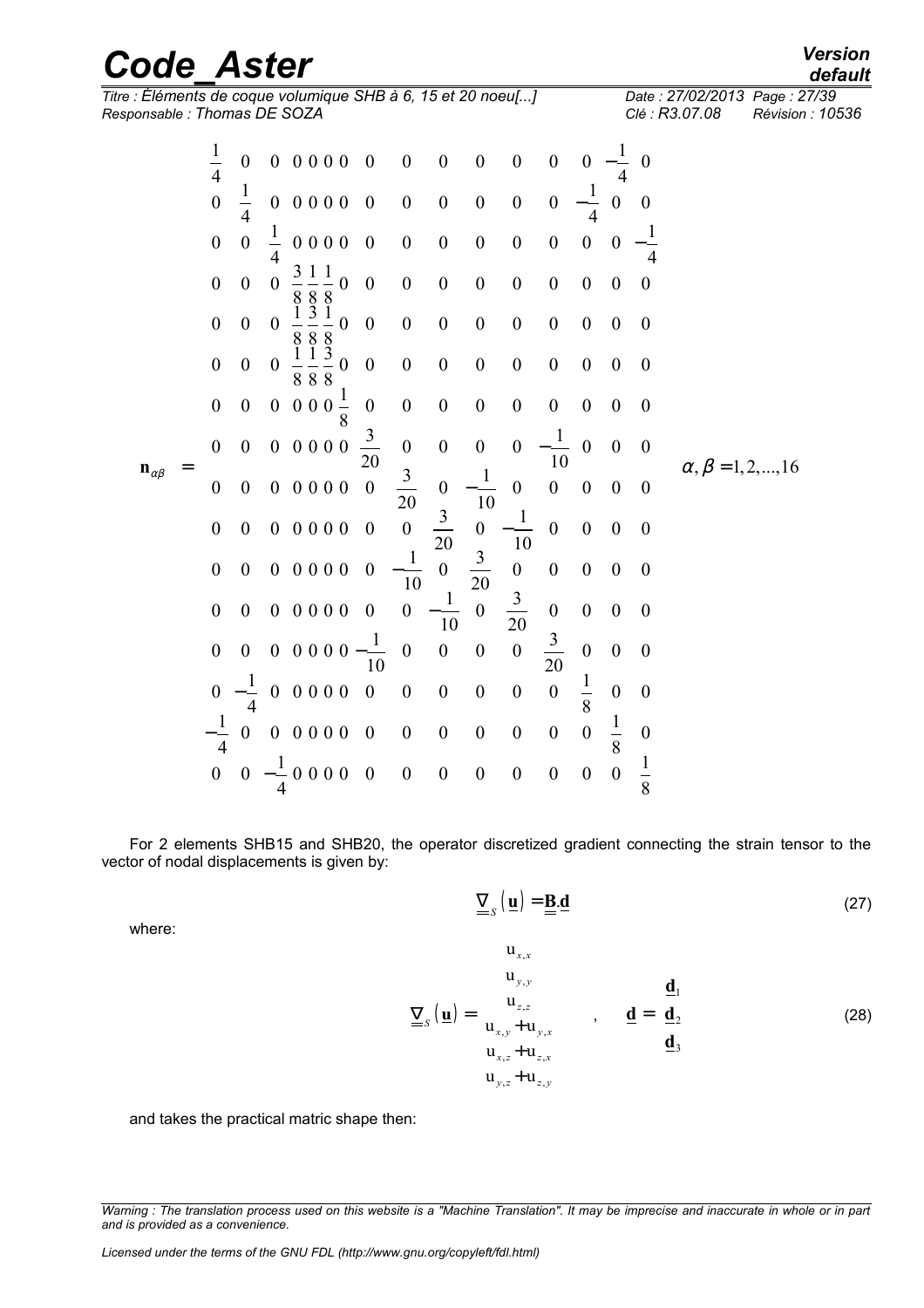*Titre : Éléments de coque volumique SHB à 6, 15 et 20 noeu[...] Date : 27/02/2013 Page : 28/39 Responsable : Thomas DE SOZA Clé : R3.07.08 Révision : 10536*

$$
\underline{\mathbf{B}} = \begin{bmatrix} \underline{\mathbf{b}}_1^T + \mathbf{h}_{\alpha,x_1} \underline{\gamma}_{\alpha}^T & \underline{\mathbf{0}} & \underline{\mathbf{0}} & \underline{\mathbf{0}} \\ \underline{\mathbf{0}} & \underline{\mathbf{b}}_2^T + \mathbf{h}_{\alpha,x_2} \underline{\gamma}_{\alpha}^T & \underline{\mathbf{0}} \\ \underline{\mathbf{0}} & \underline{\mathbf{0}} & \underline{\mathbf{b}}_3^T + \mathbf{h}_{\alpha,x_3} \underline{\gamma}_{\alpha}^T \\ \underline{\mathbf{b}}_2^T + \mathbf{h}_{\alpha,x_2} \underline{\gamma}_{\alpha}^T & \underline{\mathbf{b}}_1^T + \mathbf{h}_{\alpha,x_1} \underline{\gamma}_{\alpha}^T & \underline{\mathbf{0}} \\ \underline{\mathbf{b}}_3^T + \mathbf{h}_{\alpha,x_3} \underline{\gamma}_{\alpha}^T & \underline{\mathbf{0}} & \underline{\mathbf{b}}_1^T + \mathbf{h}_{\alpha,x_1} \underline{\gamma}_{\alpha}^T \\ \underline{\mathbf{0}} & \underline{\mathbf{0}} & \underline{\mathbf{b}}_3^T + \mathbf{h}_{\alpha,x_2} \underline{\gamma}_{\alpha}^T & \underline{\mathbf{b}}_2^T + \mathbf{h}_{\alpha,x_2} \underline{\gamma}_{\alpha}^T \end{bmatrix}
$$
(29)

This writing of the operator discretized gradient using the formulas of Hallquist [4] is very convenient because the vectors  $\frac{\gamma}{\alpha}$ , which intervene in the statement of  $\frac{B}{m}$ , check the following conditions of orthogonality:

$$
\underline{\gamma}_{\alpha}^T \underline{\mathbf{x}}_j = 0 \quad , \quad \underline{\gamma}_{\alpha}^T \underline{\mathbf{h}}_{\beta} = \delta_{\alpha \beta} \tag{30}
$$

This makes it possible to separately handle each mode of the strain to obtain the shape of the strain field simply applied. Let us note that an element based on the formulation (29) is convergent when it is evaluated exactly. However, the evaluating of this operator  $\bf{B}$ , given in (29), of each point of integration makes this element expensive in computing times for the practical applications, and the simplified shape of this element is essential.

#### **3.3 Variational formulation used for elements SHB15 and SHB20**

<span id="page-27-0"></span>the extension of the weak form of the variational principle of Hu-Washizu to the case of the mechanics of nonlinear solids is due to Fish and Belytschko [6]. For a simple element, one a:

$$
\delta \pi (u, \dot{\bar{\boldsymbol{\epsilon}}}, \bar{\boldsymbol{\sigma}}) = \int_{V_{\epsilon}} \delta \dot{\bar{\boldsymbol{\epsilon}}} \cdot \bar{\boldsymbol{\sigma}} \, dV + \delta \int_{V_{\epsilon}} \bar{\boldsymbol{\sigma}} \cdot (\nabla_{s} u - \dot{\bar{\boldsymbol{\epsilon}}}) \, dV - \delta \, d^{T} \cdot \boldsymbol{f}^{ext} = 0 \tag{31}
$$

where  $\delta$  a variation represents, **u** the field of displacement,  $\dot{\bar{\epsilon}}$  is strain rate applied,  $\sigma$  the applied stress,  $\sigma$  the stress evaluated by the constitutive law,  $\sigma$  external nodal displacements  $f^{ext}$ , nodal forces, and  $\nabla_{\alpha} u$  the symmetric part of the gradient of the field of displacement.

The formulation "*Assumed strain* " (projection of the operator gradient discretized **B** on under suitable space in order to avoiding the various problems of blocking) is based on a simplified form of the variational principle of Hu-Washizu as it was described by Simo and Hughes [7]. In this simplified form, the applied stress is selected orthogonal with the difference between the applied symmetric part of the displacement gradient and strain rate. Thus, the second term in the equation **(31**) is eliminated and one obtains:

$$
\delta \pi (\boldsymbol{u}, \dot{\boldsymbol{\epsilon}}, \bar{\boldsymbol{\sigma}}) = \int_{V_e} \delta \dot{\boldsymbol{\epsilon}} \cdot \boldsymbol{\sigma} \, dV - \delta \, \boldsymbol{d}^T \cdot \boldsymbol{f}^{\text{ext}} = 0 \quad (32)
$$

In this form, the variational principle is independent of the interpolation of the stress, since the applied stress does not intervene any more and thus need does not have to be defined. The discretized equations thus require the only interpolation of displacement **u** and strain rate applied  $\vec{\epsilon}$  in the element. With the preceding vectorial notations one a:

$$
\boldsymbol{u}(x, t) = \sum_{i=1}^{15} \boldsymbol{d}_I(t) N_I(x)
$$
 (element SHB15)

*Licensed under the terms of the GNU FDL (http://www.gnu.org/copyleft/fdl.html)*

*Warning : The translation process used on this website is a "Machine Translation". It may be imprecise and inaccurate in whole or in part and is provided as a convenience.*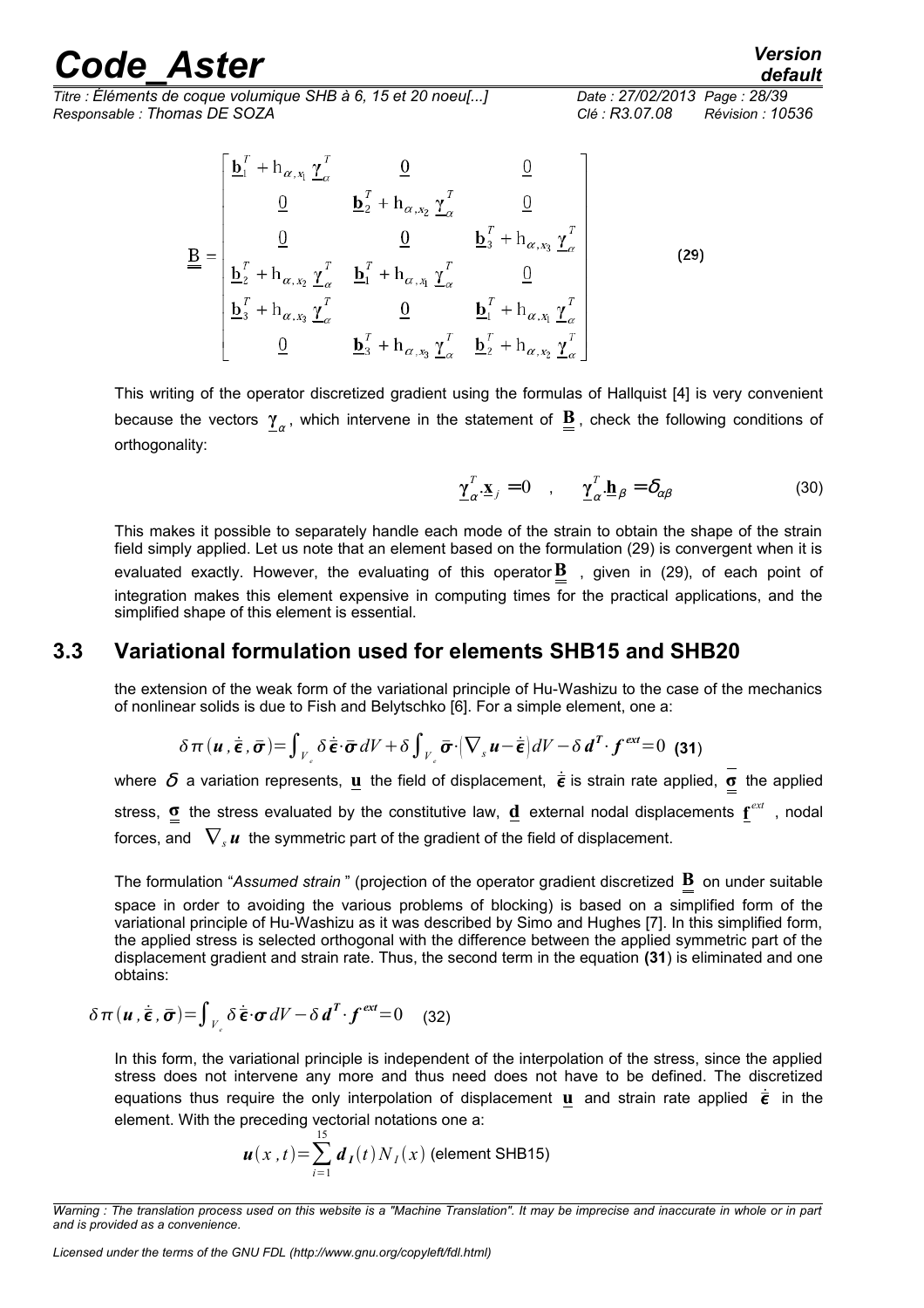*Titre : Éléments de coque volumique SHB à 6, 15 et 20 noeu[...] Date : 27/02/2013 Page : 29/39 Responsable : Thomas DE SOZA Clé : R3.07.08 Révision : 10536*

Or 
$$
\boldsymbol{u}(x,t) = \sum_{i=1}^{20} \boldsymbol{d}_I(t) N_I(x)
$$
 (element SHB20) (33)

This led to:

$$
\nabla_{s} \boldsymbol{u}(x, t) = \boldsymbol{B}(x) \boldsymbol{d}(t) \tag{34}
$$

the applied strain is defined as for it by:

$$
\dot{\overline{\boldsymbol{\epsilon}}}(x,t) = \overline{\boldsymbol{B}}(x)\boldsymbol{d}(t) \tag{35}
$$

Replacing the statement (35) in the variational principle (32), one obtains:

$$
\delta \, d^T \Big( \int_{V_e} \vec{B} \cdot \boldsymbol{\sigma} \, dV - \boldsymbol{F}^{ext} \Big) = 0 \tag{36}
$$

As  $\delta d$  can be arbitrarily selected, the preceding equation leads to:

$$
\underline{\mathbf{f}}^{\text{int}} = \underline{\mathbf{f}}^{\text{ext}} \tag{37}
$$

with:

$$
\boldsymbol{f}^{\text{int}} = \int_{V_e} \boldsymbol{\bar{B}}(x) \cdot \boldsymbol{\sigma}(\dot{\boldsymbol{\epsilon}}) dV \tag{38}
$$

In the equation above, it is well specified that the stress  $\sigma$  is calculated by the applied constitutive law starting from strain rate.  $\vec{\epsilon}$  For the nonlinear problems, **σ** can also be an integral function of strain rate applied and other local variables:

$$
\boldsymbol{\sigma} = F(\dot{\boldsymbol{\epsilon}}, \boldsymbol{\alpha}, \ldots) \tag{39}
$$

where **α** represents the local variables. The formulation thus obtained is valid for problems including the two types of nonlinearities: geometrical and material. In the case of linear problems, one a:

$$
\underline{\underline{\sigma}} = \underline{\underline{C}} \cdot \underline{\underline{\overline{\epsilon}}} = \underline{\underline{C}} \cdot \underline{\underline{\overline{\mathbf{B}}}} \cdot \underline{\underline{\mathbf{d}}} \tag{40}
$$

the elastic matrix of behavior**C** , in the case of an isotropic material, is selected like following:

$$
\underline{\underline{C}} = \begin{bmatrix} \underline{E} & \underline{E}v & 0 & 0 & 0 & 0 \\ \underline{E}v & \underline{E} & 0 & 0 & 0 & 0 \\ \underline{E}v & \underline{E} & 0 & 0 & 0 & 0 \\ 0 & 0 & \underline{E} & 0 & 0 & 0 \\ 0 & 0 & 0 & \underline{E} & 0 & 0 \\ 0 & 0 & 0 & 0 & \underline{E} & 0 \\ 0 & 0 & 0 & 0 & \frac{\underline{E}}{2(1+\nu)} & 0 \\ 0 & 0 & 0 & 0 & 0 & \frac{\underline{E}}{2(1+\nu)} \end{bmatrix}
$$

In this matrix, E is the modulus Young and v is the Poisson's ratio. This model is specific with elements SHB. It resembles that which one would have in the case of the assumption of the plane

*Warning : The translation process used on this website is a "Machine Translation". It may be imprecise and inaccurate in whole or in part and is provided as a convenience.*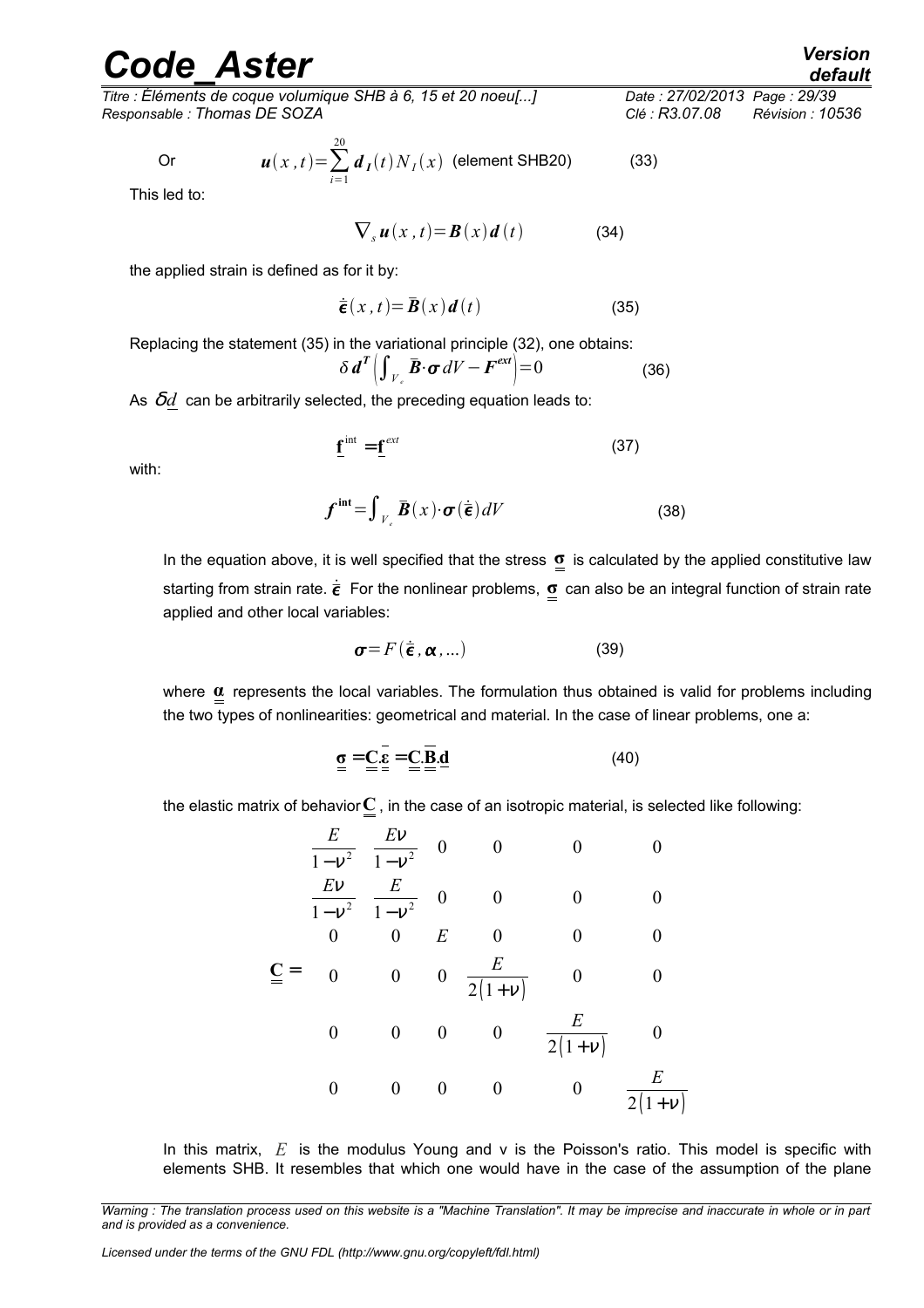*Titre : Éléments de coque volumique SHB à 6, 15 et 20 noeu[...] Date : 27/02/2013 Page : 30/39 Responsable : Thomas DE SOZA Clé : R3.07.08 Révision : 10536*

stresses, put except for the term (3,3). We can note that this choice involves an artificial anisotropic behavior. This choice makes it possible to satisfy all the tests without introducing blocking.

The internal forces of the element are written then simply in terms of the elemental stiffness matrix:  $f^{\text{int}} = K_e \cdot d$  (41)

where:

$$
\boldsymbol{K}_e = \int_{V_e} \boldsymbol{\bar{B}}^T \cdot \boldsymbol{C} \cdot \boldsymbol{\bar{B}} \, dV \tag{42}
$$

In a standard approach in displacement, strain rate applied is identified with the symmetric part of the gradient velocity, which returns to remplacerpardans  $\bar{B}$   $B$  the preceding statements. One thus obtains simply:

$$
\boldsymbol{K}_e = \int_{V_e} \boldsymbol{B}^T \cdot \boldsymbol{C} \cdot \boldsymbol{B} \, dV \tag{43}
$$

the prismatic element with 15 nodes, named "SHB15", has 15 points of integration. Their coordinates  $(\xi, \eta, \zeta)$  and their weights of integration are the roots of the polynomial of Gauss-Legendre given in the following table:

| <b>Not</b><br>deGauss<br>formulef<br>ormulefo<br>rmule | ξ      | n | ζ                                | $w(\xi, \eta, \zeta)$ |
|--------------------------------------------------------|--------|---|----------------------------------|-----------------------|
| P(1)                                                   | 1/21/2 |   | $\xi_{G1} = -0.906179845938664$  | 0.236926885056189/6   |
| P(2)                                                   | 1/21/2 |   | $\xi_{G2} = -0.538469310105683$  | 0.478628670499366/6   |
| P(3)                                                   | 1/21/2 |   | $\xi_{G3}=0$                     | 0.56888888888889/6    |
| P(4)                                                   | 1/21/2 |   | $\xi_{Ga} = 0.538469310105683$   | 0.478628670499366/6   |
| P(5)                                                   | 1/21/2 |   | $\xi_{GS} = 0.906179845938664$   | 0.236926885056189/6   |
| P(6)                                                   | 01/2   |   | $\xi_{GB} = -0.906179845938664$  | 0.236926885056189/6   |
| P(7)                                                   | 01/2   |   | $\xi_{G7} = -0.538469310105683$  | 0.478628670499366/6   |
| P(8)                                                   | 01/2   |   | $\xi_{\scriptscriptstyle GB}=0$  | 0.56888888888889/6    |
| P(9)                                                   | 01/2   |   | $\xi_{G9} = 0.538469310105683$   | 0.478628670499366/6   |
| P(10)                                                  | 01/2   |   | $\xi_{G10} = 0.906179845938664$  | 0.236926885056189/6   |
| P(11)                                                  | 1/20   |   | $\xi_{G11} = -0.906179845938664$ | 0.236926885056189/6   |
| P(12)                                                  | 1/20   |   | $\xi_{G12} = -0.538469310105683$ | 0.478628670499366/6   |
| P(13)                                                  | 1/20   |   | $\xi_{G13} = 0$                  | 0.56888888888889/6    |
| P(14)                                                  | 1/20   |   | $\xi_{G14} = 0.538469310105683$  | 0.478628670499366/6   |
| P(15)                                                  | 1/20   |   | $\xi_{G15} = 0.906179845938664$  | 0.236926885056189/6   |

Thus, the statement of the stiffness is:  $K_e = \sum_{j=1}^{}%{\color{red} \sum_{j=1}^{K}} \, \frac{1}{2\pi\hbar^2}$ 15  $w(P(j))J(P(j))\overline{\bm{B}}^T(P(j))\cdot\bm{C}\cdot\overline{\bm{B}}(P(j))$ 

The coordinates of Gauss points and their weights for element SHB20 are given in the table below:

*Warning : The translation process used on this website is a "Machine Translation". It may be imprecise and inaccurate in whole or in part and is provided as a convenience.*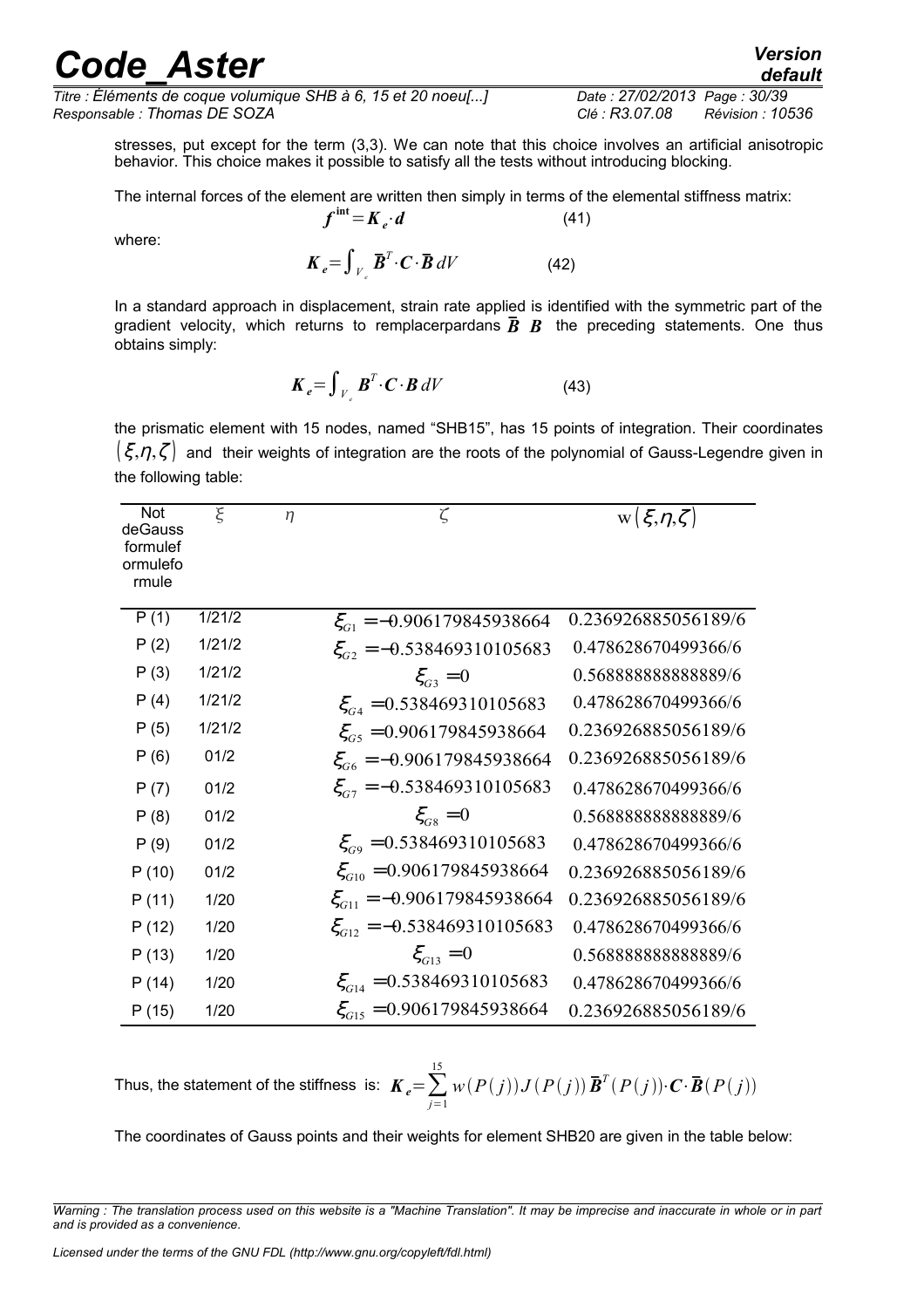*Titre : Éléments de coque volumique SHB à 6, 15 et 20 noeu[...] Date : 27/02/2013 Page : 31/39 Responsable : Thomas DE SOZA Clé : R3.07.08 Révision : 10536*

| Not<br>deGauss | ξ             | $\eta$        | ζ                                         | $w(\xi, \eta, \zeta)$ |
|----------------|---------------|---------------|-------------------------------------------|-----------------------|
| P(1)           | $-1/\sqrt{3}$ | $-1/\sqrt{3}$ | $\zeta_{G1} = -0.906179845938664$         | 0.236926885056189     |
| P(2)           | $-1/\sqrt{3}$ | $-1/\sqrt{3}$ | $\zeta_{G2} = -0.538469310105683$         | 0.478628670499366     |
| P(3)           | $-1/\sqrt{3}$ | $-1/\sqrt{3}$ | $\zeta_{G3} = 0$                          | 0.56888888888889      |
| P(4)           | $-1/\sqrt{3}$ | $-1/\sqrt{3}$ | $\zeta_{G4} = 0.538469310105683$          | 0.478628670499366     |
| P(5)           | $-1/\sqrt{3}$ | $-1/\sqrt{3}$ | $\zeta_{gs} = 0.906179845938664$          | 0.236926885056189     |
| P(6)           | $1/\sqrt{3}$  | $-1/\sqrt{3}$ | $\zeta_{\rm G6} = -0.906179845938664$     | 0.236926885056189     |
| P(7)           | $1/\sqrt{3}$  | $-1/\sqrt{3}$ | $\zeta_{G7} = -0.538469310105683$         | 0.478628670499366     |
| P(8)           | $1/\sqrt{3}$  | $-1/\sqrt{3}$ | $\zeta_{\scriptscriptstyle GB}=0$         | 0.56888888888889      |
| P(9)           | $1/\sqrt{3}$  | $-1/\sqrt{3}$ | $\zeta_{G9} = 0.538469310105683$          | 0.478628670499366     |
| P(10)          | $1/\sqrt{3}$  | $-1/\sqrt{3}$ | $\zeta_{G10} = 0.906179845938664$         | 0.236926885056189     |
| P(11)          | $1/\sqrt{3}$  | $1/\sqrt{3}$  | $\zeta_{\text{G1}} = -0.906179845938664$  | 0.236926885056189     |
| P(12)          | $1/\sqrt{3}$  | $1/\sqrt{3}$  | $\zeta_{G12} = -0.538469310105683$        | 0.478628670499366     |
| P(13)          | $1/\sqrt{3}$  | $1/\sqrt{3}$  | $\zeta_{G13} = 0$                         | 0.56888888888889      |
| P(14)          | $1/\sqrt{3}$  | $1/\sqrt{3}$  | $\zeta_{G14} = 0.538469310105683$         | 0.478628670499366     |
| P(15)          | $1/\sqrt{3}$  | $1/\sqrt{3}$  | $\zeta_{G15} = 0.906179845938664$         | 0.236926885056189     |
| P(16)          | $-1/\sqrt{3}$ | $1/\sqrt{3}$  | $\zeta_{\text{G16}} = -0.906179845938664$ | 0.236926885056189     |
| P(17)          | $-1/\sqrt{3}$ | $1/\sqrt{3}$  | $\zeta_{G17} = -0.538469310105683$        | 0.478628670499366     |
| P(18)          | $-1/\sqrt{3}$ | $1/\sqrt{3}$  | $\zeta_{\rm G18}=0$                       | 0.56888888888889      |
| P(19)          | $-1/\sqrt{3}$ | $1/\sqrt{3}$  | $\zeta_{G19} = 0.538469310105683$         | 0.478628670499366     |
| P(20)          | $-1/\sqrt{3}$ | $1/\sqrt{3}$  | $\zeta_{G20} = 0.906179845938664$         | 0.236926885056189     |

Thus, the statement of the stiffness is:  $K_e = \sum_{j=1}^n$ 20  $w(P(j))J(P(j))\overline{B}^{T}(P(j))\cdot C\cdot \overline{B}(P(j))$ 

### **3.4 Geometrical stiffness matrix Ksigma**

<span id="page-30-0"></span>the matrix  $K_{\sigma}$  aims to solve the problems of buckling. We point out here that buckling modes are the eigenvectors of the problem to the eigenvalues generalized according to:

$$
(K+\mu K_{\sigma})\cdot u=0 \Leftrightarrow K\cdot u=\lambda K_{\sigma}\cdot u
$$

with  $\lambda = -\mu$ , and  $\mu$  is the multiplying coefficient of the loading.

By introducing the quadratic strain  $\mathbf{e}^{\mathcal{Q}}$  such as:

$$
e_{ij}^Q(\delta \mathbf{u}, \Delta \mathbf{u}) = \sum_{k=1}^3 \delta u_{k,i} \cdot \Delta u_{k,j}
$$

*Warning : The translation process used on this website is a "Machine Translation". It may be imprecise and inaccurate in whole or in part and is provided as a convenience.*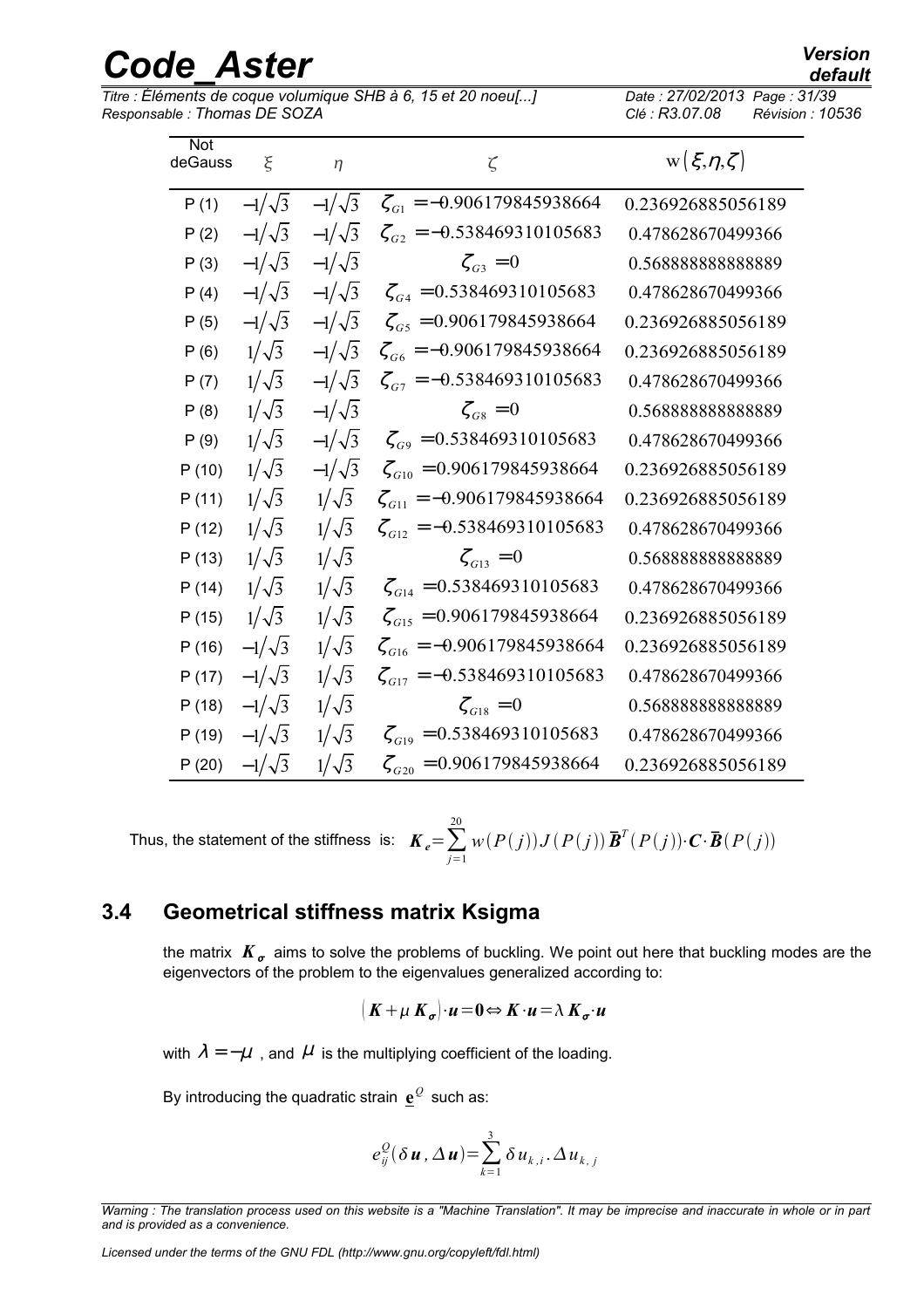$\overline{T}$ itre : Éléments de coque volumique SHB à 6, 15 et 20 noeu[...] *Responsable : Thomas DE SOZA Clé : R3.07.08 Révision : 10536*

*default*

One can define this geometrical stiffness matrix by:

$$
\delta \mathbf{u}^T \cdot \mathbf{K}_{\sigma} \cdot \Delta \mathbf{u} = \int_{\Omega_0} \sigma : e^{\mathbf{Q}} (\delta \mathbf{u}, \Delta \mathbf{u}) d\Omega = \int_{\Omega_0} \sigma : \nabla \delta \mathbf{u}^T \nabla \Delta \mathbf{u} d\Omega
$$

In order to express this matrix in discretized space, let us introduce the operators quadratic gradient discretized  $\mathbf{B}^{\mathcal{Q}}$  (in matric notation) such as:

$$
\underline{\mathbf{e}}^{Q}(\delta \mathbf{u}, \Delta \mathbf{u}) = \begin{bmatrix} e_{11}^{Q} \\ e_{22}^{Q} \\ e_{33}^{Q} \\ e_{13}^{Q} + e_{21}^{Q} \\ e_{13}^{Q} + e_{31}^{Q} \\ e_{23}^{Q} + e_{32}^{Q} \end{bmatrix} = \begin{bmatrix} \underline{\delta \mathbf{u}}^{T} \cdot \underline{\mathbf{B}}_{11}^{Q} \cdot \underline{\Delta \mathbf{u}} \\ \underline{\delta \mathbf{u}}^{T} \cdot \underline{\mathbf{B}}_{22}^{Q} \cdot \underline{\Delta \mathbf{u}} \\ \underline{\delta \mathbf{u}}^{T} \cdot \underline{\mathbf{B}}_{12}^{Q} \cdot \underline{\Delta \mathbf{u}} \\ \underline{\delta \mathbf{u}}^{T} \cdot \underline{\mathbf{B}}_{13}^{Q} \cdot \underline{\Delta \mathbf{u}} \\ \underline{\delta \mathbf{u}}^{T} \cdot \underline{\mathbf{B}}_{13}^{Q} \cdot \underline{\Delta \mathbf{u}} \\ \underline{\delta \mathbf{u}}^{T} \cdot \underline{\mathbf{B}}_{23}^{Q} \cdot \underline{\Delta \mathbf{u}} \\ \underline{\delta \mathbf{u}}^{T} \cdot \underline{\mathbf{B}}_{23}^{Q} \cdot \underline{\Delta \mathbf{u}} \end{bmatrix}
$$

The various terms  $\mathbf{B}_{u}^{\mathcal{Q}}$  $\underline{\mathbf{B}}^{\mathcal{Q}}_{ij}$  are given by the following equations:

$$
\underline{\mathbf{B}}_{11}^{Q} = \begin{bmatrix} \underline{\mathbf{B}}_{1} \underline{\mathbf{B}}_{1}^{T} & \underline{\underline{\mathbf{0}}} & \underline{\underline{\mathbf{0}}} & \underline{\underline{\mathbf{0}}} \\ \underline{\underline{\mathbf{0}}} & \underline{\mathbf{B}}_{1} \underline{\mathbf{B}}_{1}^{T} & \underline{\underline{\mathbf{0}}} \\ \underline{\underline{\mathbf{0}}} & \underline{\underline{\mathbf{0}}} & \underline{\mathbf{B}}_{1} \underline{\mathbf{B}}_{1}^{T} \end{bmatrix} ; \ \ \underline{\mathbf{B}}_{22}^{Q} = \begin{bmatrix} \underline{\mathbf{B}}_{2} \underline{\mathbf{B}}_{2}^{T} & \underline{\underline{\mathbf{0}}} & \underline{\underline{\mathbf{0}}} & \underline{\underline{\mathbf{0}}} \\ \underline{\underline{\mathbf{0}}} & \underline{\underline{\mathbf{0}}} & \underline{\underline{\mathbf{B}}}_{2} \underline{\mathbf{B}}_{2}^{T} \\ \underline{\underline{\mathbf{0}}} & \underline{\underline{\mathbf{0}}} & \underline{\underline{\mathbf{0}}} & \underline{\underline{\mathbf{B}}}_{2} \underline{\mathbf{B}}_{2}^{T} \end{bmatrix} ; \ \ \underline{\mathbf{B}}_{23}^{Q} = \begin{bmatrix} \underline{\mathbf{B}}_{1} \underline{\mathbf{B}}_{2}^{T} & \underline{\underline{\mathbf{0}}} & \underline{\underline{\mathbf{0}}} & \underline{\underline{\mathbf{0}}} & \underline{\underline{\mathbf{B}}}_{2} \underline{\mathbf{B}}_{2}^{T} \\ \underline{\underline{\mathbf{0}}} & \underline{\underline{\mathbf{0}}} & \underline{\underline{\mathbf{0}}} & \underline{\underline{\mathbf{B}}}_{2} \underline{\mathbf{B}}_{2}^{T} \\ \underline{\underline{\mathbf{0}}} & \underline{\underline{\mathbf{0}}} & \underline{\underline{\mathbf{B}}}_{1} \underline{\underline{\mathbf{B}}}_{2}^{T} + \underline{\underline{\mathbf{B}}}_{2} \underline{\underline{\mathbf{B}}}_{1}^{T} & \underline{\underline{\mathbf{0}}} \\ \underline{\underline{\mathbf{0}}} & \underline{\underline{\mathbf{0}}} & \underline{\underline{\mathbf{B}}}_{1} \underline{\underline{\mathbf{B}}}_{2}^{T} + \underline{\underline{\mathbf{B}}}_{2} \underline{\underline{\mathbf{B}}}_{1}^{T} \\ \underline{\underline{\underline{\mathbf{0}}} & \underline{\underline{\mathbf{0}}} & \underline{\underline{\math
$$

with the vectors  $\underline{\mathbf{B}}_i$  ( *I* = 1,2,3) definite like:

$$
\underline{\mathbf{B}}_i = \left( \underline{\mathbf{b}} \underline{\gamma} + h_{\alpha, i_{\alpha}} \right)
$$

With these notations, the contribution to the geometrical stiffness matrix  $\underline{\underline{k}}_\sigma$  , the Gauss point  $\tilde{\zeta}_j$  east given by:

*Warning : The translation process used on this website is a "Machine Translation". It may be imprecise and inaccurate in whole or in part and is provided as a convenience.*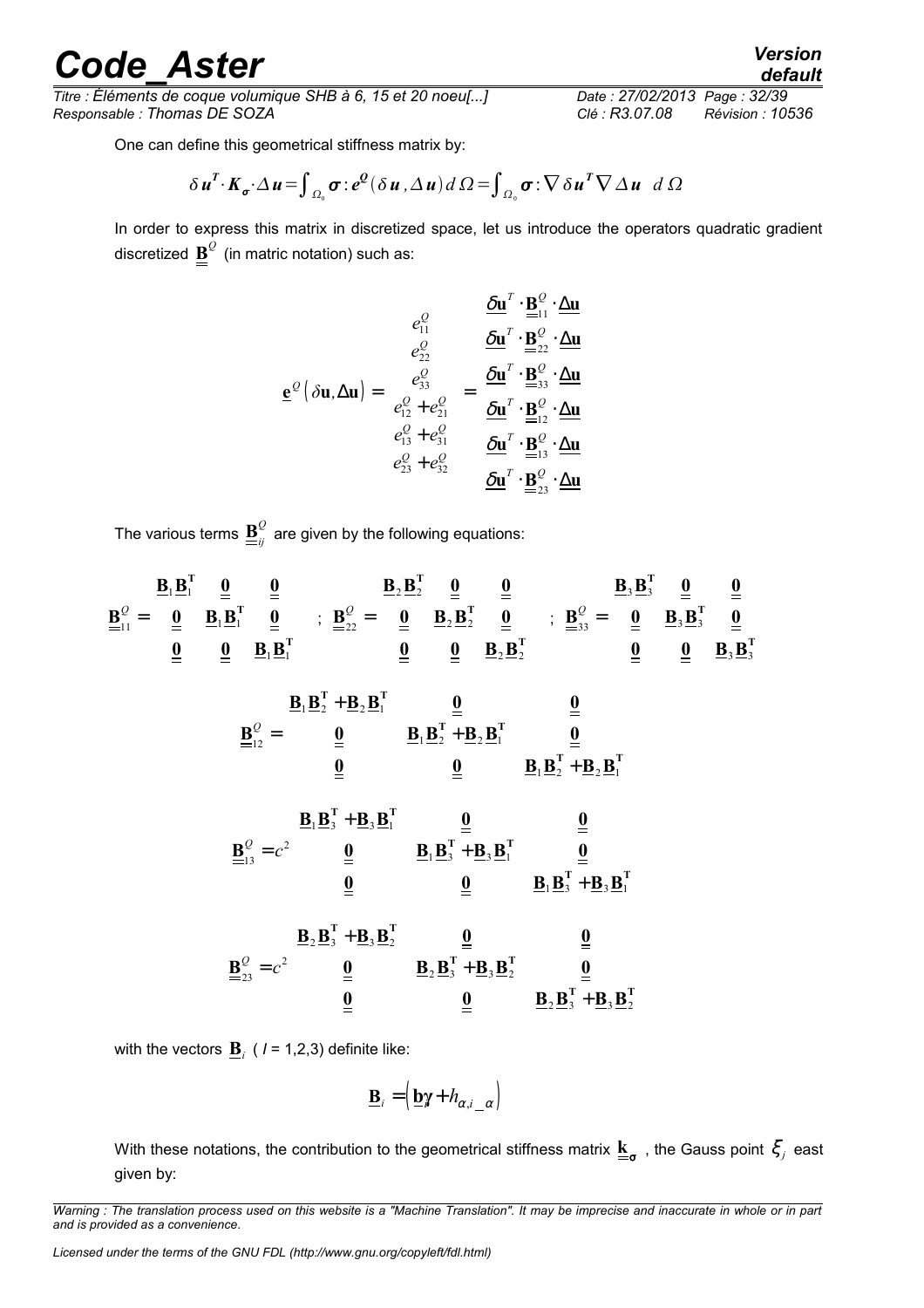*Titre : Éléments de coque volumique SHB à 6, 15 et 20 noeu[...] Date : 27/02/2013 Page : 33/39 Responsable : Thomas DE SOZA Clé : R3.07.08 Révision : 10536*

$$
\underline{\mathbf{k}}_{\sigma}(\xi_j) = \sigma_{11}(\xi_j) \underline{\mathbf{B}}_{11}^{\mathcal{Q}}(\xi_j) + \sigma_{22}(\xi_j) \underline{\mathbf{B}}_{22}^{\mathcal{Q}}(\xi_j) + \sigma_{33}(\xi_j) \underline{\mathbf{B}}_{33}^{\mathcal{Q}}(\xi_j)
$$

$$
+ \sigma_{12}(\xi_j) \underline{\mathbf{B}}_{12}^{\mathcal{Q}}(\xi_j) + \sigma_{13}(\xi_j) \underline{\mathbf{B}}_{13}^{\mathcal{Q}}(\xi_j) + \sigma_{23}(\xi_j) \underline{\mathbf{B}}_{23}^{\mathcal{Q}}(\xi_j)
$$

By integration on Gauss points of the element, the geometrical stiffness matrix is obtained by the formula:

$$
\boldsymbol{K}_{\sigma} = \sum_{j=1}^{5} w(\xi_j) J(\xi_j) \, \boldsymbol{k}_{\sigma}(\xi_j)
$$
 for element SHB15 and the element SHB20

### **3.5 Follower forces and matrix of Kp pressure**

<span id="page-32-0"></span>the following compressive forces are present in the tangent matrix via the matrix *K <sup>p</sup>* , because the following external forces depend on displacement. The following compressive forces are written:

$$
\int_{\partial\Omega} p \, \mathbf{n}^T \cdot \mathbf{u} \, dS = \int_{\partial\Omega_0} p \, \det[\mathbf{F}(\mathbf{u})] \mathbf{n}_0^T \mathbf{F}(\mathbf{u})^T dS_0 = p \, \mathbf{F}_0 - p \, \mathbf{K}_p \cdot \mathbf{u}
$$

$$
\mathbf{F}(\mathbf{u}) = 1 + \nabla \mathbf{u}
$$

by means of notations:

- $\cdot\,$   $\mathbf{n}_0^{\phantom{T}}$  =  $(n_1,n_2,n_3)$  , norm on the surface external of the element in the reference configuration;
- $\cdot\, \tilde b_i$  , vector of size 6 (for SHB15) or 8 (for SHB20), derived from the shape functions to the 6 (for SHB15) or 8 (for SHB20) nodes of the face of the element charged in pressure;
- $\bullet \;\; S_0 \;$  area of the face charged in pressure.

The preceding formulation leads to a nonsymmetrical matrix. It is known that one can nevertheless use a symmetric formulation if the external forces due to the pressure derive from a potential. It is the case if the compressive forces do not work on the border of the modelled field. It is thus considered that the symmetric part of the matrix is enough. The symmetrized matrix takes the following shape:

$$
\underline{\mathbf{K}}_{\mathbf{P}} = S_0 \begin{bmatrix}\n\mathbf{0} & \tilde{\mathbf{b}}_2^T n_1 - \tilde{\mathbf{b}}_1^T n_2 & \tilde{\mathbf{b}}_3^T n_1 - \tilde{\mathbf{b}}_1^T n_3 \\
\mathbf{0} & \tilde{\mathbf{b}}_2^T n_1 - \tilde{\mathbf{b}}_1^T n_2 & \tilde{\mathbf{b}}_3^T n_1 - \tilde{\mathbf{b}}_1^T n_3 \\
\mathbf{0} & \tilde{\mathbf{b}}_2^T n_1 - \tilde{\mathbf{b}}_1^T n_2 & \tilde{\mathbf{b}}_3^T n_1 - \tilde{\mathbf{b}}_1^T n_3 \\
\tilde{\mathbf{b}}_1^T n_2 - \tilde{\mathbf{b}}_2^T n_1 & \mathbf{0} & \tilde{\mathbf{b}}_3^T n_2 - \tilde{\mathbf{b}}_2^T n_3 \\
\tilde{\mathbf{b}}_1^T n_2 - \tilde{\mathbf{b}}_2^T n_1 & \mathbf{0} & \tilde{\mathbf{b}}_3^T n_2 - \tilde{\mathbf{b}}_2^T n_3 \\
\tilde{\mathbf{b}}_1^T n_2 - \tilde{\mathbf{b}}_2^T n_1 & \mathbf{0} & \tilde{\mathbf{b}}_3^T n_2 - \tilde{\mathbf{b}}_2^T n_3 \\
\tilde{\mathbf{b}}_3^T n_1 - \tilde{\mathbf{b}}_1^T n_3 & \tilde{\mathbf{b}}_2^T n_3 - \tilde{\mathbf{b}}_3^T n_2 & \mathbf{0} \\
\tilde{\mathbf{b}}_3^T n_1 - \tilde{\mathbf{b}}_1^T n_3 & \tilde{\mathbf{b}}_2^T n_3 - \tilde{\mathbf{b}}_3^T n_2 & \mathbf{0} \\
\tilde{\mathbf{b}}_3^T n_1 - \tilde{\mathbf{b}}_1^T n_3 & \tilde{\mathbf{b}}_2^T n_3 - \tilde{\mathbf{b}}_3^T n_2 & \mathbf{0}\n\end{bmatrix}
$$

It is a matrix  $18\times18$  or  $24\times24$ , which it is necessary to multiply by displacements of the 6 (for SHB15) or 8 (for SHB20) nodes of the face to which one applies a pressure.

*Warning : The translation process used on this website is a "Machine Translation". It may be imprecise and inaccurate in whole or in part and is provided as a convenience.*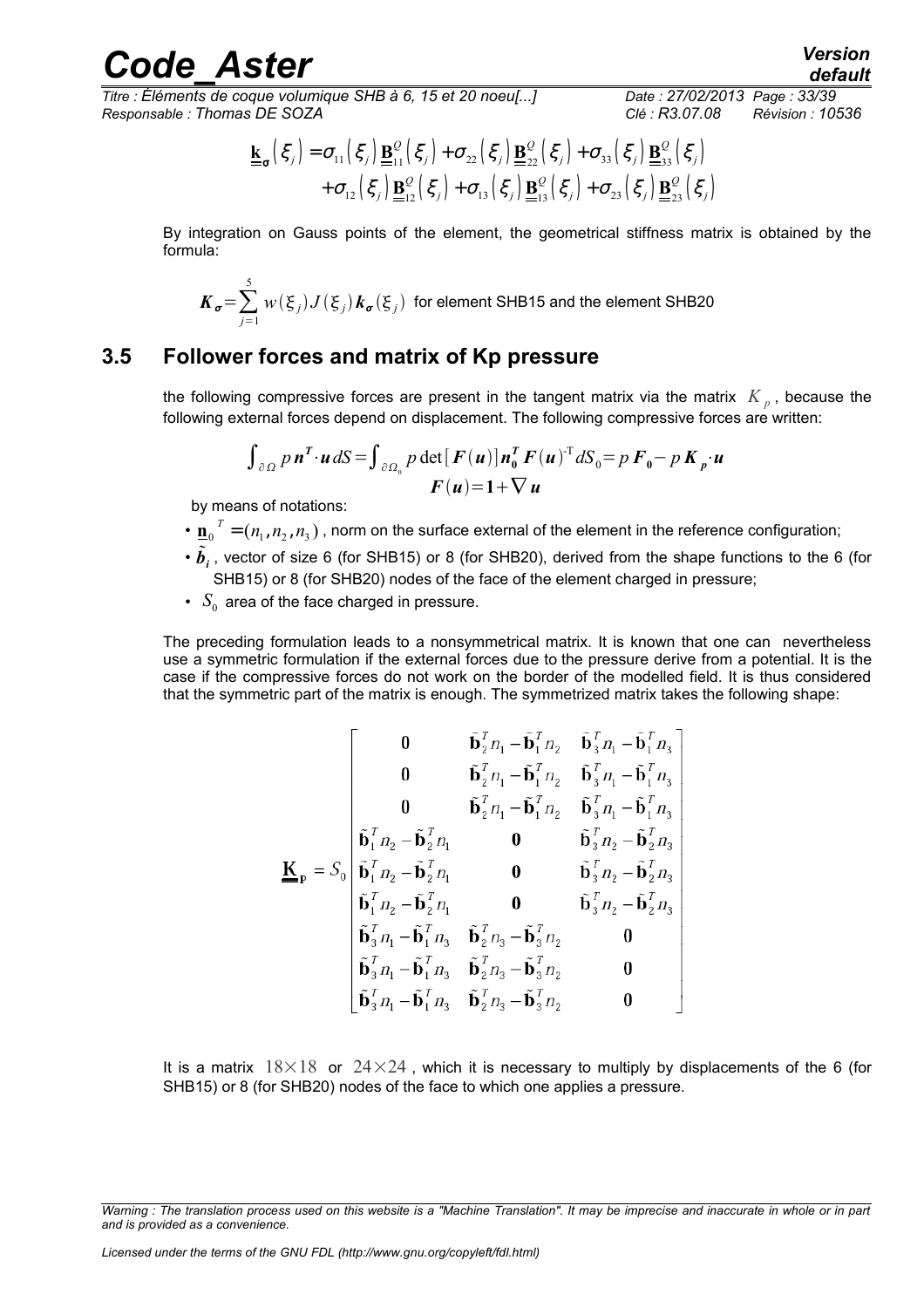*Titre : Éléments de coque volumique SHB à 6, 15 et 20 noeu[...] Date : 27/02/2013 Page : 34/39 Responsable : Thomas DE SOZA Clé : R3.07.08 Révision : 10536*

### <span id="page-33-1"></span>**4 Strategy for geometrical**

#### <span id="page-33-0"></span>**4.1 nonlinear computations Non-linearities**

One treats here the case of large displacements, but weak rotations and small strains. One adopts for that an up to date put Lagrangian formulation.

In nonlinear, we seek to write the equilibrium between external internal forces and force at the end of the increment of load (located by the index 2):

$$
\mathbf{F}_2^{\text{int}} = \mathbf{F}_2^{\text{ext}}
$$

The statement of the internal forces is written:

$$
\underline{\mathbf{F}}_2^{\text{int}} = \int_{\Omega_2} \underline{\mathbf{B}}_2^T \underline{\mathbf{J}}_{-2} dV
$$

In the preceding equation the operator  $\underline{\mathbf{B}}_2$  is the operator allowing to pass from the displacement to the linear strain calculated on the geometry at the end of the step, the stress  $\bm{\sigma}_2$  is the stress of Cauchy at the end of the step and integration is made on the volume  $\Omega_{\scriptscriptstyle 2}$  deformed at the end of the step.

*Important remarks:* 

 $\bullet$  For the element SHB6, the matrix  $\underline{\mathbf{B}}_2$  is also modified by "*local Assumed strain method".* It takes the following shape:

$$
\underline{\mathbf{B}}_{2} = \begin{bmatrix}\n\frac{\mathbf{b}_{1}^{T} + \mathbf{h}_{\alpha,x_{1}} \gamma_{\alpha}^{T}}{\mathbf{0}} & \frac{\mathbf{0}}{\mathbf{0}} & \frac{\mathbf{0}}{\mathbf{0}} \\
\frac{\mathbf{0}}{\mathbf{0}} & \frac{\mathbf{b}_{2}^{T} + \mathbf{h}_{\alpha,x_{2}} \gamma_{\alpha}^{T}}{\mathbf{0}} & \frac{\mathbf{0}}{\mathbf{0}} \\
\frac{\mathbf{b}_{2}^{T} + \mathbf{h}_{\alpha,x_{2}} \gamma_{\alpha}^{T}}{\mathbf{0}} & \frac{\mathbf{b}_{3}^{T} + \mathbf{h}_{\alpha,x_{3}} \gamma_{\alpha}^{T}}{\mathbf{0}} & \frac{\mathbf{0}}{\mathbf{0}} \\
c^{*}(\underline{\mathbf{b}}_{3}^{T} + \mathbf{h}_{\alpha,x_{3}} \gamma_{\alpha}^{T}) & \frac{\mathbf{0}}{\mathbf{0}} & c^{*}(\underline{\mathbf{b}}_{1}^{T} + \mathbf{h}_{\alpha,x_{1}} \gamma_{\alpha}^{T}) \\
\frac{\mathbf{0}}{\mathbf{0}} & c^{*}(\underline{\mathbf{b}}_{2}^{T} + \mathbf{h}_{\alpha,x_{2}} \gamma_{\alpha}^{T}) & c^{*}(\underline{\mathbf{b}}_{2}^{T} + \mathbf{h}_{\alpha,x_{2}} \gamma_{\alpha}^{T})\n\end{bmatrix}
$$

 $\bullet$  For elements SHB15 or SHB20, the matrix  $\mathbf{\underline{B}}_2$  does not need modification. It thus takes, the following form:

$$
\underline{\underline{\mathbf{B}}}_{2} = \begin{bmatrix}\n\underline{\mathbf{b}}_{1}^{T} + \mathbf{h}_{\alpha,x_{1}} \underline{\gamma}_{\alpha}^{T} & \underline{\underline{\mathbf{0}}} & \underline{\underline{\mathbf{0}}} & \underline{\underline{\mathbf{0}}} \\
\underline{\underline{\mathbf{0}}} & \underline{\mathbf{b}}_{2}^{T} + \mathbf{h}_{\alpha,x_{2}} \underline{\gamma}_{\alpha}^{T} & \underline{\underline{\mathbf{0}}} \\
\underline{\underline{\mathbf{0}}} & \underline{\underline{\mathbf{0}}} & \underline{\underline{\mathbf{b}}}_{3}^{T} + \mathbf{h}_{\alpha,x_{3}} \underline{\gamma}_{\alpha}^{T} \\
\underline{\underline{\mathbf{b}}}_{2}^{T} + \mathbf{h}_{\alpha,x_{2}} \underline{\gamma}_{\alpha}^{T} & \underline{\underline{\mathbf{b}}}_{1}^{T} + \mathbf{h}_{\alpha,x_{1}} \underline{\gamma}_{\alpha}^{T} & \underline{\underline{\mathbf{0}}} \\
(\underline{\underline{\mathbf{b}}}_{3}^{T} + \mathbf{h}_{\alpha,x_{3}} \underline{\gamma}_{\alpha}^{T}) & \underline{\underline{\mathbf{0}}} & (\underline{\underline{\mathbf{b}}}_{1}^{T} + \mathbf{h}_{\alpha,x_{1}} \underline{\gamma}_{\alpha}^{T}) \\
\underline{\underline{\mathbf{0}}} & (\underline{\underline{\mathbf{b}}}_{3}^{T} + \mathbf{h}_{\alpha,x_{2}} \underline{\gamma}_{\alpha}^{T}) & (\underline{\underline{\mathbf{b}}}_{2}^{T} + \mathbf{h}_{\alpha,x_{2}} \underline{\gamma}_{\alpha}^{T})\n\end{bmatrix}
$$

*Licensed under the terms of the GNU FDL (http://www.gnu.org/copyleft/fdl.html)*

*Warning : The translation process used on this website is a "Machine Translation". It may be imprecise and inaccurate in whole or in part and is provided as a convenience.*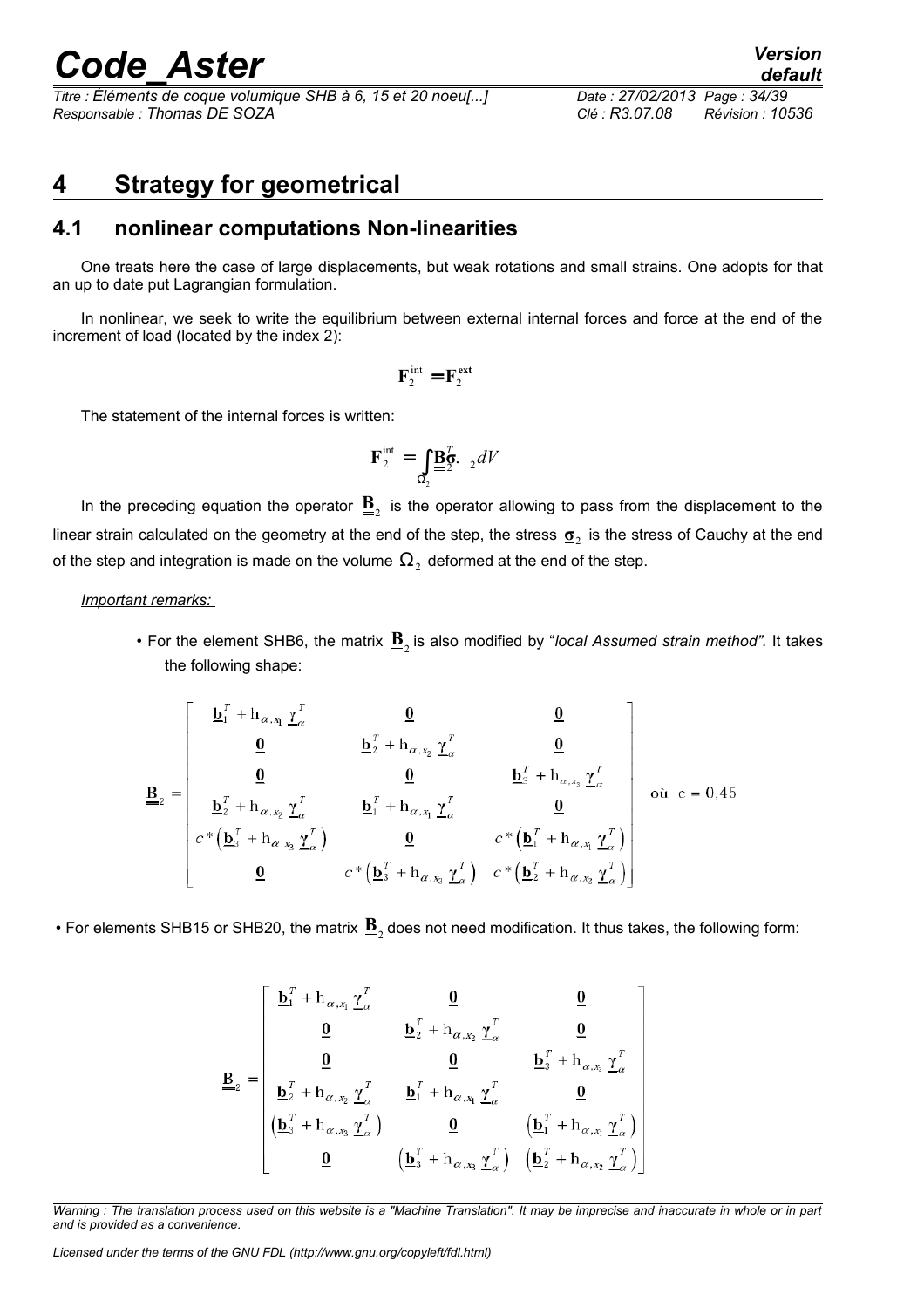The element available to date in *Aster* is programmed in small rotations. Indeed, the increment of strain is calculated by means of only the linear strain:

$$
\Delta \mathbf{E} = \frac{1}{2} \big( \nabla_1 (\Delta \mathbf{u}) + \nabla_1^T (\Delta \mathbf{u}) \big)
$$

The operator gradient is calculated on the geometry of beginning of step. This writing of the strain is restricted with small rotations (lower than 5 degrees).

One could without difficulty of extending the formulation to large rotations by including in the strain the terms of second order (tensor of Green-Lagrange):

$$
\Delta \boldsymbol{E} = \frac{1}{2} \big| \nabla_1 (\Delta \boldsymbol{u}) + \nabla_1^T (\Delta \boldsymbol{u}) + \nabla_1^T (\Delta \boldsymbol{u}) \cdot \nabla_1 (\Delta \boldsymbol{u}) \big|
$$

The associated stress tensor is the second tensor of Piola Kirchoff II [R5.03.22]. But this is not available in version 9 of Code\_Aster.

In elasticity, the constitutive law is written:

$$
\Delta \underline{\underline{C}} = \underline{\underline{C}}' \Delta \underline{\underline{E}}
$$

where C' is the matrix of Hooke. Let us notice that for the elements SHB, this matrix is a transverse orthotropic matrix which is written in the axes of the lamina:

| $\underline{\mathbf{C}}$ ' = |                                                                                                                                                                                                                            |  |  |
|------------------------------|----------------------------------------------------------------------------------------------------------------------------------------------------------------------------------------------------------------------------|--|--|
|                              |                                                                                                                                                                                                                            |  |  |
|                              |                                                                                                                                                                                                                            |  |  |
|                              | $\left[ \begin{matrix} \lambda+2\mu & \mu & 0 & 0 & 0 & 0 \ \mu & \lambda+2\mu & 0 & 0 & 0 & 0 \ 0 & 0 & E & 0 & 0 & 0 \ 0 & 0 & 0 & \mu & 0 & 0 \ 0 & 0 & 0 & 0 & \mu & 0 \ 0 & 0 & 0 & 0 & 0 & \mu \end{matrix} \right]$ |  |  |

#### <span id="page-34-0"></span>**4.2 Non-linearities materials**

Into nonlinear materials, we propose a method of particular construction of the tangent matrix  $\mathcal{L}^T$  . It consists in supposing initially that the element is in plane stress state in the local coordinate system of each point of Gauss quadrature and the strains except plane are elastic. That involves then immediately that the total deflections except plane are equal to the elastic strain. Let us call  $\ \underline{C}^{CPT}$  the tangent matrix in plane stresses. The tangent matrix of behavior for the selected behavior and is written:

$$
\underline{C}^{T} = \begin{bmatrix} C_{xxxx}^{CPT} & C_{xxyy}^{CPT} & 0 & C_{xxyy}^{CPT} & 0 & 0 \\ C_{xyyx}^{CPT} & C_{yyyy}^{CPT} & 0 & C_{yyxy}^{CPT} & 0 & 0 \\ 0 & 0 & E & 0 & 0 & 0 \\ C_{xyxx}^{CPT} & C_{xyyy}^{CPT} & 0 & C_{xyxy}^{CPT} & 0 & 0 \\ 0 & 0 & 0 & 0 & \mu & 0 \\ 0 & 0 & 0 & 0 & 0 & \mu \end{bmatrix}
$$

*Warning : The translation process used on this website is a "Machine Translation". It may be imprecise and inaccurate in whole or in part and is provided as a convenience.*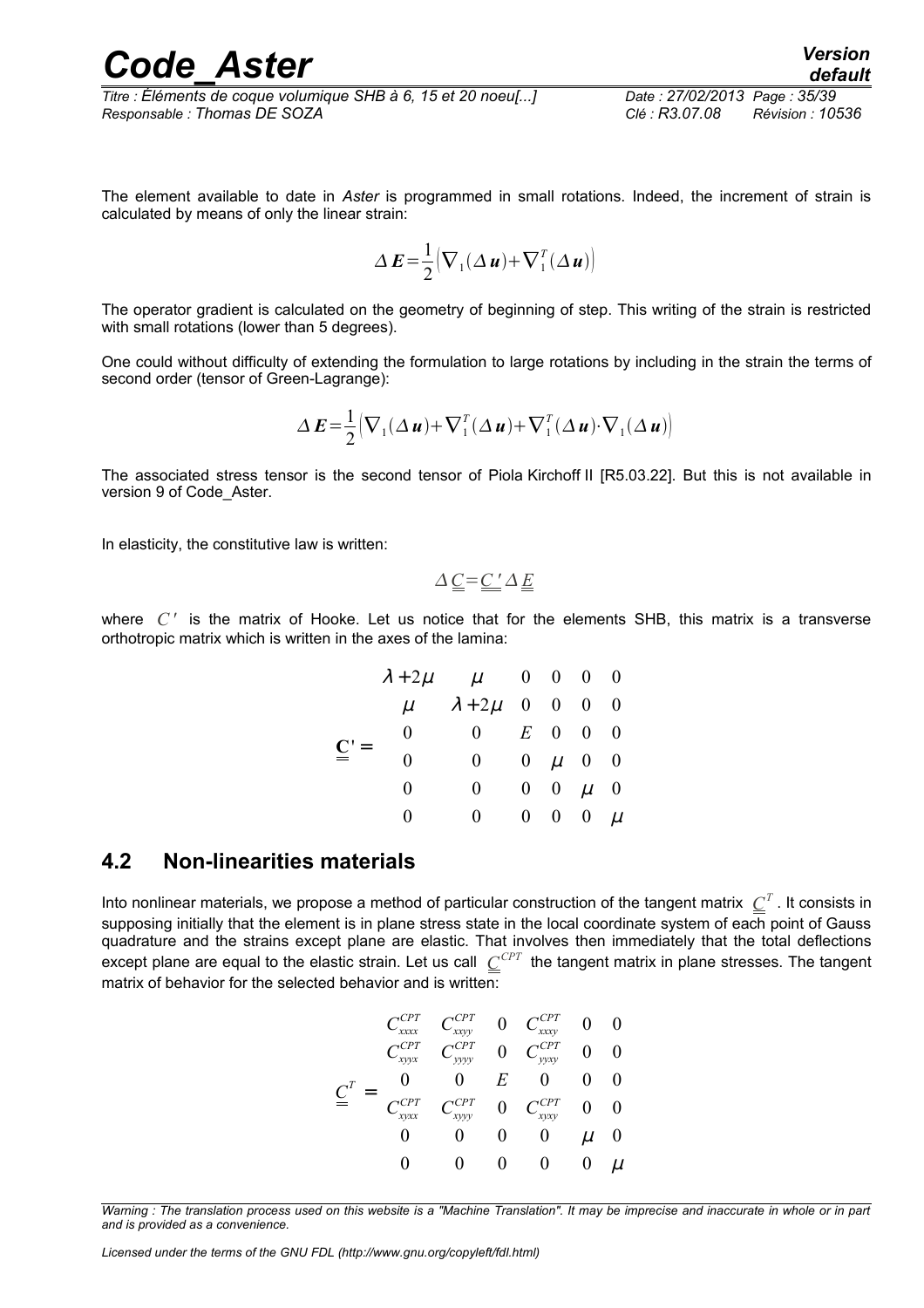*Titre : Éléments de coque volumique SHB à 6, 15 et 20 noeu[...] Responsable : Thomas DE SOZA Clé : R3.07.08 Révision : 10536*

*default*

Then the stresses except plane are calculated in an elastic way. This method thus makes it possible to connect elements SHB to all the constitutive laws available in *Code Aster*.

*Warning : The translation process used on this website is a "Machine Translation". It may be imprecise and inaccurate in whole or in part and is provided as a convenience.*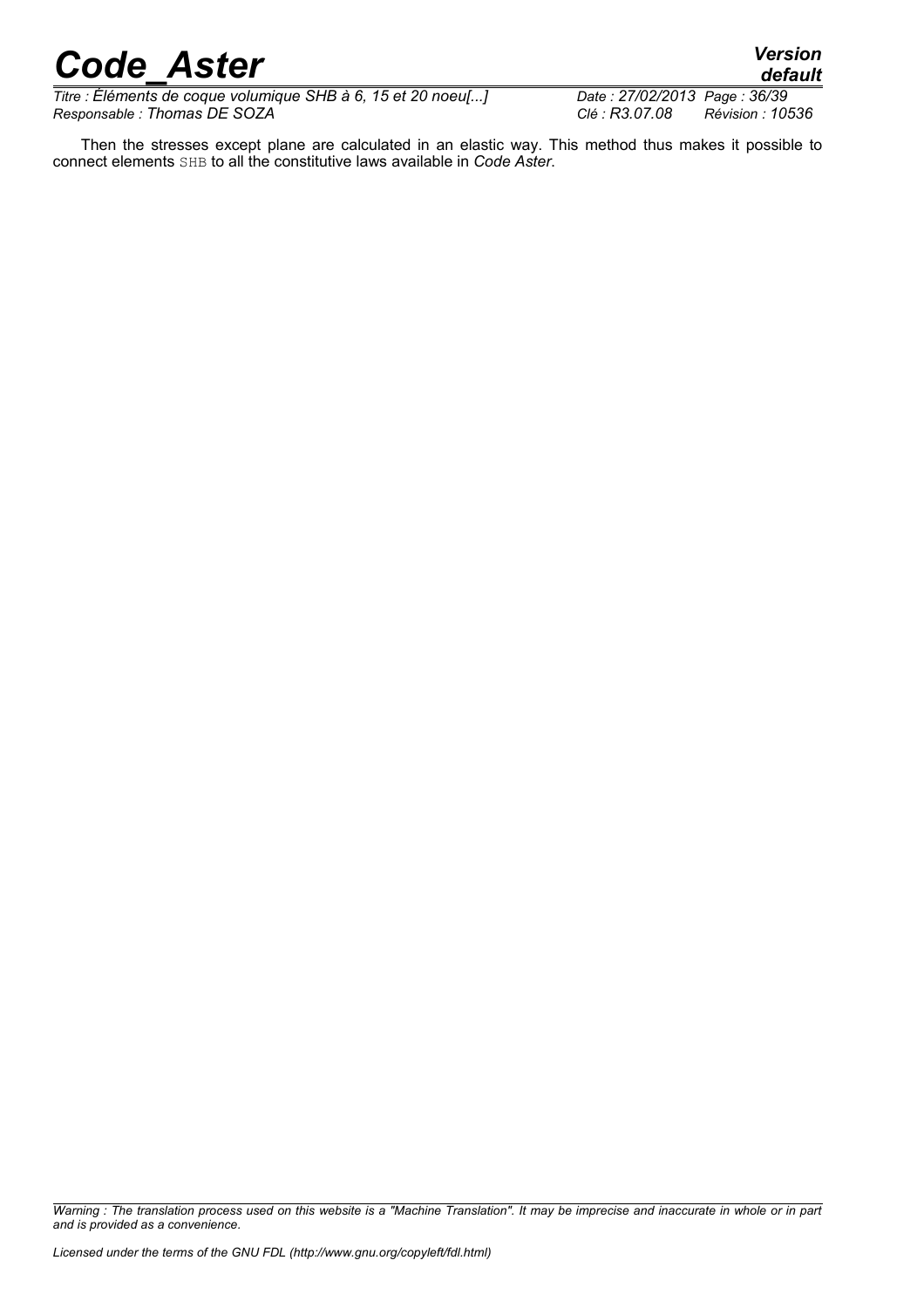*Titre : Éléments de coque volumique SHB à 6, 15 et 20 noeu[...] Date : 27/02/2013 Page : 37/39 Responsable : Thomas DE SOZA Clé : R3.07.08 Révision : 10536*

*default*<br>Date : 27/02/2013 Page : 37/39

### <span id="page-36-9"></span>**5 Establishment of elements SHB in** *Code\_Aster*

#### **5.1 Description**

<span id="page-36-8"></span><span id="page-36-7"></span>These elements lean on meshes 3D the voluminal PENTA6, HEXA8, PENTA15 and HEXA20.

#### **5.2 Use**

<span id="page-36-6"></span>These elements are used in the following way:

#### **5.2.1 Mesh**

by means of To check the good directional sense of the sides of indicated elements (compatibility with the privileged direction) ORIE\_SHB of operator MODI\_MAILLAGE.

#### **5.2.2 Modelization**

<span id="page-36-5"></span>the name of modelization SHB8 was preserved. It is of course an abuse language, this modelization gathering now 4 finite elements SHB6, SHB8, SHB15, SHB20.

#### **5.2.3 Material**

<span id="page-36-4"></span>For a homogeneous isotropic elastic behavior in the thickness one uses key word ELAS in DEFI\_MATERIAU where one defines the coefficients E, Young modulus and NU, Poisson's ratio.

To define a plastic behavior one uses the key word TENSION in DEFI\_MATERIAU where the name of a curve of tension is defined. Only this kind of definition is available for time.

#### **5.2.4 Boundary conditions and loading**

<span id="page-36-3"></span>One 3D imposes the boundary conditions on the degrees of freedom of volume (AFFE\_CHAR\_MECA / DDL IMPO), and the forces in the total reference (FORCE\_NODALE).

One defines the forces of pressure distributed on the sides of the element (under key word PRES REP). One will have taken care to define as a preliminary meshes of skin QUAD4 and to suitably direct the outgoing norms with these meshes of skin using command MODI\_MAILLAGE key word ORIE\_PEAU\_3D

#### **5.2.5 Computation in linear elasticity**

<span id="page-36-2"></span>MECA STATIQUE Orders the options of postprocessing available are SIEF\_ELNO and SIEQ\_ELNO.

#### **5.2.6 Computation in linear buckling**

<span id="page-36-1"></span>option RIGI MECA GE being activated in the catalog of the element, it is possible to carry out a classical computation of buckling after assembly of the stiffness matrixes elastic and geometrical.

#### **5.2.7 Computation in geometrical nonlinear "elasticity"**

<span id="page-36-0"></span>One chooses behavior ELAS under key word COMP\_INCR of STAT\_NON\_LINE, in small strains ("PETIT") or in large displacements "GREEN" under key word DEFORMATION. In this last case, only the geometry is brought up to date at the beginning of time step, the behavior remains calculated in small strains.

*Warning : The translation process used on this website is a "Machine Translation". It may be imprecise and inaccurate in whole or in part and is provided as a convenience.*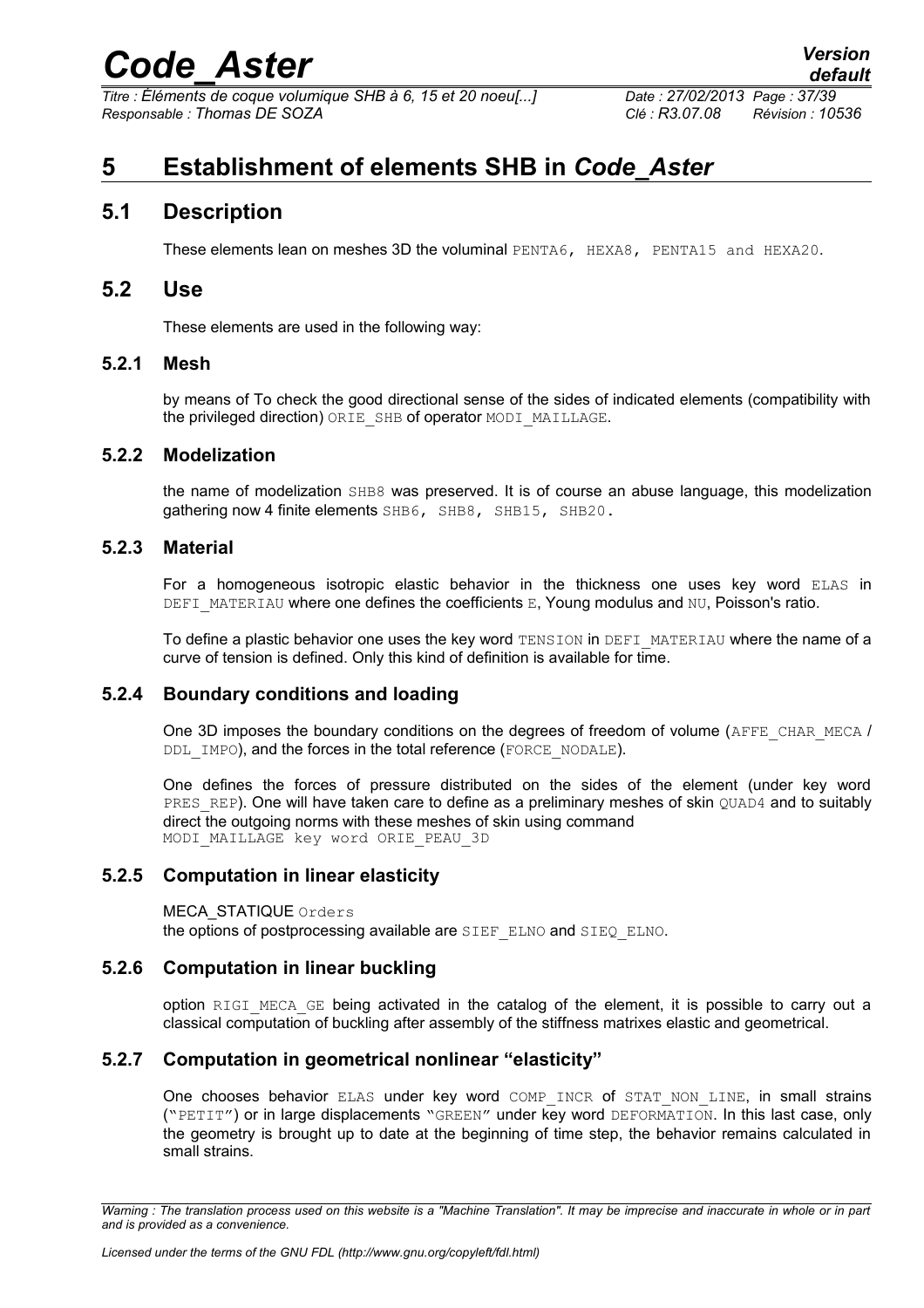*Titre : Éléments de coque volumique SHB à 6, 15 et 20 noeu[...] Date : 27/02/2013 Page : 38/39 Responsable : Thomas DE SOZA Clé : R3.07.08 Révision : 10536*

*default*

The strategy used being based on the use of a tangent stiffness matrix during iterations (reactualization at the beginning of step only), one will take care to use another option only that which is activated by default, namely REAC ITER =  $0$  pennies NEWTON.

<span id="page-37-2"></span>Numerical integration in the thickness is carried out with 5 Gauss points, just like in nonlinear material.

#### **5.2.8 Plastic nonlinear computation**

Only the criterion of Von Mises is available to date  $(RELATION = "VMIS ISOT TRAC" under)$ COMP\_INCR). One defines the mode of computation of the strains as in the case of nonlinear elasticity (DEFORMATION = "GREEN" or "PETIT").

The strategy used being based on the use of a tangent stiffness matrix during iterations (reactualization at the beginning of step only), one will take care to use another option only that which is activated by default, namely REAC ITER =  $0$  pennies NEWTON.

#### **5.3 Establishment**

<span id="page-37-1"></span>options RIGI\_MECA, RIGI\_MECA\_GE, FORC\_NODA, FULL\_MECA, RIGI\_MECA\_TANG, RAPH\_MECA, SIEF ELGA, SIEF ELNO were activated in the catalog gener shb3d 3.catastrophes.

No development was necessary for the compressive forces distributed and the following compressive forces. Indeed, these loadings lean on meshes of skin identical to those of the elements 3D voluminal.

#### **5.4 Validation**

<span id="page-37-0"></span>the tests validating these elements are:

Tests into linear:

- •SSLS101 C, D, K, L: C plate circular simply posed subjected to a uniform pressure [V3.03.101 ] Modelization: SHB8, Modelization D: SHB20, Modelization K: SHB6, Modelization L: SHB15.
- •SSLS105 C: hemisphere doubly pinch [V3.03.105] classical test to check the convergence of element (SHB8)
- •SSLS108 C with H: beam bored in bending, test allowing to check the absence of blocking [V3.03.108] Modelizations C, D: SHB8, Modelization G: SHB20, Modelizations E, F: SHB6, Modelization H: SHR<sub>15</sub>
- •SSLS123 a: sphere under external pressure [V3.03.123] to validate the loadings of pressure and the orthotropic behavior particular to this elementModelisation A: SHB8, Modelizations C, D: SHB6.
- •SSLS124 A with G: thin plate in bending with various slenderness, to delimit the field of use of the element [V3.03.124].

Modelizations A, B: SHB8, Modelization C: SHB6, Modelizations D, E: SHB20, Modelizations F, G: SHB15.

•SSLS125 A, b: buckling (modes of Eulerian) of a free cylinder under external pressure [V3.03.125] this test makes it possible to validate the nature of stiffness geometriqueModelisation A: SHB8, Modelization b: SHB20.Tests

 **in nonlinear:**

•SSNS101 C with G: breakdown of a cylindrical roof [V6.03.101]. This test makes it possible to validate geometrical nonlinear computation and the élastoplasticitéModélisations C, D: SHB8, Modelization E: SHB20, Modelization F: SHB6, Modelization G: SHB15.

•SSNS102 A, b: buckling of a shell with stiffeners in large displacements and following pressure [V6.03.102].

*Warning : The translation process used on this website is a "Machine Translation". It may be imprecise and inaccurate in whole or in part and is provided as a convenience.*